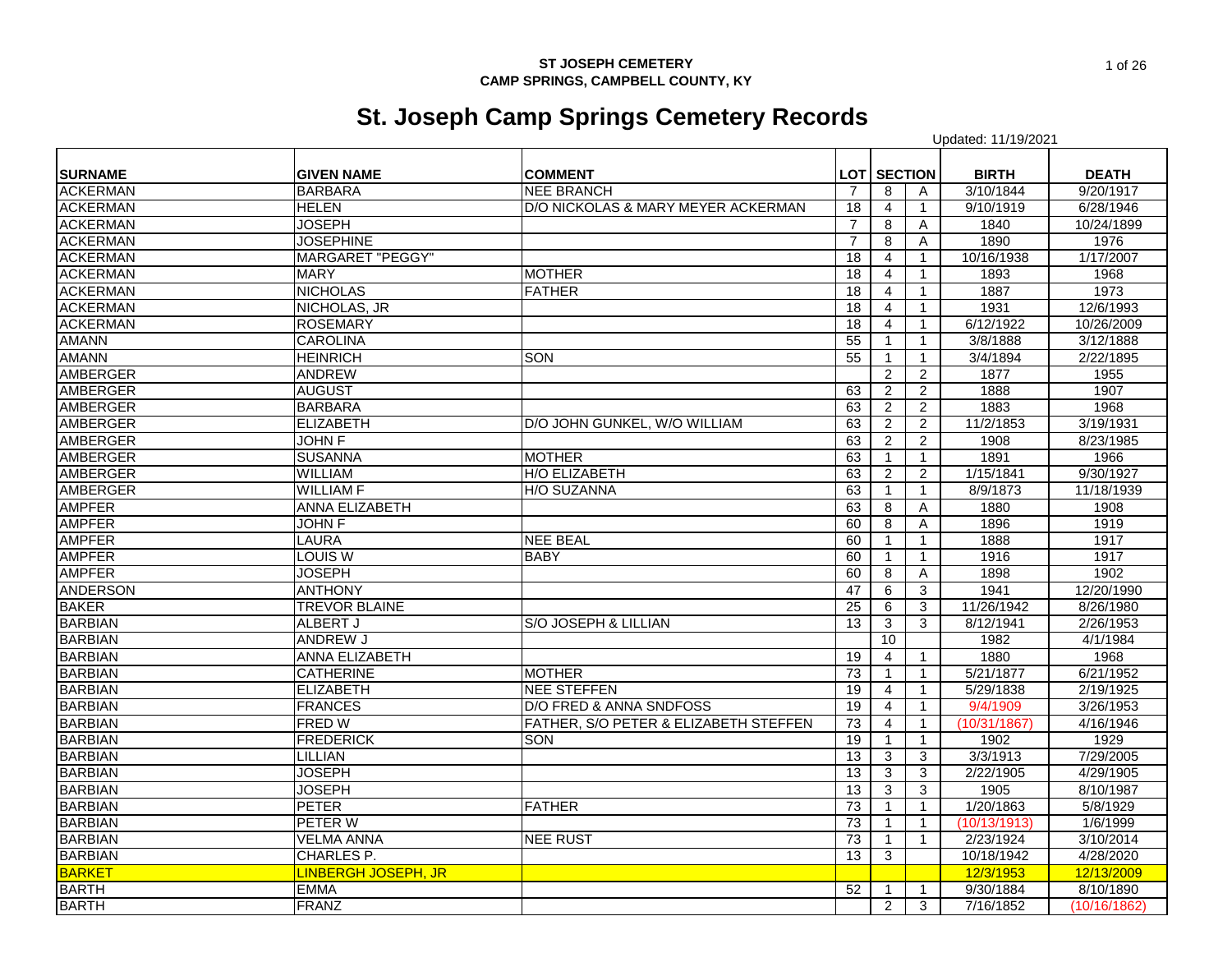| <b>SURNAME</b>   | <b>GIVEN NAME</b>    | <b>COMMENT</b>          |                 | <b>LOT SECTION</b> |              | <b>BIRTH</b> | <b>DEATH</b> |
|------------------|----------------------|-------------------------|-----------------|--------------------|--------------|--------------|--------------|
| <b>BARTH</b>     | <b>JACOB</b>         |                         | 52              | -1                 | $\mathbf{1}$ | 10/30/1821   | 11/11/1910   |
| <b>BARTH</b>     | LUDWIG               |                         | 52              | $\mathbf{1}$       | $\mathbf{1}$ | (12/16/1863) | 10/31/1887   |
| <b>BARTH</b>     | <b>MARIA</b>         |                         | 52              | $\mathbf{1}$       | $\mathbf{1}$ | 2/24/1825    | 11/27/1907   |
| <b>BARTH</b>     | <b>WILHELM</b>       |                         | 52              | $\mathbf{1}$       | $\mathbf{1}$ | 2/??/1882    | $9/?$ ?/1889 |
| <b>BATSCH</b>    | <b>FRANK</b>         | <b>FATHER</b>           | 21              | 8                  | A            | 1862         | 1937         |
| <b>BATSCH</b>    | <b>JACOB</b>         | <b>SON</b>              | 21              | 8                  | Α            | 1893         | 1954         |
| <b>BATSCH</b>    | <b>JOHN</b>          | <b>FATHER</b>           | 21              | 8                  | Α            | 1824         | 1901         |
| <b>BATSCH</b>    | <b>JOHN</b>          |                         | 21              | 8                  | Α            | 11/12/1860   | 1/8/1937     |
| <b>BATSCH</b>    | <b>MARY</b>          | <b>MOTHER</b>           | 21              | 8                  | A            | 1828         | 1895         |
| <b>BATSCH</b>    | <b>ROSALIEA</b>      |                         | 21              | 8                  | Α            | 1836         | 1896         |
| <b>BATSCH</b>    | <b>ROSE</b>          |                         | 21              | 8                  | Α            | 1874         | 1950         |
| <b>BAUMANN</b>   | <b>ALPHOSIAN</b>     |                         | 14              | $\overline{7}$     | Α            | 1800         | 7/5/1890     |
| <b>BAUMANN</b>   | <b>ANNA MARIE</b>    | <b>NEE STEFFEN</b>      | 14              | $\overline{4}$     | A            | 7/16/1822    | 4/20/1894    |
| <b>BAUMANN</b>   | <b>CATHERINE</b>     | MOTHER, NEE BLENKE      | 14              | $\overline{7}$     | Α            | 1858         | 1905         |
| <b>BAUMANN</b>   | CHARLES I            |                         | 14              | 4                  | Α            | 1863         | 1922         |
| <b>BAUMANN</b>   | <b>FLORANTINA</b>    |                         | 14              | $\overline{7}$     | A            | 1831         | 8/26/1891    |
| <b>BAUMANN</b>   | <b>ISIDOR</b>        |                         | 14              | 4                  | Α            | 4/4/1815     | 12/191882    |
| <b>BAUMANN</b>   | <b>OTHELIA</b>       | D/O J.C.& A.            | 14              | $\overline{4}$     | Α            | 2/20/1900    | 12/10/1901   |
| <b>BAUMANN</b>   | <b>PETER</b>         |                         | 14              | $\overline{4}$     | Α            | 1/2/1847     | 10/2/1870    |
| <b>BAUMANN</b>   | <b>TOBIAS</b>        |                         | 14              | $\overline{7}$     | A            | 1/1857       | 1910         |
| <b>BAYNUM</b>    | <b>ELIZABETH</b>     |                         | 71              | 9                  | A            | 1897         | 1956         |
| <b>BAYNUM</b>    | <b>ERNEST</b>        |                         | 71              | $\overline{9}$     | A            | 1892         | 1930         |
| <b>BEAL</b>      | <b>HELEN</b>         |                         | 22              | 8                  | A            | 1896         | 1926         |
| <b>BEAL</b>      | <b>NICHOLAS</b>      |                         | 22              | 8                  | A            | 1862         | 1920         |
| <b>BEAL</b>      | <b>SARAH</b>         |                         | $\overline{22}$ | 8                  | Α            | 1872         | 1919         |
| <b>BECKMEYER</b> | <b>HARRY J</b>       |                         | 45              | 6                  | 3            | 1905         | 1967         |
| <b>BECKMEYER</b> | <b>JEANNE</b>        |                         | 45              | 6                  | 3            | 1908         | 1967         |
| <b>BEITING</b>   | <b>CHARLOTTE</b>     |                         | 44              | 8                  | A            | 1919         | 1995         |
| <b>BEITING</b>   | <b>EDWARD</b>        |                         | 44              | 8                  | Α            | 1909         | 1991         |
| <b>BENEDICT</b>  | <b>MARIA</b>         |                         | 18              |                    | C            | 1941         | 5/10/2004    |
| <b>BERGER</b>    | <b>AMANDA</b>        |                         |                 |                    |              | unknown      | 3/20/1956    |
| <b>BERGER</b>    | CAROLINE             | <b>W/O FRANK</b>        | 64              | 2                  | 3            | 1874         | 1947         |
| <b>BERTSCHE</b>  | <b>KATE</b>          |                         | 53              | 8                  | Α            | 1864         | 1944         |
| <b>BETSCH</b>    | <b>JOHANN</b>        |                         | 53              | $\overline{2}$     | 2            | 10/19/1866   | 11/22/1895   |
| <b>BETSCH</b>    | <b>ROSALINA</b>      |                         | 53              | 2                  | 2            | 3/19/1866    | 7/19/1890    |
| <b>BEUCHEL</b>   | <b>ANDREW</b>        |                         | 69              | $\mathbf{1}$       | $\mathbf{1}$ | 8/6/1835     | 3/4/1899     |
| <b>BEZOLD</b>    | <b>ANNA MAY</b>      |                         | 8               | 6                  | 3            | 5/20/1945    | 6/14/1945    |
| <b>BEZOLD</b>    | <b>CATHERINE ANN</b> | <b>NEE KREMER</b>       | 8               | 6                  | 3            | 2/10/1912    | 8/29/1996    |
| <b>BEZOLD</b>    | <b>WILLIAM</b>       |                         | 8               | 6                  | 3            | 11/29/1913   | 8/8/2000     |
| <b>BINDER</b>    | <b>MARIA MARTHA</b>  | <mark>NEE KREMER</mark> |                 |                    |              | 7/25/1879    | 4/26/1905    |
| <b>BINTZ</b>     | <b>ANNA</b>          |                         | 32              | 7                  | A            | 1876         | 1949         |
| <b>BINTZ</b>     | <b>MARY</b>          |                         | 32              | $\overline{7}$     | A            | 1871         | 1871         |
| <b>BINTZ</b>     | <b>WILLIAM</b>       |                         | 32              | 7                  | A            | 1864         | 1942         |
| <b>BINZ</b>      | <b>BALBINA</b>       |                         | $\overline{32}$ | 5                  | 2            | 4/23/1811    | 10/25/1882   |
| <b>BISCHOFF</b>  | <b>LUDWIG</b>        |                         | 16              | 4                  | $\mathbf{1}$ | 1860         | 1885         |
| <b>BISCHOFF</b>  | <b>LOUISE</b>        |                         | 16              | $\overline{4}$     | $\mathbf{1}$ | 9/5/1831     | 10/26/1903   |
| <b>BISCHOFF</b>  | <b>JOSEPH</b>        |                         | 16              | $\overline{4}$     | $\mathbf{1}$ | 10/15/1862   | 11/3/1875    |
|                  |                      |                         |                 |                    |              |              |              |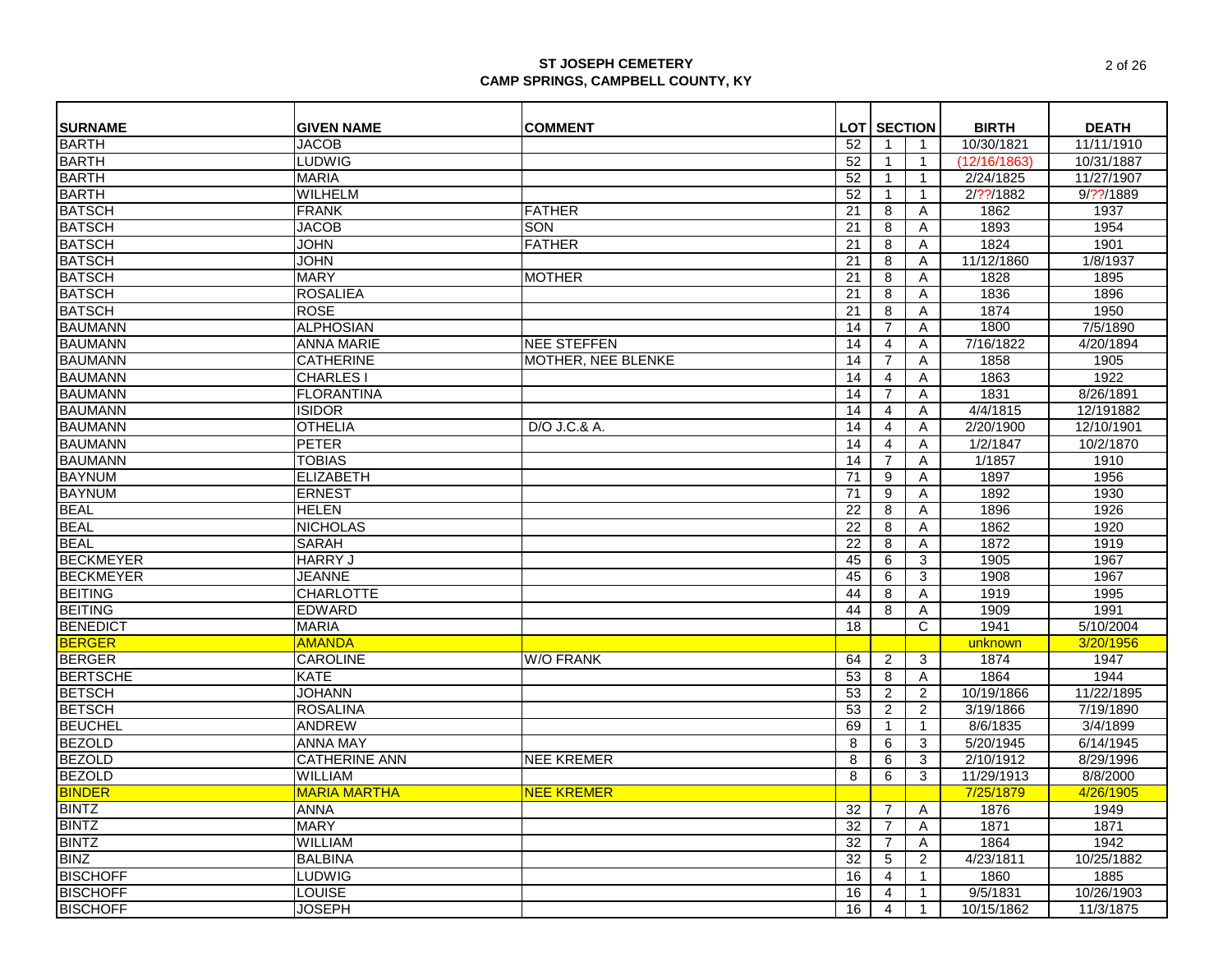| <b>SURNAME</b>                 | <b>GIVEN NAME</b>           | <b>COMMENT</b>       |                 | <b>LOT SECTION</b> |                | <b>BIRTH</b>    | <b>DEATH</b> |
|--------------------------------|-----------------------------|----------------------|-----------------|--------------------|----------------|-----------------|--------------|
| <b>BISCHOFF</b>                | <b>JOSEPH</b>               |                      | 16              | $\overline{4}$     | $\mathbf{1}$   | 12/24/1885      | 7/10/1889    |
| <b>BISCHOFF</b>                | <b>ROSAK</b>                |                      | 16              | 4                  | $\mathbf{1}$   | 1/31/1886       | 10/14/1889   |
| <b>BISCHOFF</b>                | <b>SEBASTIAN</b>            |                      | 16              | $\overline{4}$     | $\mathbf{1}$   | 9/7/1822        | 7/11/1873    |
|                                | <b>ANNA</b>                 |                      |                 | $\overline{2}$     | 2              | 1832            | 1858         |
| <b>BLAU</b><br><b>BLAU</b>     | <b>ANNA B</b>               | <b>NEE KRAMER</b>    |                 | 5                  | 2              | 9/8/1809        | 1/21/1863    |
| <b>BLAU</b>                    | <b>JOSEPH S</b>             |                      |                 | 2                  | 2              | 6/13/1871       | 8/11/1872    |
| <b>BLAU</b>                    | <b>MARIA BARBARA</b>        |                      |                 | $\overline{2}$     | $\overline{2}$ | 1859            | 1859         |
|                                | <b>NICHOLAS</b>             |                      |                 | 5                  | $\overline{2}$ | 3/8/1801        | 8/8/1851     |
| <b>BLAU</b><br>BLAU            | <b>PETER</b>                |                      |                 | $\sqrt{5}$         | $\overline{c}$ | 1814            | 1849         |
| <b>BLENKE</b>                  | <b>ANDREAS</b>              |                      | 79              |                    | $\mathbf{1}$   | 1815            | 9/3/1880     |
| <b>BLENKE</b>                  | <b>ELIZABETH</b>            | MOTHER, NEE REITMAN  | $\overline{2}$  | $\overline{7}$     | Α              | 1854            | 1919         |
| <b>BLENKE</b>                  | <b>JOHN F</b>               |                      | $\overline{2}$  | $\overline{7}$     | Α              | 1850            | 1926         |
| <b>BLENKE</b>                  | <b>JOSEPH</b>               | <b>BROTHER</b>       | 15              | $\overline{7}$     | A              | 1877            | 1934         |
| <b>BLENKE</b>                  | <b>JOSEPH F</b>             |                      | 15              | $\overline{7}$     | A              | 3/28/1842       | 2/2/1912     |
| <b>BLENKE</b>                  | <b>KAREN A</b>              | <b>NEE KAYSER</b>    | 141             | $\overline{7}$     | C              | 1951            | 11/25/2008   |
| <b>BLENKE</b>                  | <b>KATHERINE A</b>          |                      | 40              | $\overline{7}$     | A              | 3/27/1842       | 8/19/1899    |
|                                | <b>MARY</b>                 |                      | 2               | $\overline{7}$     | A              | 3/14/1889       | 3/15/1889    |
| BLENKE<br>BLENKE               | <b>MARY E</b>               |                      | 79              | $\mathbf 1$        | $\mathbf{1}$   | 1907            | 19           |
|                                | <b>MARY LOUISA</b>          |                      | 9               | 8                  | A              | 9/13/1867       | 12/??/1870   |
| <b>BLENKE</b><br><b>BLENKE</b> | <b>MICHAEL B</b>            |                      | 2               | $\overline{7}$     | A              | 9/12/1886       | 3/25/1890    |
| <b>BLENKE</b>                  | <b>MARGARET</b>             | <b>SISTER</b>        | $\mathbf 1$     | $\overline{7}$     | B              | 1872            | 1952         |
| <b>BLENKE</b>                  | <b>MICHAEL</b>              |                      |                 | $\overline{2}$     | $\overline{2}$ | 6/24/1854       | 12/31/1859   |
| <b>BLENKE</b>                  | MOTHER, CATHERINE           | <b>NEE ENZWEILER</b> | 9               | 8                  | Α              | 11/13/1829      | 9/21/1908    |
| <b>BLENKE</b>                  | PETER A                     |                      | 79              | $\mathbf{1}$       | $\mathbf{1}$   | 1885            | 1941         |
| <b>BLENKE</b>                  | <b>GEORGE PETER</b>         |                      | 9               | 8                  | Α              | 4/8/1856        | 4/4/1913     |
| <b>BLENKE</b>                  | <b>FATHER Michael Anton</b> |                      | 9               | 8                  | Α              | 1819            | 1876         |
| <b>BLENKE</b>                  | <b>HELENK</b>               |                      | $\overline{21}$ | 3                  | 3              | 1911            | 1998         |
| <b>BLENKE</b>                  | <b>JOHN A</b>               |                      | 21              | 3                  | 3              | 1910            | 1983         |
| <b>BLENKE</b>                  | <b>MARY M</b>               |                      | 79              | $\mathbf{1}$       | $\mathbf{1}$   | 1886            | 19           |
| BLENKE (ORDAINED 6/9/1873)     | REV. JOSEPH A               |                      | 15              | $\overline{7}$     | Α              | 7/11/1847       | 1/23/1907    |
| <b>BLENKE</b>                  | <b>JOHN STEVEN</b>          |                      | 141             | $\overline{7}$     | C              | 8/7/1952        | 1/3/2021     |
| <b>BLESCH</b>                  | <b>JOSEPHINE</b>            | <b>NEE MADER</b>     | 2               | $\overline{4}$     | $\mathbf{1}$   | 10/29/1863      | 11/14/1895   |
| <b>BLESER</b>                  | <b>BENJAMIN</b>             | <b>FATHER</b>        | 17              | $\overline{7}$     | $\overline{A}$ | 1858            | 1937         |
| <b>BLESER</b>                  | <b>JACOB</b>                |                      | 17              | $\overline{7}$     | A              | 1830            | 1890         |
| <b>BLESER</b>                  | <b>KATHERINE</b>            | <b>NEE KREMER</b>    | 17              | $\overline{7}$     | A              | 1868 (5/9/1869) | 12/23/1949   |
| <b>BLESER</b>                  | <b>MARGARET</b>             |                      | 17              | $\overline{7}$     | A              | 1823            | 1894         |
| <b>BOEHMER</b>                 | <b>BERNARD</b>              |                      |                 |                    |                | 1811            | 12/6/1888    |
| <b>BOEHMER</b>                 | <b>MARIA</b>                |                      |                 |                    |                | 1805            | 1/26/1888    |
| <b>BORME</b>                   | <b>MARY</b>                 |                      |                 |                    |                | 1913            | 1970         |
| <b>BORME</b>                   | <b>PHILIP</b>               |                      |                 |                    |                | 1950            | 1963         |
| <b>BORME</b>                   | <b>WILLIAM</b>              |                      |                 |                    |                | 8/25/1907       | 12/8/1991    |
| <b>BORN</b>                    | <b>CATHERINE</b>            |                      | $\mathbf 1$     | $\overline{7}$     | B              | 1909            | 10/291995    |
| <b>BORN</b>                    | <b>MARCELLA</b>             | <b>NEE GUTAPFEL</b>  | $\mathbf{1}$    | $\overline{7}$     | B              | 1938            | 4/21/2010    |
| <b>BORN</b>                    | <b>MYRON</b>                |                      | 1               | 7                  | B              | 9/25/1959       | 4/25/2016    |
| <b>BORN</b>                    | RALPH "BUDDY"               |                      | 1               | 7                  | B              | 4/4/1935        | 7/9/2021     |
| <b>BORN</b>                    | <b>RALPHE</b>               |                      | $\mathbf 1$     | 7                  | B              | 1908            | 1978         |
| <b>BORN</b>                    | <b>ERVIN FRANK</b>          |                      | $\mathbf 1$     | $\overline{7}$     | B              | 9/10/1937       | 9/19/2019    |
|                                |                             |                      |                 |                    |                |                 |              |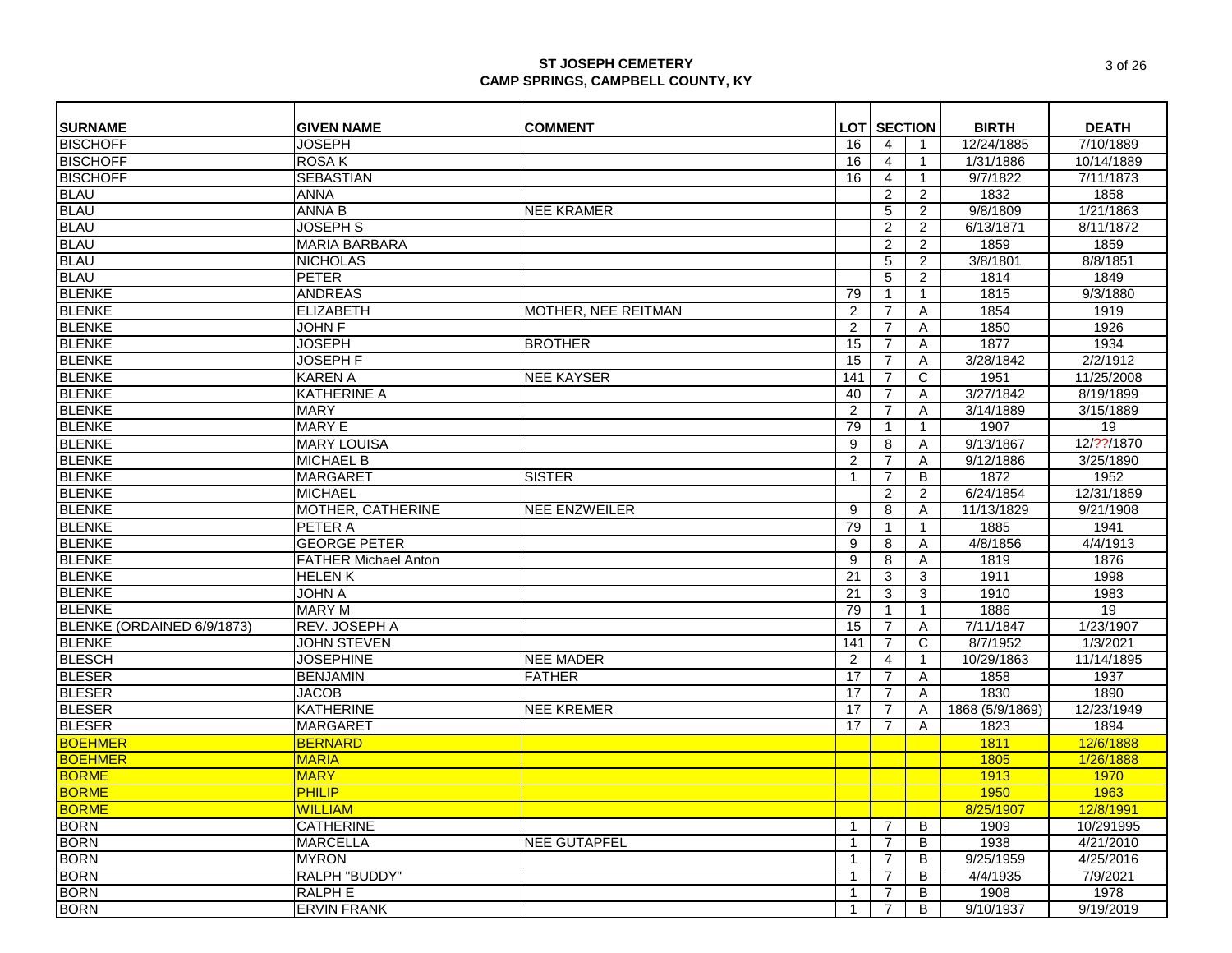| <b>SURNAME</b>           | <b>GIVEN NAME</b>      | <b>COMMENT</b>      |    | <b>LOT SECTION</b> |                | <b>BIRTH</b> | <b>DEATH</b> |
|--------------------------|------------------------|---------------------|----|--------------------|----------------|--------------|--------------|
| <b>BORNE</b>             | <b>VINCENT</b>         |                     |    | 3                  | 3              | 1947         | 1947         |
| <b>BRADLEY</b>           | <b>JAMES</b>           |                     |    |                    |                | 1949         | 5/27/2017    |
| <b>BRADY</b>             | <b>MARY LOU</b>        | <b>NEE HARTIG</b>   |    |                    |                | 1945         | 8/27/2015    |
| <b>BRAUN</b>             | CARL J                 |                     | 16 | 6                  | 3              | 11/16/1917   | 10/13/1983   |
| <b>BRAUN</b>             | <b>CHARLES</b>         |                     | 16 | 6                  | 3              | 6/4/1888     | 12/29/1974   |
| <b>BRAUN</b>             | <b>CLARA</b>           | <b>NEE WOESTE</b>   | 16 | 6                  | 3              | 11/11/1884   | 5/9/1965     |
| <b>BRAUN</b>             | <b>ELIZABETH</b>       |                     | 53 | -1                 | $\mathbf{1}$   | 4/11/1879    | 3/9/1900     |
| <b>BRAUN</b>             | <b>JOHAN</b>           |                     | 53 | -1                 | $\mathbf{1}$   | 3/17/1824    | 5/27/1904    |
| <b>BRAUN</b>             | <b>L NHOL</b>          |                     | 53 | -1                 | $\mathbf{1}$   | 1852         | 1945         |
| <b>BRAUN</b>             | <b>SUSANNA</b>         |                     | 53 |                    | $\mathbf{1}$   | 2/7/1822     | 3/7/1893     |
| <b>BRAUN</b>             | <b>MAGDALENA</b>       |                     | 53 | -1                 | $\mathbf{1}$   | 1853         | 1929         |
| <b>BREE</b>              | <b>BENJAMIN "BEN"</b>  |                     | 85 | 5                  | 2              | 9/1/1872     | 7/5/1942     |
| <b>BREE</b>              | <b>CATHERINE M</b>     |                     | 85 | 5                  | 2              | 1868         | 1951         |
| <b>BREE</b>              | <b>ELIZABETH</b>       | <b>NEE KEMPHAUS</b> | 85 | 5                  | $\overline{2}$ | 2/1839       | 4/7/1926     |
| <b>BREE</b>              | <b>HELEN</b>           |                     | 85 | 5                  | B              | 1901         | 1932         |
| <b>BREE</b>              | <b>JOSEPH</b>          |                     | 85 | 5                  | $\overline{2}$ | 1834         | 1918         |
| <b>BRUNE</b>             | <b>RICHARD J</b>       |                     |    |                    |                | 1936         | 9/13/2008    |
| <b>CARL</b>              | <b>LEROY</b>           |                     |    |                    |                | 10/7/1932    | 3/31/2012    |
| <b>CARL</b>              | <b>RICHARD GEORGE</b>  |                     |    |                    |                | 1/7/1964     | 11/5/2019    |
| <b>COLYER</b>            | <b>BERNETTA</b>        |                     | 71 |                    | A              | unknown      | 2006         |
| <b>CRAIL</b>             | <b>CATHERINE L</b>     | <b>NEE EURECK</b>   | 35 |                    | 3              | 2/5/1900     | 12/31/1981   |
| <b>CRAIL</b>             | <b>CHARLES</b>         |                     | 35 | 6<br>6             | 3              | 3/2/1893     | 6/9/1980     |
|                          |                        |                     |    |                    | 3              | 1938         |              |
| <b>CRAIL</b>             | <b>EDWIN M</b>         | <b>MOTHER</b>       | 45 | 6                  |                |              | 1970         |
| <b>CRAIL</b>             | <b>ELENOR</b>          |                     | 35 | 6                  | 3              | 1915         | 3/14/1954    |
| <b>CRAIL</b>             | <b>JOHN MILTON</b>     |                     | 35 | 6                  | 3              | 11/2/1927    | 12/1/2002    |
| <b>CRYER</b>             | <b>CATLIN RAYE</b>     |                     | 57 | 8                  | Α              | 12/1/1993    | 3/27/1994    |
| <b>CRYER</b>             | CLARENCE (BILL)        |                     | 57 | 8                  | Α              | 1931         | 1972         |
| <b>CRYER</b>             | <b>DOROTHY</b>         | <b>MOTHER</b>       | 57 | 8                  | 2              | 1928         | 7/8/2000     |
| <b>DAVIS</b>             | <b>ANNA ROSE</b>       | <b>NEE BLENKE</b>   | 9  | 8                  | Α              | 8/26/1865    | 3/6/1930     |
| <b>DECKER</b>            | <b>BEATRICE M</b>      |                     | 49 | 3                  | 3              | 1919         | 5/6/2007     |
| <b>DECKER</b>            | <b>DONALD</b>          |                     | 49 | 3                  | 3              | 1951         | 2002         |
| <b>DECKER</b>            | <b>INFANT</b>          |                     | 49 | 3                  | 3              | 1944         | 1944         |
| <b>DECKER</b>            | <b>MAURICE</b>         |                     | 49 | 3                  | 3              | 1912         | 1986         |
| <b>DEHLENGER</b>         | <b>CARRIE</b>          | <b>NEE ZIER</b>     | 39 | 8                  | Α              | 1853         | 1908         |
| <b>DEHLENGER</b>         | <b>JOHN M</b>          |                     | 39 | 8                  | Α              | 1849         | 10/3/1909    |
| <b>DEHLENGER</b>         | <b>JOHN</b>            |                     | 39 | 8                  | A              | 1882         | 1896         |
| <b>DEMARRERO</b>         | <b>MARK</b>            |                     | 33 |                    | Α              | 9/19/1983    | 10/20/2002   |
| <b>DIETRICH</b>          | <b>KUNIGUNDA</b>       |                     |    | 2                  | $\overline{2}$ | 1817         | 10/30/1888   |
| <b>DIETRICH</b>          | <b>MICHAEL</b>         | <b>FATHER</b>       |    | 2                  | 2              | 1822         | 1/18/1887    |
| <b>DIXIUS</b>            | <b>NIKOLAUS</b>        |                     |    | 5                  | $\overline{2}$ | 3/3/1835     | 8/14/1871    |
| <b>DZIECH</b>            | <b>CARL</b>            |                     | 52 | 8                  | A              | 1906         | 1988         |
| <b>DZIECH</b>            | <b>CLARA</b>           |                     | 52 | 8                  | Α              | 1921         | 1994         |
| <b>EGAN</b>              | <b>JOHANNA</b>         |                     | 30 | 4                  | 1              | 2/22/1828    | 4/25/1888    |
| EGAN (TIPPERARY/IRELAND) | <b>JOHN</b>            |                     | 30 | 4                  | $\mathbf{1}$   | 11/11/1815   | 7/20/1887    |
| <b>EGLIAN</b>            | <b>AMANDA</b>          |                     |    | 3                  | 3              | 2/7/1982     | 7/18/2002    |
| <b>ENZWEILER</b>         | <b>ALOYSIUS ANDREW</b> |                     | 18 | 7                  | Α              | 5/4/1896     | 10/13/1899   |
| <b>ENZWEILER</b>         | <b>ALOYSIUS P</b>      |                     | 18 | 7                  | Α              | 12/8/1887    | 12/8/1887    |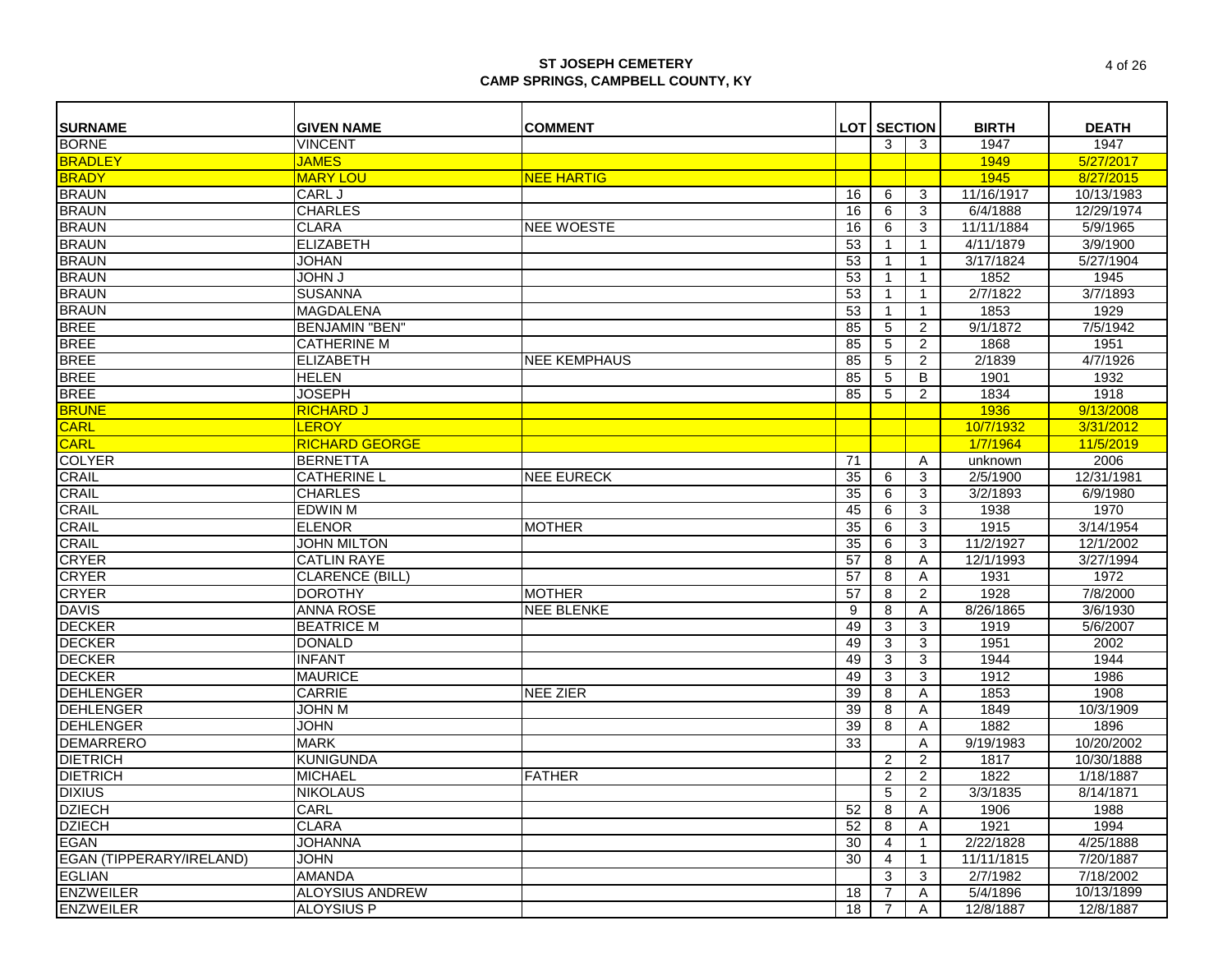| <b>SURNAME</b>              | <b>GIVEN NAME</b>             | <b>COMMENT</b>              |     | <b>LOT SECTION</b> |                | <b>BIRTH</b>  | <b>DEATH</b> |
|-----------------------------|-------------------------------|-----------------------------|-----|--------------------|----------------|---------------|--------------|
| <b>ENZWEILER</b>            | <b>ALOYSIUS</b>               | <b>FATHER</b>               | 18  | 7                  | A              | 1/3/1902      | 1972         |
| <b>ENZWEILER</b>            | <b>ANDREASA</b>               |                             | 18  | 7                  | Α              | 3/10/1892     | 3/12/1892    |
| <b>ENZWEILER</b>            | <b>ANDREW</b>                 |                             | 61  |                    | $\mathbf{1}$   | 8/25/1894     | 1970         |
| <b>ENZWEILER</b>            | <b>ANNA</b>                   | <b>DAUGHTER</b>             | 70  | 9                  | A              | 1919          | 1943         |
| <b>ENZWEILER</b>            | <b>ANNA</b>                   | <b>NEE SPANIER</b>          | 2   | 4                  | 1              | 10/26/1803    | 5/14/1884    |
| <b>ENZWEILER</b>            | <b>BALBINA</b>                | NEE RITTER                  | 43  | 3                  | 3              | 12/1/1893     | 11/29/1985   |
| <b>ENZWEILER</b>            | <b>ELIZABETH</b>              | <b>NEE NOTELF</b>           | 2   | 4                  | $\mathbf{1}$   | 9/21/1823     | 5/11/1902    |
| <b>ENZWEILER</b>            | <b>ELIZABETH</b>              | <b>NEE WEINACHT</b>         | 2   | 4                  | $\mathbf{1}$   | 1823          | 1858         |
| <b>ENZWEILER</b>            | <b>ELIZABETH</b>              |                             | 18  | $\overline{7}$     | A              | 1908          | 1966         |
| <b>ENZWEILER</b>            | <b>ELMER</b>                  | <b>INFANT</b>               | 70  | 9                  | A              | 12/5/1948     | 12/6/1948    |
| <b>ENZWEILER</b>            | <b>ERVIN</b>                  |                             | 151 |                    | C              | 9/16/1929     | 5/11/2021    |
| <b>ENZWEILER</b>            | <b>FLORENCE</b>               | <b>NEE GROESHEN</b>         |     |                    |                | 8/19/1931     | 4/4/2010     |
| <b>ENZWEILER</b>            | <b>FRANK A</b>                |                             | 41  | 3                  | 3              | 5/24/1903     | 2/5/1997     |
| <b>ENZWEILER</b>            | <b>GENOREVA THERESIA</b>      |                             |     | 4                  | 1              | 3/5/1905      | 5/27/1905    |
| <b>ENZWEILER</b>            | <b>JOSEPH G</b>               |                             | 70  | 9                  | Α              | 1898          | 1965         |
| <b>ENZWEILER</b>            | <b>JOSEPH</b>                 |                             | 18  | 7                  | Α              | 6/14/1935     | 6/14/1935    |
| <b>ENZWEILER</b>            | <b>MARIE</b>                  | <b>NEE SCHREIBER</b>        | 41  | 3                  | 3              | 1/12/1907     | 7/16/2001    |
| <b>ENZWEILER</b>            | <b>MARY ANN</b>               | <b>NEE SANDFOSS</b>         | 70  | 9                  | A              | 1893          | 1985         |
| <b>ENZWEILER</b>            | <b>MARY JANE</b>              |                             | 150 | 12                 | C              | 6/11/1930     | 2/20/2021    |
| <b>ENZWEILER</b>            | <b>MICHAEL B</b>              | PFC 9CO 159 DEPOT BRIG. WWI | 43  | 3                  | 3              | 10/11/1890    | 12/14/1964   |
| <b>ENZWEILER</b>            | <b>MICHAEL F</b>              |                             | 18  | $\overline{7}$     | A              | 12/1862       | 1934         |
| <b>ENZWEILER</b>            | <b>PETER</b>                  |                             | 2   | 4                  | $\mathbf{1}$   | 3/1/1827      | 5/22/1906    |
| <b>ENZWEILER</b>            | PETER J                       |                             |     | 7                  | Α              | 4/28/1858     | 4/4/1930     |
| <b>ENZWEILER</b>            | <b>RITAT</b>                  |                             | 70  | 9                  | Α              | 1922          | 1928         |
| <b>ENZWEILER</b>            | <b>ROMAN</b>                  |                             |     |                    |                | 3/3/1929      | 4/22/2017    |
| <b>ENZWEILER</b>            | <b>ROSE FRANCES PHILOMENA</b> | <b>NEE SANDFOSS</b>         | 61  |                    | $\mathbf{1}$   | 9/1/1894      | 1983         |
| <b>ENZWEILER</b>            | <b>RUTH MARIE</b>             |                             | 70  |                    | A              | 2/241/927     | 11/5/1998    |
| <b>ENZWEILER</b>            | THERESIA C                    | <b>NEE FUTSCHER</b>         | 18  | 7                  | Α              | 2/6/1905      | 1/7/1932     |
| <b>ENZWEILER</b>            | WILLIAM                       |                             | 70  | 9                  | Α              | <b>INFANT</b> | Sept. 1932   |
| <b>ENZWEILER</b>            | <b>ELIZABETH</b>              |                             | 18  | 7                  | A              | 1900          | 1902         |
| <b>ENZWEILER</b>            | <b>EVA</b>                    |                             | 18  | 7                  | Α              | 1891          | 1974         |
| <b>ENZWEILER</b>            | <b>SON</b>                    |                             | 70  | 9                  | A              | <b>INFANT</b> | 6/15/1935    |
| <b>ENZWEILER (NO STONE)</b> | <b>MICHAEL</b>                |                             | 2   | 4                  | $\mathbf{1}$   | 1805          | 5/28/1877    |
| <b>FAGLER</b>               | <b>JOSEPH</b>                 |                             |     | 5                  | 2              | 1843          | 1862         |
| <b>FAHA</b>                 | <b>ANNA</b>                   |                             | -7  | 8                  | A              | 1870          | 10/23/1909   |
| <b>FAHA</b>                 | <b>JOHAN</b>                  |                             | 5   | 8                  | A              | 11/30/1829    | 1889         |
| <b>FAHA</b>                 | <b>JOHN</b>                   |                             | 5   | 8                  | Α              | 1859          | 1920         |
| <b>FAHA</b>                 | <b>JOHNNY</b>                 |                             | 5   | 8                  | A              | 1891          | 1892         |
| <b>FAHA</b>                 | <b>MARGARET</b>               | <b>MOTHER</b>               | 5   | 8                  | A              | 1871          | 1948         |
| <b>FAHA</b>                 | <b>MARGARETHA</b>             | <b>NEE WAGNER</b>           | 5   | 8                  | Α              | 1/18/1831     | 3/29/1898    |
| <b>FAHA</b>                 | <b>MARIE</b>                  |                             | 5   | 8                  | A              | 1901          | 1909         |
| <b>FAHA</b>                 | <b>PETER</b>                  | <b>HUSBAND</b>              | 7   | 8                  | Α              | 1854          | 1922         |
| <b>FASSLER</b>              | <b>ANNA</b>                   |                             | 28  | 5                  | 2              | 5/9/1872      | 8/12/1873    |
| <b>FASSLER</b>              | <b>ELIZABETH</b>              |                             | 28  | 5                  | 2              | 9/12/1865     | 9/8/1867     |
| <b>FASSLER</b>              | <b>ISABELLE</b>               |                             | 28  | 5                  | $\overline{2}$ | 9/12/1866     | 9/8/1868     |
| <b>FASSLER</b>              | <b>JOSEPH</b>                 |                             | 28  | 5                  | 2              | 4/27/1814     | 2/27/1897    |
| <b>FASSLER</b>              | <b>JULIANNA</b>               |                             | 35  | 4                  | 1              | 6/24/1891     | 7/5/1891     |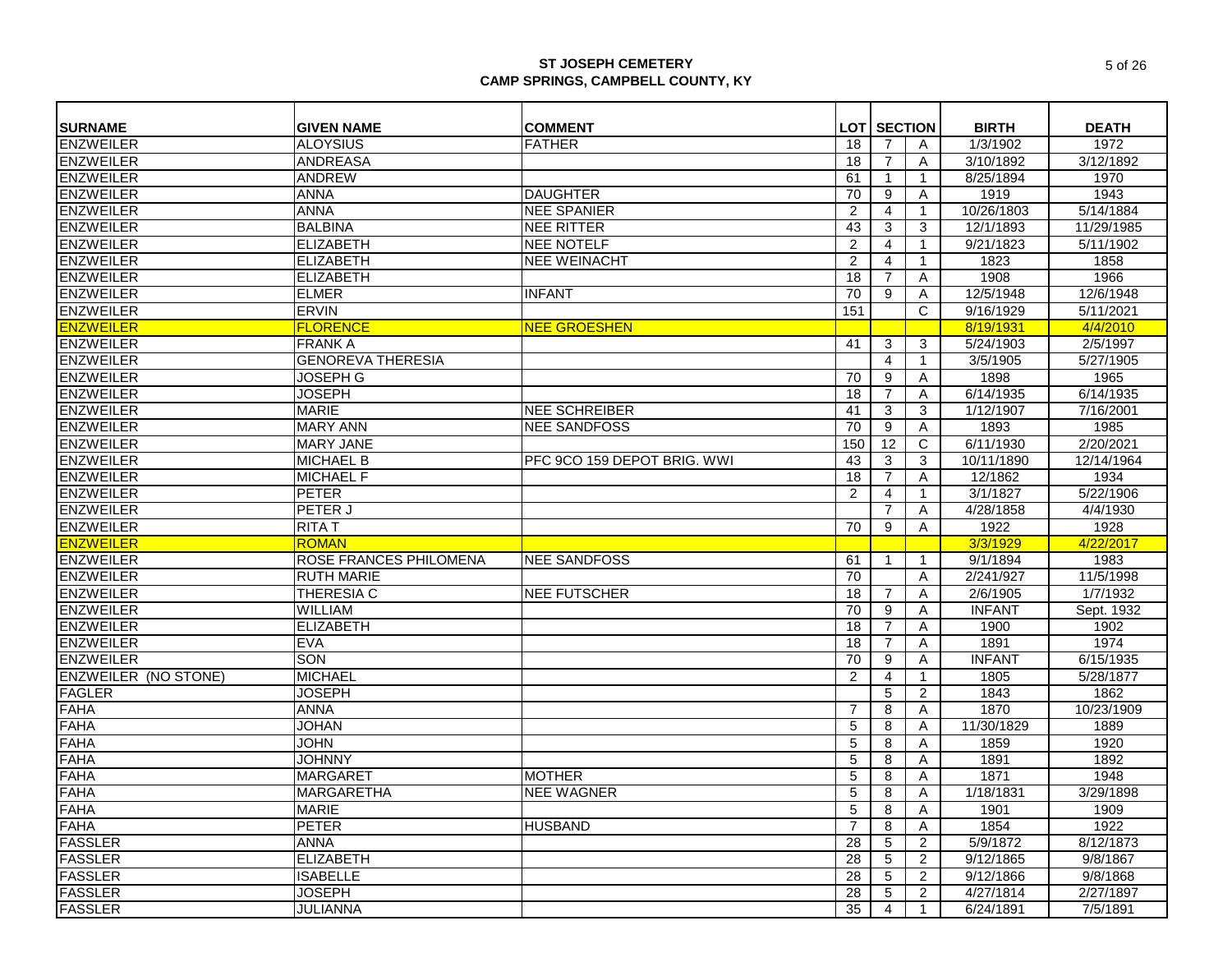| <b>SURNAME</b>   | <b>GIVEN NAME</b>                 | <b>COMMENT</b>       |    | <b>LOT SECTION</b> |                | <b>BIRTH</b>   | <b>DEATH</b> |
|------------------|-----------------------------------|----------------------|----|--------------------|----------------|----------------|--------------|
| <b>FASSLER</b>   | <b>KATHERINE</b>                  | <b>NEE DIERING</b>   | 28 | 5                  | 2              | 12/25/1824     | 8/20/1888    |
| <b>FASSLER</b>   | LOUISA                            |                      | 28 | 2                  | $\overline{2}$ | 8/25/1860      | 2/5/1869     |
| <b>FASSLER</b>   | <b>MAGDALENA</b>                  |                      | 28 | 2                  | $\overline{2}$ | 4/14/1847      | 10/11/1850   |
| <b>FASSLER</b>   | <b>MAGDALENA BARBARA</b>          |                      | 28 | 5                  | 2              | 1/29/1852      | 2/3/1867     |
| <b>FASSLER</b>   | <b>MARGARETHA SEIN FRAD F</b>     | <b>NEE KREMER</b>    | 28 | 5                  | $\overline{2}$ | 1843           | 10/19/1926   |
| <b>FASSLER</b>   | <b>MARIANNA</b>                   |                      | 28 | 5                  | 2              | 5/9/1872       | 8/12/1873    |
| <b>FASSLER</b>   | <b>THERESIA</b>                   | <b>NEE HERNINGER</b> | 28 | 5                  | $\overline{2}$ | 11/15/1820     | 12/17/1897   |
| <b>FASSLER</b>   | <b>WILHELM</b>                    |                      | 28 | 5                  | $\overline{2}$ | 10/16/1815     | 11/18/1867   |
| <b>FASSLER</b>   | <b>WILHELM</b>                    |                      | 28 | 5                  | 2              | 11/9/1847      | 6/1867       |
| <b>FASSLER</b>   | <b>MARGARETHA</b>                 |                      | 29 | 5                  | $\overline{2}$ | 1845           | 1901         |
| <b>FAZSLER</b>   | <b>CAROLINA</b>                   | <b>NEE DERANA</b>    | 40 | $\overline{7}$     | Α              | 1817           | 12/23/1868   |
| <b>FENDER</b>    | ANNA M                            | <b>MOTHER</b>        | 40 | 7                  | A              | 1879           | 1949         |
| <b>FENDER</b>    | <b>EDWARD</b>                     |                      | 39 | 4                  | $\mathbf{1}$   | 1907           | 1928         |
| <b>FENDER</b>    | <b>JOSEPH</b>                     |                      | 39 | $\overline{4}$     | $\mathbf{1}$   | 1878           | 1934         |
| <b>FENDER</b>    | <b>MAYME</b>                      |                      | 39 | 4                  | $\mathbf{1}$   | 1883           | 1927         |
| <b>FENDER</b>    | <b>WILLIAM J</b>                  |                      | 40 | 7                  | Α              | 1873           | 1955         |
| <b>FILLHARDT</b> | <b>ANNA</b>                       | <b>NEE BERTSCH</b>   | 46 | 2                  | 2              | 2/14/1878      | 3/29/1941    |
| <b>FISCHER</b>   | <b>GARY</b>                       |                      |    |                    |                | 8/8/1956       | 12/2/2013    |
| <b>FRANZEN</b>   | <b>ALBERTA</b>                    | <b>NEE ENZWEILER</b> |    |                    |                | 4/8/1925       | 5/15/2014    |
| <b>FRANZEN</b>   | CARL                              |                      | 20 | 7                  | Α              | 1897           | 1897         |
| <b>FRANZEN</b>   | <b>EDWARD C</b>                   |                      | 29 | 6                  | 3              | 1900           | 1957         |
| <b>FRANZEN</b>   | <b>ELIZABETH</b>                  |                      | 12 | 8                  | Α              | 1824           | 1894         |
| <b>FRANZEN</b>   | <b>JEANETTE S</b>                 | <b>NEE RUST</b>      |    |                    |                | unknown        | 1/29/2015    |
| <b>FRANZEN</b>   | <b>JOHANN</b>                     |                      | 28 | 8                  | Α              | 1887           | 1907         |
| <b>FRANZEN</b>   | <b>JOHN</b>                       |                      | 12 | 8                  | Α              | 1822           | 1894         |
| <b>FRANZEN</b>   | <b>LIZZIE</b>                     |                      | 20 | 7                  | Α              | 1896           | 1896         |
| <b>FRANZEN</b>   | <b>MARCELLA</b>                   |                      | 29 | 6                  | 3              | 1904           | 1995         |
| <b>FRANZEN</b>   | <b>MARIA</b>                      |                      | 20 | $\overline{7}$     | Α              | 1892           | 1892         |
| <b>FRANZEN</b>   | <b>MARIA A</b>                    |                      | 20 | 6                  | 3              | 1908           | 11/30/1994   |
| <b>FRANZEN</b>   | <b>MATHIAS</b>                    |                      | 28 | 8                  |                | 1890           | 1904         |
| <b>FRANZEN</b>   |                                   |                      | 20 | 6                  | Α<br>3         | 1902           | 4/12/1953    |
| <b>FRANZEN</b>   | <b>NICHOLAS</b><br><b>NORBERT</b> |                      |    |                    |                |                |              |
|                  |                                   |                      |    |                    |                | 7/31/1930      | 12/3/2017    |
| <b>FRANZEN</b>   | <b>ROBERT L "BOB"</b>             |                      |    |                    |                | 7/2/1925       | 1/20/2016    |
| <b>FRANZEN</b>   | <b>WILLIAM</b>                    |                      | 20 | 9                  | 3              | 1923           | 1978         |
| <b>FRANZEN</b>   | <b>STELLA GENEVA</b>              |                      | 20 | 9                  | 3              | 10/22/1925     | 5/2/2020     |
| <b>FREGEL</b>    | <b>RICHARD</b>                    |                      | 30 | $\overline{7}$     | A              | 1845           | 1908         |
| <b>FREGEL</b>    | <b>ANNA</b>                       |                      | 30 | $\overline{7}$     | Α              | 1848           | unknown      |
| <b>FUTSCHER</b>  | ALOYSIUS "AL"                     |                      | 70 |                    | $\mathbf 1$    | 5/26/1888      | 2/11/1951    |
| <b>FUTSCHER</b>  | <b>ALOYSIUS</b>                   |                      | 31 | 4                  | 1              | 2/10/1839 (34) | 11/10/1899   |
| <b>FUTSCHER</b>  | <b>ANDREAS</b>                    |                      | 31 | 4                  | $\mathbf{1}$   | 2/11/1840      | 3/10/1892    |
| <b>FUTSCHER</b>  | <b>ANDREW</b>                     | <b>FATHER</b>        | 31 | 4                  | $\mathbf{1}$   | 5/30/1860      | 11/26/1932   |
| <b>FUTSCHER</b>  | <b>BARBARA</b>                    |                      | 31 | 4                  | $\mathbf{1}$   | 4/12/1867      | 4/27/1867    |
| <b>FUTSCHER</b>  | CARL                              |                      | 70 | -1                 | -1             | 2/18/1915      | 9/3/1985     |
| <b>FUTSCHER</b>  | <b>CATHERINE</b>                  | <b>NEE SIEMEN</b>    | 70 |                    | -1             | 1888           | 1936         |
| <b>FUTSCHER</b>  | <b>CHRISTINA ANNA</b>             | <b>NEE THURNER</b>   | 31 | 4                  | -1             | 11/11/1863     | 5/13/1948    |
| <b>FUTSCHER</b>  | <b>ELIZABETH</b>                  |                      | 31 | 4                  | $\mathbf{1}$   | 7/11/1895      | 10/29/1899   |
| <b>FUTSCHER</b>  | <b>GENEVA</b>                     | <b>NEE MORSCHER</b>  | 31 | 4                  | $\mathbf{1}$   | 6/3/1826       | 3/7/1901     |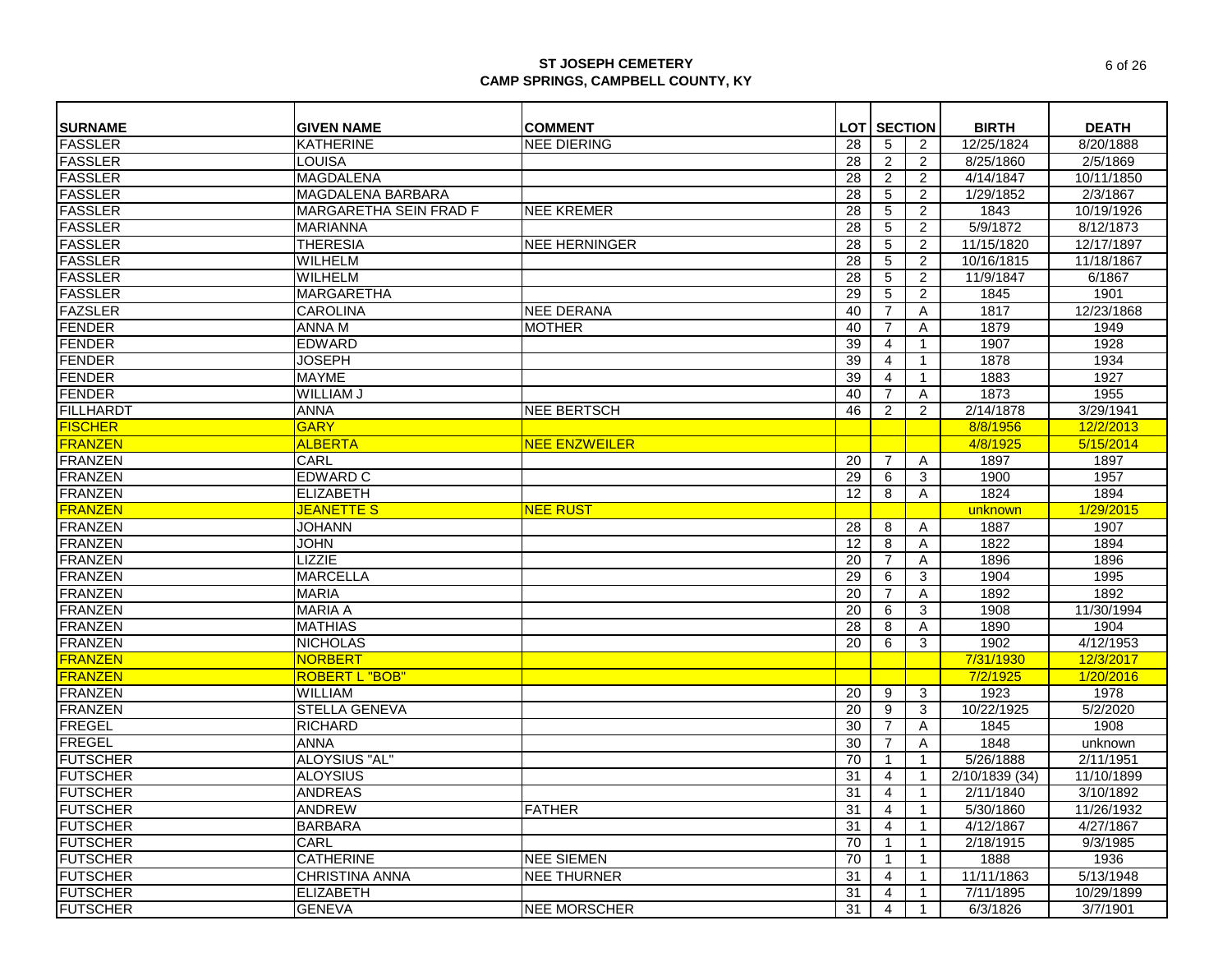| <b>SURNAME</b>   | <b>GIVEN NAME</b>       | <b>COMMENT</b>           |                | <b>LOT SECTION</b> |                | <b>BIRTH</b> | <b>DEATH</b>           |
|------------------|-------------------------|--------------------------|----------------|--------------------|----------------|--------------|------------------------|
| <b>FUTSCHER</b>  | <b>HILDA VERONICA</b>   | <b>NEE ELLISON</b>       | 40             |                    | A              | 7/14/1921    | 7/5/1998               |
| <b>FUTSCHER</b>  | <b>IRMA</b>             | <b>NEE SCHMIDT</b>       | 25             | -1                 | C              | 1927         | 4/13/2014              |
| <b>FUTSCHER</b>  | <b>JEROME F "JERRY"</b> |                          | 25             |                    | C              | 3/3/1928     | 9/29/1998              |
| <b>FUTSCHER</b>  | <b>MAYNARD B</b>        |                          | 40             | -1                 | Α              | 4/16/1924    | 4/13/2011              |
| <b>FUTSCHER</b>  | <b>MICHAEL</b>          |                          | 70             |                    | $\mathbf{1}$   | 8/4/1978     | 5/7/2021               |
| <b>FUTSCHER</b>  | <b>ROBERT C "BOBBY"</b> |                          | 70             |                    | $\mathbf{1}$   | 9/10/1942    | 9/4/1943               |
| <b>FUTSCHER</b>  | <b>RITA J</b>           | <b>NEE RITTER</b>        | 70             | -1                 | $\mathbf{1}$   | 3/18/1917    | 7/25/1983              |
| <b>FUTSCHER</b>  | <b>BOBBIE</b>           |                          | 70             |                    | $\mathbf{1}$   | 1942         | 1943                   |
| <b>GALLIHER</b>  | <b>FRANKA</b>           | <b>SGT 5 CALVARY WWI</b> | 42             | 3                  | 3              | 1892         | 1951                   |
| <b>GALLIHER</b>  | <b>LEA</b>              |                          | 42             | 3                  | 3              | 1899         | 1978                   |
| <b>GARLICH</b>   | <b>MARTHA</b>           |                          | 60             | 9                  | Α              | 1910         | 4/23/1995              |
| <b>GARLICH</b>   | <b>RALPH</b>            |                          | 60             | 9                  | Α              | 11/25/1931   | 3/24/2005              |
| <b>GARLICH</b>   | <b>JOHN</b>             |                          | 60             | 9                  | Α              | 1896         | 1979                   |
| <b>GASTAUER</b>  | <b>BEN</b>              | <b>FATHER</b>            |                | 7                  | B              | 1872         | 1966                   |
| <b>GASTAUER</b>  | <b>EDWARD</b>           |                          | $\overline{1}$ | 7                  | B              | 1901         | 4/18/1984              |
| <b>GASTAUER</b>  | <b>LAWRENCE</b>         | SON                      | -1             | 7                  | B              | 1903         | 1941                   |
| <b>GASTAUER</b>  | <b>LENA</b>             | <b>MOTHER</b>            | -1             | 7                  | B              | 1873         | 1963                   |
| <b>GAYLORD</b>   | <b>BARBARA</b>          | <b>NEE NODUS</b>         | 31             | 3                  | 3              | 10/7/1898    | 5/1/1984               |
| <b>GAYLORD</b>   | <b>CHESTER</b>          |                          | 31             | 3                  | 3              | 1890         | 1960                   |
| <b>GEESHINCH</b> | <b>JOHANNES</b>         |                          | 62             | 2                  | 2              | 3/24/1827    | 7/12/1894              |
| <b>GEISMANN</b>  | <b>BERNARD</b>          | SON                      | 55             | -1                 | $\mathbf{1}$   | 6/18/1863    | 1/10/1881              |
| <b>GEISMANN</b>  | <b>JOANNES</b>          |                          | 55             |                    | $\mathbf{1}$   | 3/24/1827    | 7/12/1894              |
| <b>GEISMANN</b>  | <b>JOHN HENRY</b>       |                          | 55             | -1                 | $\mathbf{1}$   | 4/1833       | 1/6/1915               |
| <b>GEISMANN</b>  | <b>MARY</b>             | <b>NEE ENGLE</b>         | 55             | -1                 | $\mathbf{1}$   | 12/20/1828   | 1/22/1906              |
| <b>GENER</b>     | <b>MARGARET</b>         | <b>NEE REITMAN</b>       | 8              | 8                  | Α              | 1850         | 1935                   |
| <b>GENER</b>     | <b>MARY</b>             | <b>NEE WALTER</b>        | 34             | 7                  | Α              | 4/28/1886    | 1/6/1969               |
| <b>GENER</b>     | <b>MARY ANN</b>         | <b>NEE HUESMANN</b>      | 14             | 3                  | 3              | 8/24/1868    | 4/16/1960              |
| <b>GENER</b>     | <b>MICHAEL</b>          |                          | 14             | 3                  | 3              | 9/2/1870     | 3/4/1949               |
| <b>GENER</b>     | <b>NICHOLAS J</b>       |                          | 14             | 3                  | 3              | 6/6/1869     | 1/21/1957              |
| <b>GENER</b>     | <b>PHILLIP</b>          |                          | 34             | 7                  | Α              | 9/15/1876    | 6/14/1962              |
| <b>GIAR</b>      | <b>RALPH</b>            |                          | 84             | 5                  | $\overline{2}$ | 1910         | 10/1/1994              |
| <b>GIAR</b>      | <b>MARY</b>             |                          | 84             | 5                  | 2              | 1916         | 2001                   |
| <b>GRAU</b>      | <b>ARTHUR</b>           | <b>SON</b>               | 69             | $\mathbf 1$        | $\mathbf{1}$   | 1892         | 1911                   |
| <b>GRAU</b>      | <b>BERNETTA MAE</b>     | <b>DAUGHTER</b>          | 60             | 9                  | Α              | 1918         | 1931                   |
| <b>GRAU</b>      | <b>CHARLES</b>          | <b>FATHER</b>            | 33             | 4                  | $\mathbf{1}$   | 1/12/1841    | 4/20/1917              |
| <b>GRAU</b>      | <b>CRESCENTIA</b>       | <b>NEE ENZWEILWE</b>     | 69             | -1                 | $\mathbf{1}$   | 11/8/1860    | 5/22/1945              |
| <b>GRAU</b>      | <b>EDWARD J</b>         | <b>IPFC COC9 WWI</b>     | 33             | 3                  | 3              | 6/3/1888     | 7/25/1962              |
| <b>GRAU</b>      | <b>HARRY P</b>          |                          | 33             | 3                  | 3              | 4/7/1885     | 10/16/1949             |
| <b>GRAU</b>      | <b>JACOB</b>            |                          | 69             |                    | -1             | 1861         | 1907                   |
| <b>GRAU</b>      | <b>MAYME</b>            |                          | 33             | 3                  | 3              | 10/18/1908   | 12/17/1910             |
| <b>GRAU</b>      | <b>MAYME</b>            |                          | 33             | 3                  | 3              | 1886         | 1973                   |
| <b>GREIS</b>     | <b>EDWARD JR</b>        |                          | 68             |                    |                | 1951         | 1965                   |
| <b>GREIS</b>     | <b>EDWARD M</b>         |                          | 68             | -1                 | 1              | 1906         | 8/29/1978              |
| <b>GREIS</b>     | FELIX, J                |                          | 68             | -1                 | 1              | 12/2/1901    | 1/21/1902              |
| <b>GREIS</b>     | FELIX, SR               | <b>FATHER</b>            | 68             | -1                 | -1             | 1874         | 1949                   |
| <b>GREIS</b>     | <b>FRANCES</b>          |                          | 9              | 8                  | Α              | 1864         | 1946                   |
| <b>GREIS</b>     | <b>HILDA M</b>          | <b>NEE RITTER</b>        | 68             |                    | $\mathbf{1}$   | 2/18/1911    | $4/\overline{19}/1966$ |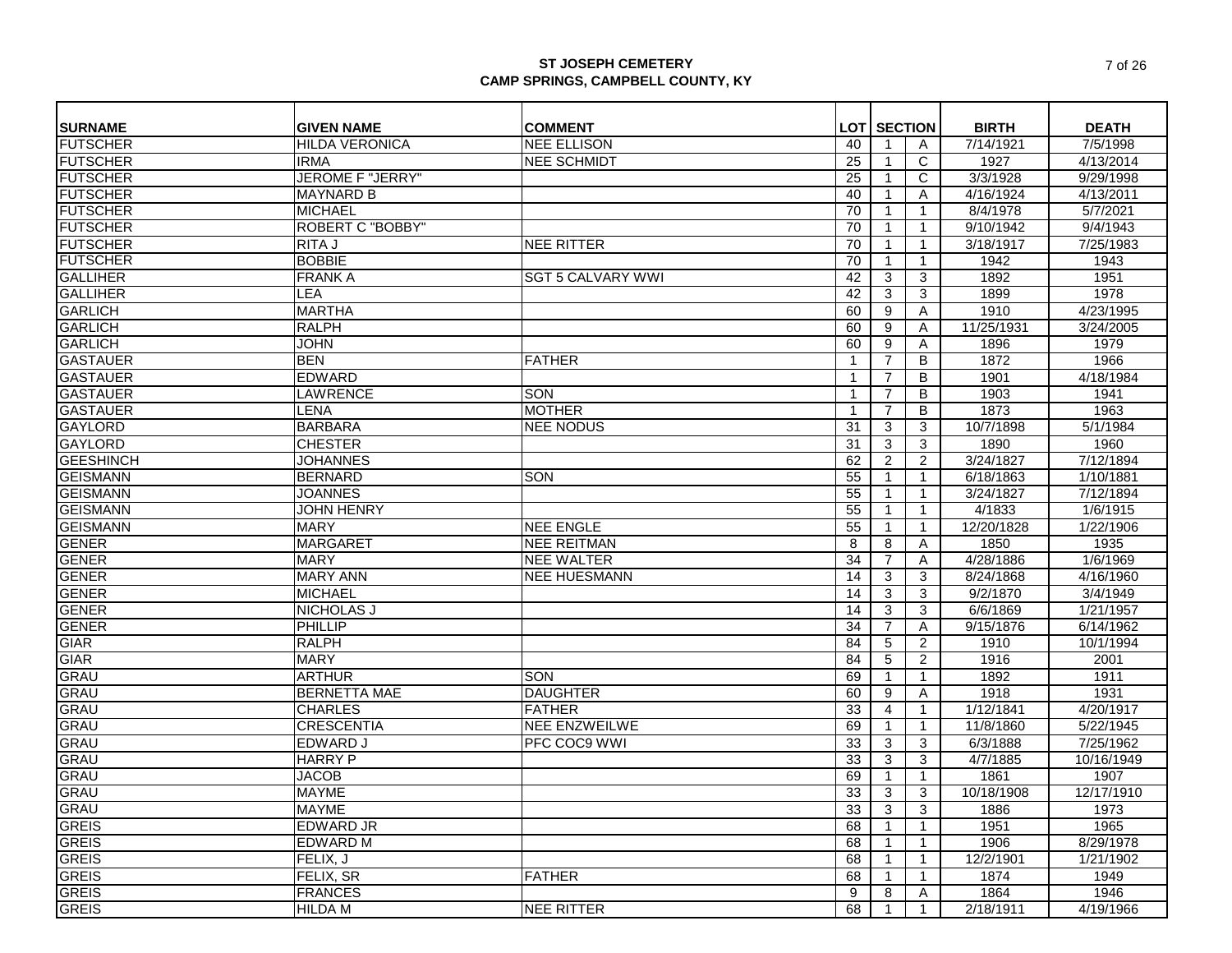| <b>SURNAME</b>                             | <b>GIVEN NAME</b>         | <b>COMMENT</b>                           |                | <b>LOT SECTION</b> |                | <b>BIRTH</b> | <b>DEATH</b> |
|--------------------------------------------|---------------------------|------------------------------------------|----------------|--------------------|----------------|--------------|--------------|
| <b>GREIS</b>                               | JOHN C                    |                                          | 82             | 5                  | 2              | 12/2/1909    | 8/4/1910     |
| <b>GREIS</b>                               | <b>L NHOL</b>             | <b>HUSBAND</b>                           | 82             | 5                  | 2              | 1885         | 1967         |
| <b>GREIS</b>                               | <b>LEANA M</b>            |                                          | 82             | 5                  | 2              | 10/18/1908   | 12/17/1910   |
| <b>GREIS</b>                               | <b>LOUISE</b>             | <b>WIFE</b>                              | 82             | 5                  | 2              | 1885         | 1972         |
|                                            |                           |                                          |                |                    |                |              |              |
| <b>GREIS</b>                               | <b>MARY</b>               | <b>MOTHER</b>                            | 68             |                    | $\mathbf{1}$   | 1877         | 1/25/1950    |
| <b>GREIS</b>                               | <b>RALPH F</b>            |                                          | 68             | $\mathbf{1}$       | $\mathbf{1}$   | 8/25/1935    | 3/22/1936    |
| <b>GREIS</b>                               | ROY E                     |                                          | 68             |                    | $\mathbf{1}$   | 1934         | 1960         |
| <b>GREIS</b>                               | <b>SUSAN</b>              | <b>NEE WAGNER</b>                        | 33             | 4                  | $\mathbf{1}$   | 5/11/1850    | 2/27/1933    |
| GRESKAMP (ORDAINED JUNE 1930) REV WALTER A |                           | PASTOR ST JOSEPH, CAMP SPRINGS           | 15             | $\overline{7}$     | Α              | 1902         | 1977         |
| GROH                                       | <b>ANDREW</b>             |                                          | 40             | $\overline{4}$     | $\mathbf{1}$   | 11/9/1849    | 11/18/1929   |
| <b>GROH</b>                                | ANNA MARIE MAGDELENA      | LENA, NEE ROTH, WIFE                     | 40             | $\overline{4}$     | $\mathbf{1}$   | 7/26/1885    | 1977         |
| <b>GROH</b>                                | <b>CATHERINE</b>          |                                          | 51             | 8                  | A              | 1863         | 1942         |
| <b>GROH</b>                                | <b>GEORGE</b>             |                                          | 22             | $\overline{4}$     | $\mathbf{1}$   | 12/14/1904   | 3/18/1886    |
| <b>GROH</b>                                | <b>JOHANN</b>             |                                          |                | 6                  | 3              | 11/14/1825   | 5/29/1856    |
| <b>GROH</b>                                | <b>JOHN</b>               |                                          | 11             | 3                  | 3              | 2/12/1886    | 12/24/1943   |
| GROH                                       | <b>JOSEPHINE A</b>        | <b>MOTHER</b>                            | 20             | 9                  | 3              | 1898         | 1948         |
| <b>GROH</b>                                | <b>KATHERINE</b>          | <b>NEE SCHWARTZ</b>                      | 40             | $\overline{4}$     | $\mathbf{1}$   | 5/15/1820    | 9/15/1894    |
| <b>GROH</b>                                | <b>PETER</b>              | <b>FATHER</b>                            | 51             | 8                  | A              | 1855         | 1918         |
| <b>GROH</b>                                | PETER W                   |                                          | 20             | 9                  | 3              | 7/9/1890     | 3/28/1954    |
| <b>GROH</b>                                | <b>ROSE</b>               | <b>NEE WALTER</b>                        | 40             | 4                  | $\mathbf{1}$   | 4/14/1856    | 1/10/1937    |
| <b>GROH</b>                                | <b>ROSELINA</b>           | <b>INFANT D/O GEORGE &amp; MAGDELENA</b> | 40             | $\overline{4}$     | $\mathbf{1}$   | 1888         | 1888         |
| <b>GROH</b>                                | <b>LENA</b>               |                                          | 11             | 3                  | 3              | 1885         | 1977         |
| <b>GROTHAUS</b>                            | <b>DOROTHY CRAIL</b>      |                                          |                | 11                 | $\mathbf{2}$   | 1929         | unknown      |
| <b>GUBSER</b>                              | <b>AMBROSEN (ANDREAS)</b> | OBERDING-SCHWEIZ                         | 6              | 4                  | $\mathbf{1}$   | 7/31/1803    | 5/6/1876     |
| <b>GUBSER</b>                              | <b>BARBARA</b>            | <b>NEE HANNAUS</b>                       | $\overline{6}$ | 4                  | $\mathbf{1}$   | 10/30/1843   | 2/2/1875     |
| <b>GUBSER</b>                              | <b>FRANZIS</b>            | <b>HAGA SCHWEIZ</b>                      | 6              | 4                  | $\mathbf{1}$   | 1/24/1834    | 4/25/1871    |
| <b>GUBSER</b>                              | <b>MARIA MAGDOLINA</b>    |                                          | 6              | $\overline{4}$     | $\mathbf{1}$   | 10/17/1808   | 3/12/1885    |
| <b>GUGEL</b>                               | JOHN W                    |                                          | 13             | 7                  | Α              | 1889         | 1925         |
| <b>GUGEL</b>                               | <b>FRANK</b>              |                                          | 13             | $\overline{7}$     | A              | 1894         | 1911         |
| <b>GUNKEL</b>                              | <b>ALOYSIUS</b>           |                                          | 10             | 9                  | A              | 1917         | 1950         |
| <b>GUNKEL</b>                              | <b>CAROLINA</b>           | <b>MOTHER</b>                            | 10             | 9                  | A              | 12/3/1891    | 1/2/1978     |
| <b>GUNKEL</b>                              | <b>CLARA</b>              | <b>MOTHER</b>                            | 58             | $\mathbf 1$        | $\mathbf{1}$   | 1888         | 1908         |
| <b>GUNKEL</b>                              | <b>CLEMONS</b>            |                                          | 44             | 5                  | 2              | 2/9/1892     | 2/5/1892     |
| <b>GUNKEL</b>                              | <b>DIXIE BELLE</b>        | <b>NEE HAUBNER</b>                       | 10             | 9                  | Α              | 7/16/1933    | 7/23/2010    |
| <b>GUNKEL</b>                              | <b>ELIZABETH</b>          | <b>MOTHER</b>                            | 10             | 9                  | Α              | 1915         | 1956         |
| <b>GUNKEL</b>                              | <b>ELIZABETH</b>          | <b>NEE UEBEL</b>                         | 44             | 5                  | 2              | 1858         | 1911         |
| <b>GUNKEL</b>                              | <b>GERTRUDE</b>           |                                          | 34             | 3                  | 3              | 5/7/1901     | 1983         |
| <b>GUNKEL</b>                              | <b>HELENA</b>             | <b>GRANDMA, NEE STEFFEN</b>              | 44             | 5                  | 2              | 8/16/1830    | 1909         |
| <b>GUNKEL</b>                              | <b>JACOB</b>              |                                          | 44             | 5                  | 2              | 1887         | 1/7/1969     |
| <b>GUNKEL</b>                              | <b>JAKOB GEORGE</b>       |                                          | 44             | 5                  | 2              | 12/15/1882   | 2/4/1889     |
| <b>GUNKEL</b>                              | <b>JOHN</b>               | <b>FATHER</b>                            | 58             | $\mathbf{1}$       | $\mathbf{1}$   | 1850         | 1912         |
| <b>GUNKEL</b>                              | <b>JOHN W</b>             |                                          | 44             | 5                  | $\overline{2}$ | 1889         | 1925         |
| <b>GUNKEL</b>                              | <b>JACOB</b>              |                                          | 44             | 5                  | $\overline{2}$ | 1851         | 1933         |
| <b>GUNKEL</b>                              | <b>JOSEPH</b>             | <b>FATHER</b>                            | 10             | 9                  | A              | 1882         | 1961         |
| <b>GUNKEL</b>                              | <b>MICHEL</b>             |                                          | 44             | 5                  | 2              | 9/9/1900     | 3/18/1901    |
| <b>GUNKEL</b>                              | RALPH H                   |                                          | 10             | 9                  | Α              | 9/15/1930    | 8/8/1990     |
| <b>GUNKEL</b>                              | <b>RAYMOND B</b>          | <b>PRIVATE</b>                           | 10             | 9                  | A              | 1921         | 1943         |
|                                            |                           |                                          |                |                    |                |              |              |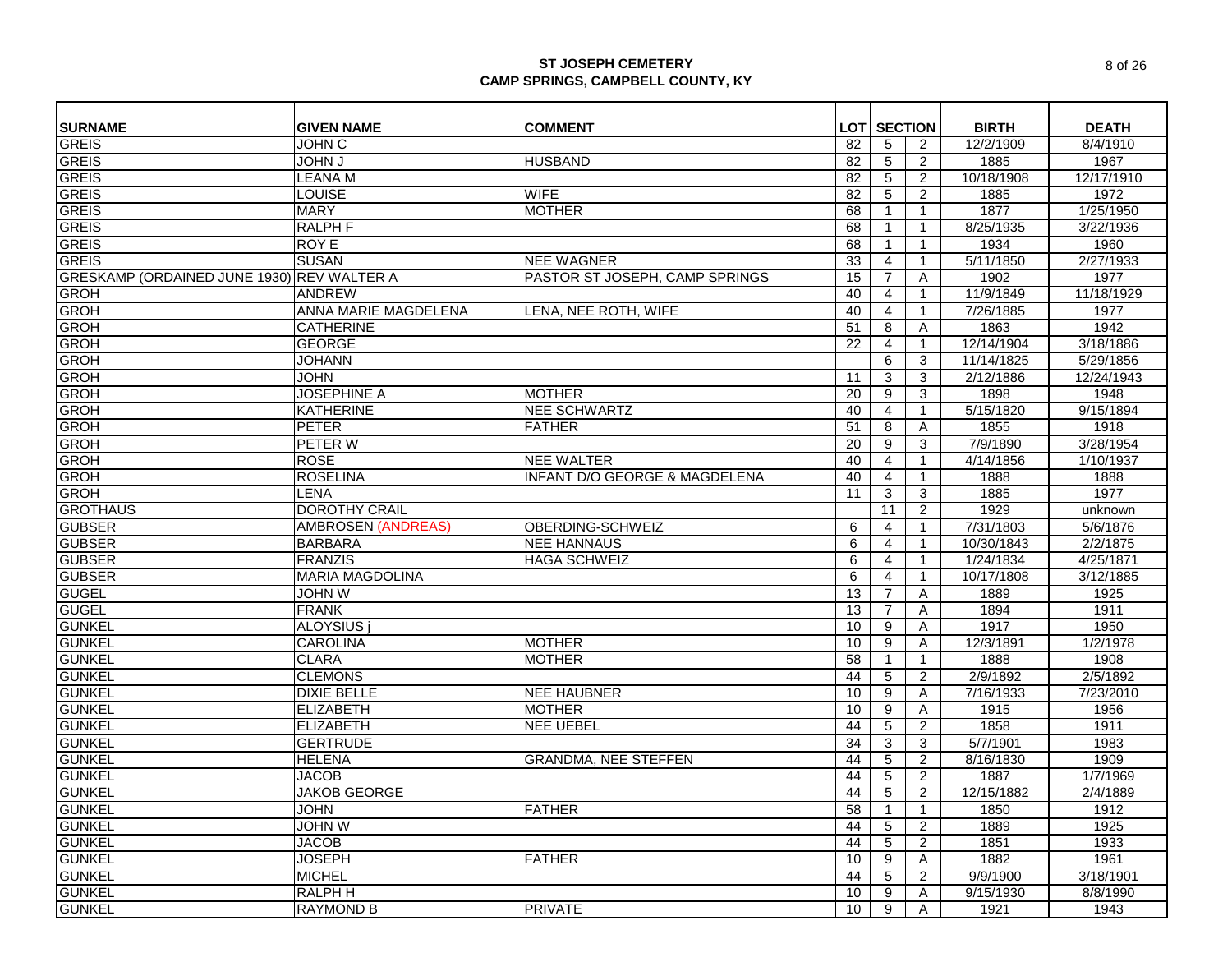| <b>SURNAME</b> | <b>GIVEN NAME</b>         | <b>COMMENT</b>         |                | <b>LOT SECTION</b> |                     | <b>BIRTH</b> | <b>DEATH</b> |
|----------------|---------------------------|------------------------|----------------|--------------------|---------------------|--------------|--------------|
| <b>GUNKEL</b>  | <b>WILLIAM</b>            | <b>HUSBAND</b>         | 34             | 3                  | 3                   | 11/6/1895    | 4/24/1984    |
| <b>HAIGIS</b>  | <b>EDWARD H</b>           |                        |                | 2                  | $\overline{2}$      | 4/11/1875    | 8/20/1875    |
| <b>HAIGIS</b>  | <b>KATHERINE</b>          | <b>NEE ECKERT</b>      | 12             | 8                  | Α                   | 1/1/1832     | 12/20/1897   |
| <b>HAIGIS</b>  | <b>MAGDELINA</b>          |                        |                | 6                  | 3                   | 8/20/1869    | 8/3/1870     |
| <b>HAIGIS</b>  | <b>VALENTINE</b>          | <b>FATHER</b>          | 12             | 8                  | Α                   | 7/6/1859     | 5/15/1907    |
| <b>HARTIG</b>  | <b>ELMER P</b>            |                        | 24             | 3                  | 3                   | 1915         | 2/15/1963    |
| <b>HARTIG</b>  | <b>HENRIETTA</b>          | <b>NEE KNUEHL</b>      | 24             | 3                  | 3                   | 11/23/1916   | 9/13/1980    |
| <b>HARTIG</b>  | <b>RAYMOND</b>            |                        | $\overline{2}$ | 7                  | B                   | 3/1/1925     | 11/13/1986   |
| <b>HAYES</b>   | <b>BRIDGET</b>            |                        | 59             | $\mathbf{1}$       | $\mathbf{1}$        | 5/15/1826    | 3/26/1867    |
| <b>HECK</b>    | <b>ARTHUR JAMES</b>       |                        | 54             | 11                 | Α                   | 4/7/1929     | 1/18/2011    |
| <b>HECK</b>    | <b>BERNADETTE</b>         |                        | 54             | 11                 | Α                   | 1927         | 12/12/1992   |
| <b>HECK</b>    | <b>CATHERINE</b>          | <b>W/O FRED</b>        | 54             | 8                  | A                   | 1875         | 1931         |
| <b>HECK</b>    | <b>CHARLES</b>            |                        | 54             | 8                  | Α                   | 6/11/1884    | 6/23/1884    |
| <b>HECK</b>    | <b>FRED</b>               |                        | 54             | 8                  | Α                   | 1876         | 1956         |
| <b>HECK</b>    | <b>FREDRICK</b>           |                        | 54             | 8                  | Α                   | 11/15/1867   | 11/25/1956   |
| <b>HECK</b>    | <b>GLORIANNA</b>          | <b>NEE FRANZEN</b>     | 54             | 8                  | Α                   | 1926         | 2/17/2016    |
| <b>HECK</b>    | <b>JOHAN</b>              |                        | 54             | 8                  | Α                   | 3/5/1822     | 12/12/1910   |
| <b>HECK</b>    | <b>MARGARETHA</b>         | <b>NEE LEINENWEBER</b> | 54             | 8                  | A                   | 12/6/1804    | 3/12/1864    |
| <b>HECK</b>    | <b>MARIA</b>              | <b>NEE WALLET</b>      | 54             | 8                  | Α                   | 4/3/1821     | 4/13/1900    |
| <b>HECK</b>    | <b>RICHARD</b>            | <b>DICK</b>            | 54             | 8                  | Α                   | 1924         | 3/19/2014    |
| <b>HECK</b>    | <b>ROSE</b>               |                        | 54             | 8                  | Α                   | 1896         | 12/20/1980   |
| <b>HECK</b>    | <b>PETER</b>              |                        | 54             | 5                  | 2                   | 1814         | 1849         |
| <b>HEEB</b>    | <b>ANNA THERESA</b>       |                        | 74             |                    | $\mathbf{1}$        | 1898         | 11/12/1980   |
| <b>HEEB</b>    | <b>ANNA MARIA</b>         | <b>NEE NEGG</b>        | 82             | 5                  | 2                   | 11/20/1841   | 3/8/1919     |
| <b>HEEB</b>    | <b>CLARA</b>              |                        | 74             | $\mathbf 1$        | $\mathbf{1}$        | 1903         | 10/28/1979   |
| <b>HEEB</b>    | <b>ELIZABETH</b>          | MOM, NEE BREE          |                | 5                  | $\overline{2}$      | 1/21/1881    | 5/17/1925    |
| <b>HEEB</b>    | <b>FRANCES</b>            |                        | 82             | 5                  | 2                   | 1915         | 10/19/1992   |
| <b>HEEB</b>    | <b>JACOB</b>              |                        | 82             | 5                  | $\overline{2}$      | 1915         | 12/27/1993   |
| <b>HEEB</b>    | <b>JACOB</b>              |                        | 82             | 5                  | 2                   | 1833         | 1917         |
| <b>HEEB</b>    | <b>JOHN A</b>             | <b>FATHER</b>          | 71             |                    | $\mathbf{1}$        | 1868         | 1933         |
| <b>HEEB</b>    | <b>JOSEPH F</b>           |                        | 74             |                    |                     | 1880         | 1961         |
| <b>HEEB</b>    | <b>JOSEPH J</b>           | <b>FATHER</b>          |                | 5<br>5             | $\overline{2}$<br>2 | 2/18/1914    | 1/20/1992    |
|                |                           |                        | 82             |                    |                     |              |              |
| <b>HEEB</b>    | <b>MARY MAGDELENA</b>     | LENA                   | 74             |                    | $\mathbf{1}$        | 4/1/1902     | 1960         |
| <b>HEEB</b>    | <b>MARY A</b>             | MOTHER, NEE HILBERT    | 71             | -1                 | $\mathbf{1}$        | 1868         | 1943         |
| <b>HEEB</b>    | <b>VICTORIA CATHERINE</b> |                        | 82             | 5                  | $\overline{2}$      | 5/17/1925    | 2/7/2020     |
| <b>HEIERT</b>  | <b>CLARENCE R</b>         |                        | 22             |                    | C                   | 1920         | 9/14/2008    |
| <b>HEIERT</b>  | <b>CLIFFORD</b>           |                        | 35             |                    | C                   | 3/9/1920     | 3/31/2001    |
| <b>HEIERT</b>  | <b>EDNA</b>               | <b>NEE FUTSCHER</b>    | 35             |                    | C                   | 2/20/1919    | 2/15/2011    |
| <b>HEIERT</b>  | <b>ROSELLA</b>            |                        | 22             |                    | C                   | 4/3/1905     | 9/6/2008     |
| <b>HEIERT</b>  | <b>MARY LOU</b>           |                        | 22             |                    | C                   | unknown      | 2001         |
| <b>HEIERT</b>  | <b>ERVIN ARTHUR</b>       |                        | 23             | 5                  |                     | 5/10/1930    | 4/28/2020    |
| <b>HELBIG</b>  | <b>ADAM</b>               |                        |                | 5                  | 2                   | 12/25/1809   | 8/15/1866    |
| <b>HELBIG</b>  | <b>KATHERINA</b>          |                        |                | 5                  | $\overline{2}$      | 5/22/1812    | 8/1/1893     |
| <b>HERMANN</b> | <b>CARL PETER</b>         |                        | 20             | 7                  | Α                   | 1893         | unknown      |
| <b>HERMANN</b> | <b>WILHELM</b>            |                        | 20             | $\overline{7}$     | Α                   | 1894         | 1895         |
| <b>HERZOG</b>  | <b>ADAELINE MARIE</b>     | <b>NEE OLDIGES</b>     | 53             | 8                  | Α                   | 1916         | 1985         |
| <b>HERZOG</b>  | <b>ANNA</b>               | <b>WIFE</b>            | 23             | 8                  | A                   | 1880         | 1950         |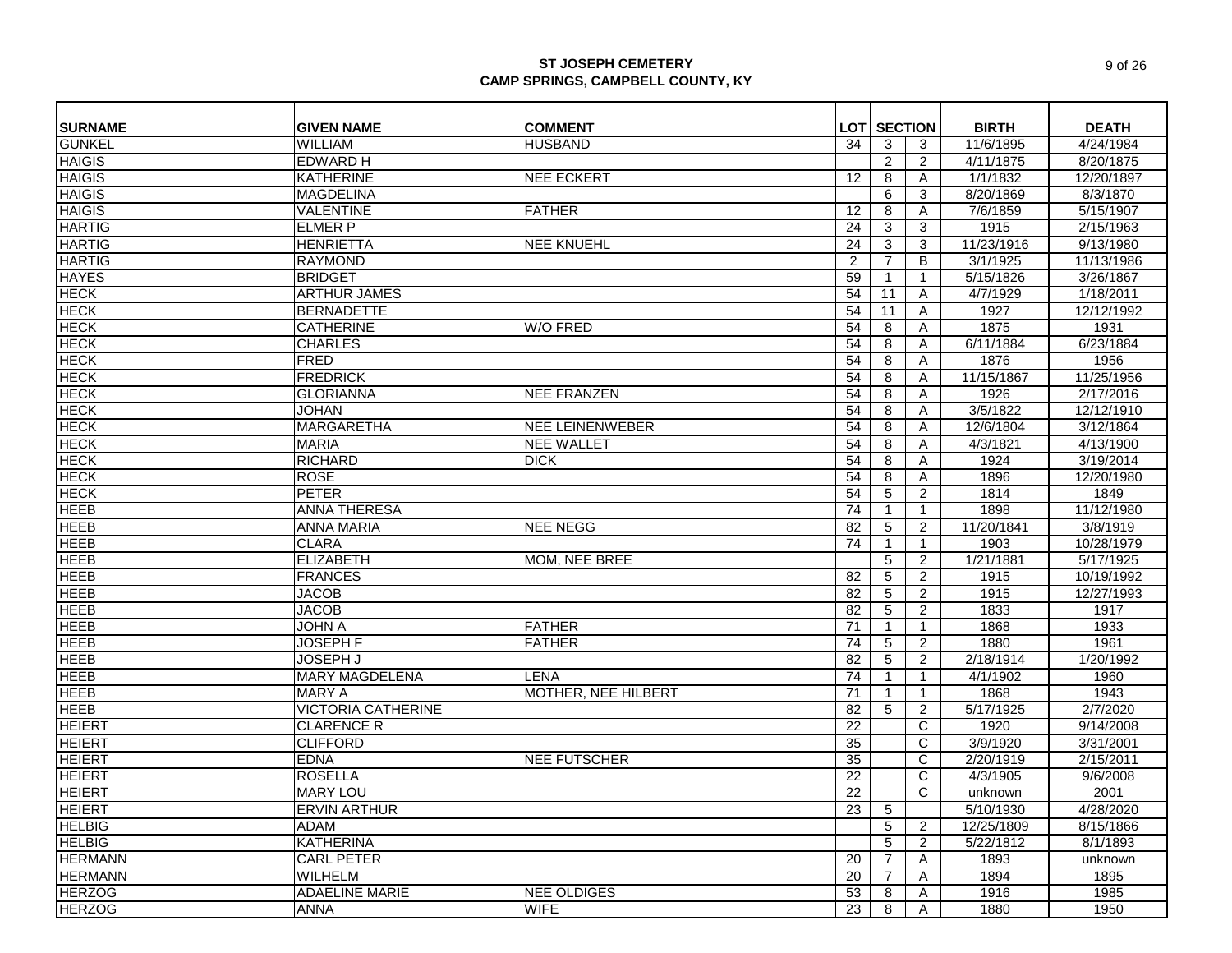| <b>SURNAME</b>       | <b>GIVEN NAME</b>        | <b>COMMENT</b>                                    |                 | <b>LOT   SECTION</b>    |              | <b>BIRTH</b> | <b>DEATH</b> |
|----------------------|--------------------------|---------------------------------------------------|-----------------|-------------------------|--------------|--------------|--------------|
| <b>HERZOG</b>        | <b>CATHERINE</b>         | <b>MOTHER</b>                                     | 23              | 8                       |              | 1843         | 1912         |
| <b>HERZOG</b>        | <b>EMMA</b>              | <b>MOTHER</b>                                     | 53              | 8                       | Α            | 1871         | 1952         |
| <b>HERZOG</b>        | <b>FRANK</b>             |                                                   | 53              | $\overline{\mathbf{8}}$ | Α<br>A       | 1879         | 1951         |
| <b>HERZOG</b>        | <b>FRANK P</b>           |                                                   | 23              | 8                       | A            | 1907         | 1979         |
| <b>HERZOG</b>        | <b>GEORGE</b>            |                                                   | 23              | 8                       |              | 1878         | 1950         |
|                      |                          |                                                   |                 |                         | A            |              |              |
| <b>HERZOG</b>        | <b>HENRY</b>             | <b>HUSBAND</b>                                    | 23              | 8                       | Α            | 1876         | 1950         |
| <b>HERZOG</b>        | <b>HENRY E</b>           |                                                   | 53              | 8                       | Α            | 1903         | 1967         |
| <b>HERZOG</b>        | <b>HERMANN</b>           | <b>BROTHER</b>                                    | 23              | 8                       | Α            | 1865         | 1908         |
| <b>HERZOG</b>        | <b>HERMANN</b>           |                                                   | $\overline{23}$ | 8                       | Α            | 1869         | 1955         |
| <b>HERZOG</b>        | <b>JOSEPH</b>            | SON                                               | 23              | 8                       | Α            | 1898         | 1941         |
| <b>HERZOG</b>        | <b>JOSEPH</b>            |                                                   | 23              | 8                       | Α            | 1813         | 5/6/1892     |
| <b>HERZOG</b>        | <b>JOSEPH SR</b>         |                                                   | 53              | 8                       | Α            | 1833         | 2/5/1916     |
| <b>HERZOG</b>        | <b>ROBERT</b>            |                                                   | 23              | 8                       | Α            | 2/17/1946    | 5/25/2016    |
| <b>HERZOG</b>        | <b>WILLIAM</b>           |                                                   | 23              | 8                       | A            | 1882         | 1912         |
| <b>HERZOG</b>        | <b>CATHERINE</b>         |                                                   | 23              | 8                       | Α            | 1878         | 1950         |
| <b>HERZOG</b>        | <b>JOSEPH</b>            |                                                   | 53              | 8                       | A            | 1869         | 1955         |
| <b>HICKS</b>         | <b>THERESA NELTNER</b>   |                                                   | 66              | $\mathbf{1}$            | $\mathbf{1}$ | 1905         | 1988         |
| <b>HILBERT</b>       | <b>ANTON</b>             |                                                   | 76              | $\mathbf{1}$            | $\mathbf{1}$ | 10/14/1842   | 3/7/1907     |
| <b>HILBERT</b>       | <b>JOHN</b>              |                                                   | 57              | $\mathbf{1}$            | $\mathbf{1}$ | 1814         | 4/2/1883     |
| <b>HILBERT</b>       | <b>JOSEPH</b>            |                                                   | 76              | $\mathbf{1}$            | $\mathbf{1}$ | 10/28/1866   | 2/7/1904     |
| <b>HILBERT</b>       | <b>MARIA</b>             |                                                   | 57              | $\mathbf{1}$            | $\mathbf{1}$ | 1814         | 1881         |
| <b>HOENAMELMEYER</b> | <b>JO ANN BAKER</b>      |                                                   | 23              | 6                       | 3            | 1945         | 2/27/2009    |
| <b>HUCK</b>          | <b>BENJAMINE WILLIAM</b> |                                                   | 77              | $\mathbf{1}$            | $\mathbf{1}$ | 2/9/1893     | 7/1910       |
| <b>HUCK</b>          | <b>FRANK</b>             |                                                   | 77              | $\mathbf{1}$            | $\mathbf{1}$ | 5/7/1846     | 2/28/1917    |
| <b>HUCK</b>          | <b>FRANCIS JOHN</b>      | FRANK, FATHER                                     | 77              | $\mathbf{1}$            |              | 5/23/1890    | 10/28/1940   |
| <b>HUCK</b>          | <b>HELENA</b>            | MOTHER, NEE NELTNER                               | 77              | $\mathbf{1}$            |              | 6/3/1854     | 7/8/1908     |
| <b>HUCK</b>          | <b>JOSEPH F</b>          |                                                   | $\overline{7}$  | 3                       | 3            | 1878         | 1941         |
| <b>HUCK</b>          | <b>LOUISE SOPHIA</b>     | <b>MOTHER, NEE WOESTE</b>                         | 77              | $\mathbf{1}$            | 1            | 2/24/1897    | 12/30/1971   |
| <b>HUCK</b>          | <b>BERNARD</b>           |                                                   | 77              | $\mathbf{1}$            | $\mathbf{1}$ | 1893         | 1970         |
| <b>HUCK</b>          | <b>ROSE</b>              |                                                   | $\overline{1}$  | 3                       | 3            | 1887         | 1983         |
| <b>HULL</b>          | <b>FLORENCE</b>          | Remarried as Florence Rohling, buried as Flo Hull | 46              | 6                       | 3            | 1913         | 10/8/2006    |
| <b>HULL</b>          | <b>JEROME</b>            |                                                   | 46              | 6                       | 3            | 1912         | 1973         |
| <b>JOERING</b>       | JOSEPH MICHAEL           |                                                   |                 |                         |              | 1952         | 2/21/2016    |
| <b>JOHNSON</b>       | <b>ANNA</b>              |                                                   | 58              | $\mathbf{1}$            | $\mathbf{1}$ | 1891         | 1894         |
| <b>JUNG</b>          | <b>MARIE</b>             | <b>NEE FORTMANN</b>                               | 61              | $\mathbf{1}$            | $\mathbf{1}$ | 2/15/1815    | 1/14/1882    |
| <b>JUNG</b>          | <b>PETER</b>             |                                                   | 61              | $\mathbf{1}$            | $\mathbf{1}$ | 1/24/1817    | 3/29/1896    |
| <b>KALLMEYER</b>     | <b>CHARLES B</b>         |                                                   | 16              | 6                       | 3            | 1908         | 11/3/1995    |
| <b>KALLMEYER</b>     | <b>JOSEPHINE</b>         |                                                   | 16              | 6                       | 3            | 1910         | 10/29/1982   |
| <b>KANE</b>          | <b>ANNA</b>              | <b>NEE BLENKE</b>                                 | 21              | 3                       | 3            | 1893         | 1974         |
| <b>KANE</b>          | <b>GEORGE</b>            | <b>HUSBAND</b>                                    | 21              | 3                       | 3            | 1890         | 1948         |
| <b>KANE</b>          | <b>RICHARD</b>           |                                                   | 21              | 3                       | 3            | 1921         | 2/2/1986     |
| <b>KANE</b>          | <b>VIOLET</b>            |                                                   | 21              | 3                       | 3            | 1918         | 12/13/2006   |
| <b>KELLER</b>        | <b>TOM</b>               |                                                   | 21              | 11                      | 3            | 2/4/1933     | 5/20/2010    |
| <b>KELLEY</b>        | <b>JEANNINE</b>          | NEE EGAN                                          |                 |                         |              | 1937         | 4/10/2008    |
| KIM                  | <b>CHUN CHA</b>          |                                                   |                 | 11                      |              | 1932         | 10/23/1992   |
| <b>KOENINGER</b>     | <b>ANNA</b>              |                                                   | 10              | 8                       | Α            | 1898         | 1905         |
| <b>KOENINGER</b>     | <b>BARBARA</b>           |                                                   | 19              | $\overline{7}$          | A            | 1860         | 1938         |
|                      |                          |                                                   |                 |                         |              |              |              |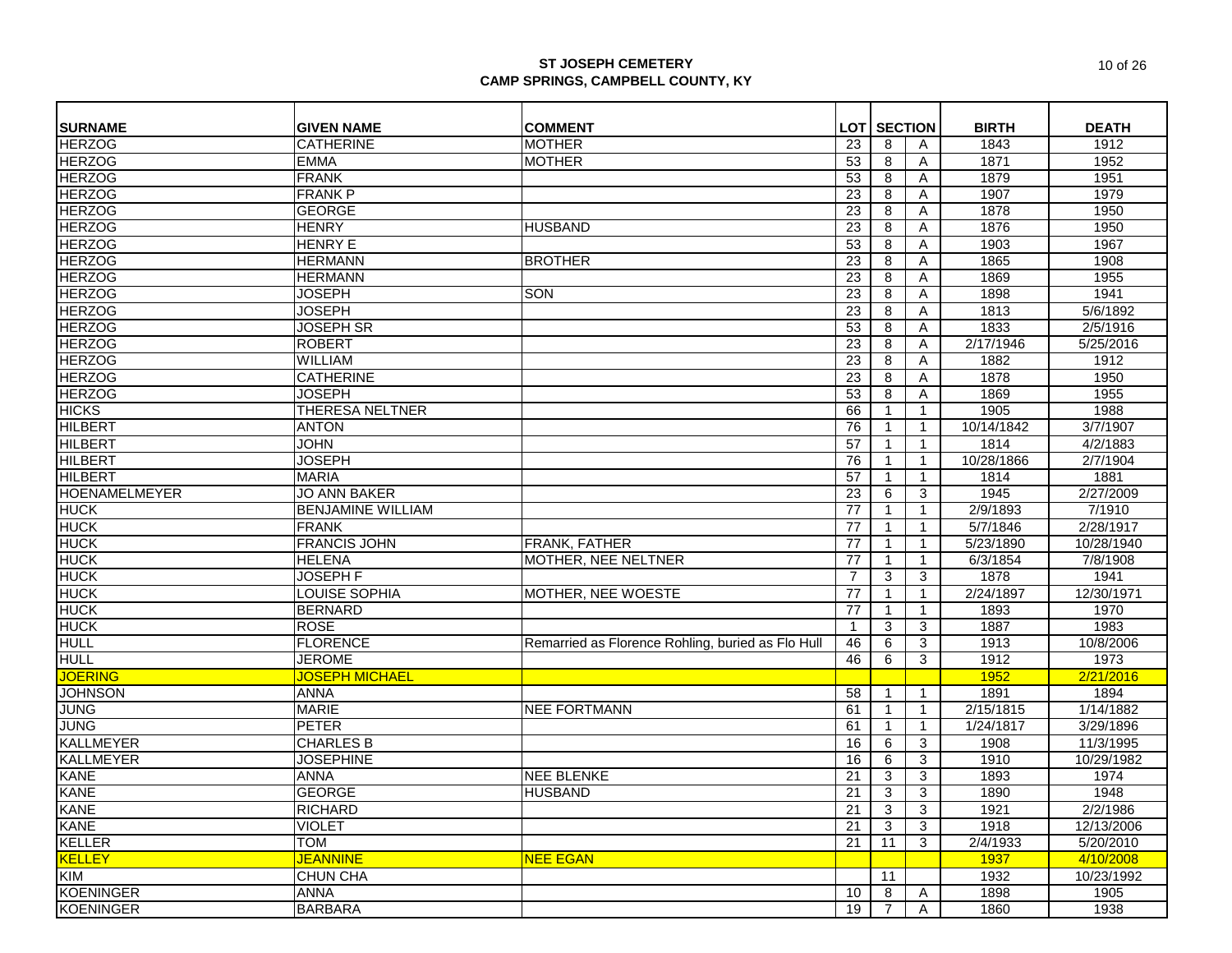| <b>SURNAME</b>   | <b>GIVEN NAME</b>                         | <b>COMMENT</b>                            |                 | <b>LOT SECTION</b>      |                | <b>BIRTH</b> | <b>DEATH</b>      |
|------------------|-------------------------------------------|-------------------------------------------|-----------------|-------------------------|----------------|--------------|-------------------|
| <b>KOENINGER</b> | <b>BERNARD</b>                            |                                           | 87              | 3                       | 3              | 1/12/1831    | 10/15/1886        |
| <b>KOENINGER</b> | <b>FRANCES</b>                            | <b>MOTHER</b>                             | 10              | 8                       | A              | 1879         | 1958              |
| <b>KOENINGER</b> | <b>GEBOREN</b>                            |                                           | 87              | 3                       | 3              | 1831         | 1886              |
| <b>KOENINGER</b> | <b>HENRY</b>                              |                                           | 19              | $\overline{7}$          | Α              | 1858         | 1948              |
| <b>KOENINGER</b> | <b>JOHN</b>                               |                                           | 10              | 8                       | A              | 1872         | 1945              |
| <b>KOETTING</b>  | <b>ANNA M</b>                             | <b>NEE LEICK</b>                          | 57              | 8                       | A              | 1913         | 11/17/1997        |
| <b>KOETTING</b>  | <b>AUGUST C</b>                           |                                           | $\overline{12}$ | $\overline{8}$          | A              | 11/27/1868   | 4/26/1935         |
| <b>KOETTING</b>  | <b>ELEANOR</b>                            |                                           | 45              | $\overline{5}$          | $\overline{2}$ | 1906         | 12/20/1997        |
| <b>KOETTING</b>  | <b>ELIZABETH</b>                          | <b>NEE FRANZEN</b>                        | 12              | $\overline{\mathbf{8}}$ | Α              | 2/22/1867    | 11/21/1946        |
| <b>KOETTING</b>  | <b>FRED J</b>                             |                                           | 29              | $6\overline{6}$         | 3              | 7/12/1901    | 1/31/1956         |
| <b>KOETTING</b>  | <b>HELEN M</b>                            | MOM, NEE KOHNE                            | 29              | 6                       | 3              | 5/10/1907    | 3/5/1984          |
| <b>KOETTING</b>  | <b>MICHAEL C</b>                          |                                           | 57              | 8                       | $\overline{A}$ | 1906         | 5/14/1989         |
| <b>KOETTING</b>  | <b>THOMAS</b>                             |                                           |                 |                         |                | 1942         | 8/5/2009          |
| <b>KOETTING</b>  | WILLIAM                                   |                                           | 45              | 5                       | $\overline{2}$ | 1903         | 3/12/1980         |
| <b>KOHLS</b>     | <b>CAROLINA</b>                           |                                           | 45              | 5                       | $\overline{2}$ | 2/18/1889    | 7/17/1889         |
| <b>KOHLS</b>     | <b>CAROLINA</b>                           | <b>NEE LAGEMANN</b>                       | 45              | 5                       | $\overline{2}$ | 2/10/1850    | 10/24/1928        |
| <b>KOHLS</b>     | <b>CATHERINE</b>                          |                                           | 45              | 6                       | $\mathbf{3}$   | 1889         | 1954              |
| <b>KOHLS</b>     | <b>DAVID B</b>                            |                                           |                 | 6                       | 3              | 7/23/1936    | 7/18/1972         |
| <b>KOHLS</b>     | <b>HARRY</b>                              | <b>FATHER</b>                             |                 | 6                       | 3              | 1889         | 5/22/1969         |
| <b>KOHLS</b>     | <b>HARRY B</b>                            |                                           |                 | $\overline{6}$          | $\overline{3}$ | 2/27/1908    | 8/20/1965         |
| <b>KOHLS</b>     | <b>HENRY CLEMONS</b>                      |                                           | 45              | $\overline{5}$          | $\overline{2}$ | 2/2/1881     | 7/17/1881         |
| <b>KOHLS</b>     | <b>HENRY</b>                              |                                           | 45              | $\overline{5}$          | 2              | 1845         | 11/29/1918        |
| <b>KOHLS</b>     | <b>LORETTA</b>                            |                                           | 85              |                         | 3              | 1926         | 10/6/1998         |
| <b>KOHLS</b>     | PARTICIA MAE                              | <b>PATTY</b>                              |                 | 6                       | 3              | 4/1/1949     | 1961 (12/31/1962) |
| <b>KOHLS</b>     | <b>PAUL A</b>                             |                                           | 45              | 6                       | 3              | 1920         | 1935              |
| <b>KOHLS</b>     | <b>PETER</b>                              |                                           | 45              | $\overline{5}$          | $\overline{2}$ | 1886         | 2/1/1966          |
| <b>KOHLS</b>     | PHYLLIS PHILOMENIA FLORENTIN NEE VEERKAMP |                                           |                 | 6                       | 3              | 2/26/1911    | 2/14/1992         |
| <b>KOHLS</b>     | <b>ROSELLA</b>                            | Cremation buried on top of mother, Regina | 45              | $5\overline{)}$         | $\overline{2}$ |              |                   |
| <b>KOHLS</b>     | <b>REGINA</b>                             | <b>MOTHER</b>                             | 45              | $\overline{5}$          | 2              | 1888         | 1962              |
| <b>KOHLS</b>     | <b>ROBERT</b>                             |                                           | 45              | 12                      |                | 7/5/1922     | 7/19/1995         |
| <b>KOHLS</b>     | <b>RUTH</b>                               | <b>NEE JUENGLING</b>                      | 45              | 12                      |                | 1925         | 4/26/1991         |
| <b>KOHLS</b>     | <b>VINCENT</b>                            |                                           | 85              | 6                       | 3              | 1924         | 1968              |
| <b>KOHNE</b>     | <b>ANNA MARY</b>                          | <b>MOTHER, NEE KREMER</b>                 | 27              | 8                       | Α              | 4/19/1873    | 11/28/1933        |
| <b>KOHNE</b>     | <b>BERTHAM</b>                            | <b>NEE GOETZ</b>                          | 17              | 6                       | 3              | 11/21/1913   | 12/17/1992        |
| <b>KOHNE</b>     | <b>CAROLYN</b>                            |                                           | 16              | 3                       |                | 9/28/1945    | 2/18/2022         |
| <b>KOHNE</b>     | <b>ELIZABETH</b>                          | <b>NEE WALTERS</b>                        | 27              | 8                       | A              | 1861         | 2/6/1902          |
| <b>KOHNE</b>     | <b>FRANK J</b>                            |                                           | 17              | 6                       | 3              | 1914         | 1968              |
| <b>KOHNE</b>     | <b>FREDERICK</b>                          |                                           | 27              | 8                       | A              | 10/4/1908    | 1/26/1909         |
| <b>KOHNE</b>     | <b>GEORGE</b>                             | <b>FATHER</b>                             | 27              | 8                       | $\overline{A}$ | 9/17/1860    | 1/11/1936         |
| <b>KOHNE</b>     | <b>HENRY B</b>                            | PVT. WWI BATT F 75 ARTILERY CAC           | 27              | 8                       | Α              | 5/16/1894    | 10/8/1971         |
| <b>KOHNE</b>     | <b>MARIA</b>                              |                                           | 27              | 8                       | A              | 1896         | Oct. 1869         |
| <b>KOHNE</b>     | <b>GEORGE F</b>                           |                                           | 27              | 8                       | A              | 1943         | 1950              |
| <b>KOOL</b>      | <b>GEORGE</b>                             | <b>FATHER</b>                             | 41              | 3                       | 3              | 1875         | 1957              |
| <b>KOOL</b>      | <b>ROSAM</b>                              | MOTHER                                    | 41              | 3                       | 3              | 1881         | 1957              |
| <b>KOOL</b>      | <b>HOWARD J</b>                           |                                           | 41              | 3                       | 3              | 1913         | 1973              |
| <b>KOOL</b>      | <b>VIOLA E</b>                            |                                           | 41              | $\overline{3}$          | 3              | 1914         | 6/19/2009         |
| <b>KORT</b>      | <b>ANNA MARIE</b>                         | <b>NEE SCHMIDT</b>                        | 25              | $\overline{4}$          | $\mathbf{1}$   | 9/22/1855    | 1890              |
|                  |                                           |                                           |                 |                         |                |              |                   |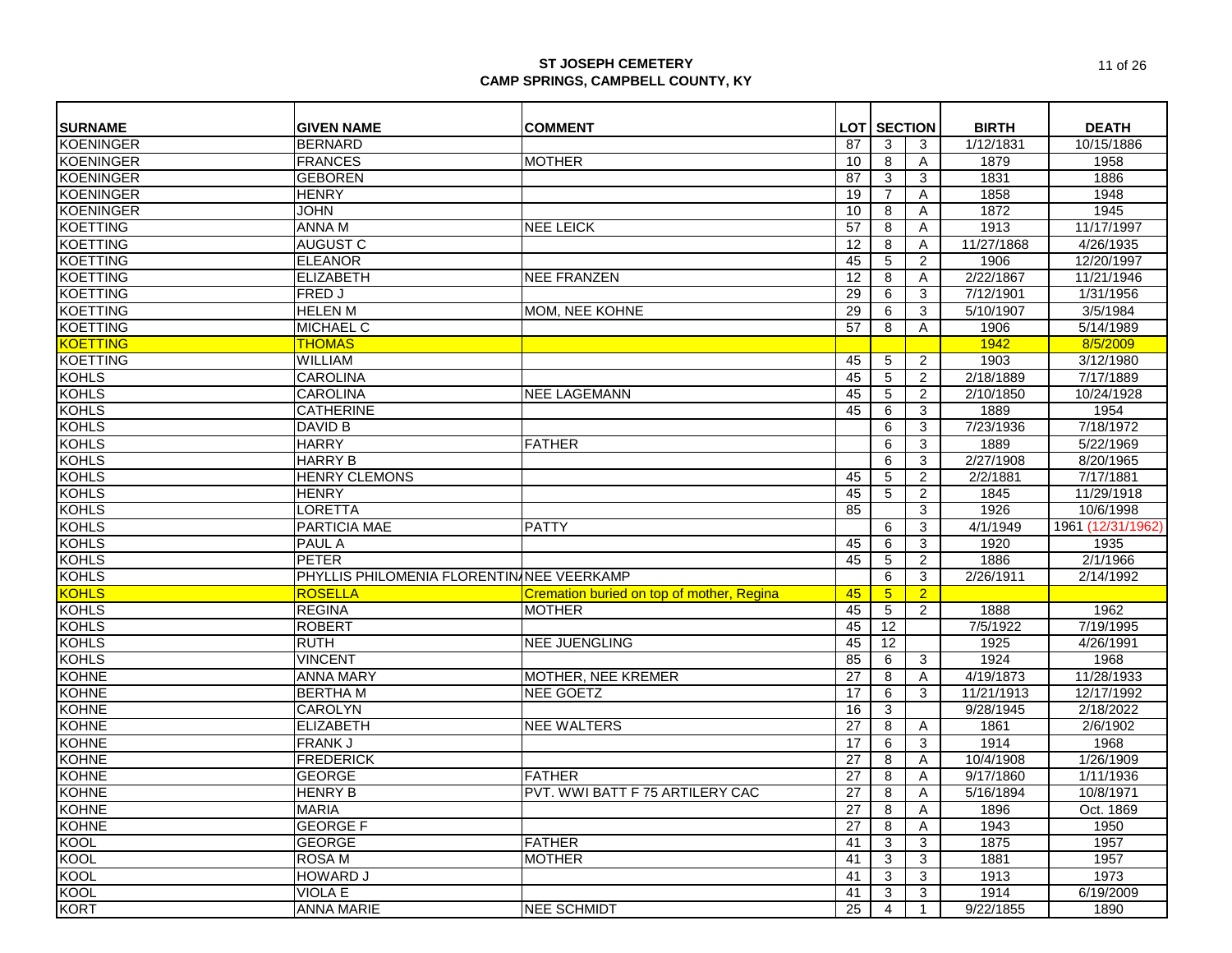| <b>SURNAME</b><br><b>GIVEN NAME</b><br><b>COMMENT</b><br><b>LOT SECTION</b><br><b>BIRTH</b><br><b>DEATH</b><br><b>KORT</b><br>1926<br><b>BERNARDINA</b><br><b>MOTHER</b><br>1844<br>25<br>4<br>$\mathbf{1}$<br><b>KORT</b><br><b>BETTY</b><br>5<br>1897<br>7/27/1979<br>84<br>2<br><b>KORT</b><br><b>JOSEPH J</b><br><b>FATHER</b><br>5<br>5/25/1894<br>7/21/1935<br>84<br>2<br><b>KORT</b><br><b>MARY T</b><br><b>MOTHER, NEE BROWM</b><br>3/5/1859<br>12/27/1935<br>84<br>5<br>2<br><b>KORT</b><br><b>NICHOLAS</b><br>84<br>$\overline{5}$<br>$\overline{2}$<br>8/22/1861<br>2/19/1948<br><b>FATHER</b><br><b>KORT</b><br><b>PETER</b><br><b>HUSBAND</b><br>25<br>1831<br>$\mathbf{1}$<br>1916<br>4<br><b>KORT</b><br>1879<br>1979<br><b>ELIZABETH</b><br>84<br>$\overline{5}$<br>$\overline{2}$<br><b>KORT</b><br>$\overline{2}$<br>$\overline{2}$<br>1841<br>25<br>1874<br><b>GUSANNA</b><br><b>KORTEMANN</b><br>1869<br><b>FRANCIS</b><br>10/12/1880<br><b>KRAMER</b><br><b>ANNA</b><br>3/31/1821<br>4/30/1874<br>63<br>9<br>Α<br><b>KRAMER</b><br>4/30/1874<br><b>ANTON</b><br>63<br>9<br>3/31/1821<br>A<br><b>KRAMER</b><br>11/23/1947<br><b>ANTHONY WILLIAM</b><br>63<br>9<br>11/14/1887<br>Α<br><b>KRAMER</b><br><b>CATHERINE E</b><br>4/20/1917<br>3/24/2007<br>63<br>9<br>Α<br><b>KRAMER</b><br><b>CATHERINE SOPHIA</b><br>63<br>9<br>12/27/1887<br>6/26/1888<br>Α<br><b>KRAMER</b><br><b>CHARLES P</b><br>63<br>9<br>2/19/1915<br>12/8/1994<br>Α<br><b>KRAMER</b><br>$\overline{9}$<br>1886<br>1961<br>ELLEN <sub>C</sub><br><b>NEE CONNOLLY</b><br>63<br>A<br><b>KRAMER</b><br>FATHER, WWI PVT 1ST CLASS FIELD ARTILERY<br>63<br>9<br>2/16/1945<br><b>FRANK N</b><br>10/30/1891<br>A<br><b>KRAMER</b><br><b>LAWRENCE M</b><br>63<br>9<br>10/10/1993<br>11/2/1913<br>A<br><b>KRAMER</b><br><b>MILDRED ALMA</b><br>4/16/1929<br>9/1/1929<br>23<br>4<br>$\mathbf{1}$<br><b>KRAMER</b><br>12/8/1952<br><b>ROSA</b><br>MOTHER. NEE NELTNER<br>9<br>63<br>Α<br>1/22/1897<br><b>KRAMER</b><br><b>ROSALIA</b><br><b>NEE SCHWERBER</b><br>63<br>9<br>9/28/1825<br>3/17/1885<br>Α<br><b>KRAMER</b><br><b>ROSALIA</b><br>63<br>9<br>1906<br>12/21//1909<br>Α<br><b>KRAMER</b><br><b>ROSEMARY E</b><br>63<br>9<br>A<br>10/24/1918<br>7/15/1997<br><b>KRECHLING</b><br><b>HENRY</b><br>Not Marked<br>1857<br>1913<br><b>KREMER</b><br><b>ALOYSIUS</b><br>12/27/1992<br>17<br>3<br>1920<br>6<br><b>KREMER</b><br>32<br><b>ANNA M</b><br><b>SISTER</b><br>4/7/1873<br>1881<br>4<br>$\mathbf{1}$<br><b>KREMER</b><br><b>BARBARA</b><br>$\overline{2}$<br>$\overline{7}$<br>8/23/1908<br><b>NEE BLENKE</b><br>6/8/1882<br>Α<br><b>KREMER</b><br>1917<br><b>BERTHA</b><br>52<br>1917<br>8<br>Α<br><b>KREMER</b><br><b>BEATRICE</b><br>1921<br>3/21/2008<br>17<br>6<br>3<br><b>KREMER</b><br>1/8/1930<br><b>CAROLINA</b><br><b>NEE FESSLER</b><br>27<br>5<br>7/15/1849<br>2<br><b>KREMER</b><br>4/6/1972<br><b>CARRIE</b><br>3<br>3<br>1/13/1887<br>3<br><b>KREMER</b><br><b>CATHERINE</b><br>9/4/1889<br>1/25/1976<br><b>NEE KOHNE</b><br>$\overline{4}$<br>3<br>3 |
|---------------------------------------------------------------------------------------------------------------------------------------------------------------------------------------------------------------------------------------------------------------------------------------------------------------------------------------------------------------------------------------------------------------------------------------------------------------------------------------------------------------------------------------------------------------------------------------------------------------------------------------------------------------------------------------------------------------------------------------------------------------------------------------------------------------------------------------------------------------------------------------------------------------------------------------------------------------------------------------------------------------------------------------------------------------------------------------------------------------------------------------------------------------------------------------------------------------------------------------------------------------------------------------------------------------------------------------------------------------------------------------------------------------------------------------------------------------------------------------------------------------------------------------------------------------------------------------------------------------------------------------------------------------------------------------------------------------------------------------------------------------------------------------------------------------------------------------------------------------------------------------------------------------------------------------------------------------------------------------------------------------------------------------------------------------------------------------------------------------------------------------------------------------------------------------------------------------------------------------------------------------------------------------------------------------------------------------------------------------------------------------------------------------------------------------------------------------------------------------------------------------------------------------------------------------------------------------------------------------------------------------------------------------------------------------------------------------------------------------------------------------------------------------------------------------------------------------------------------------------------------------------------------------------------------------------------------------------------------------------------------------------------------------------------------------|
|                                                                                                                                                                                                                                                                                                                                                                                                                                                                                                                                                                                                                                                                                                                                                                                                                                                                                                                                                                                                                                                                                                                                                                                                                                                                                                                                                                                                                                                                                                                                                                                                                                                                                                                                                                                                                                                                                                                                                                                                                                                                                                                                                                                                                                                                                                                                                                                                                                                                                                                                                                                                                                                                                                                                                                                                                                                                                                                                                                                                                                                               |
|                                                                                                                                                                                                                                                                                                                                                                                                                                                                                                                                                                                                                                                                                                                                                                                                                                                                                                                                                                                                                                                                                                                                                                                                                                                                                                                                                                                                                                                                                                                                                                                                                                                                                                                                                                                                                                                                                                                                                                                                                                                                                                                                                                                                                                                                                                                                                                                                                                                                                                                                                                                                                                                                                                                                                                                                                                                                                                                                                                                                                                                               |
|                                                                                                                                                                                                                                                                                                                                                                                                                                                                                                                                                                                                                                                                                                                                                                                                                                                                                                                                                                                                                                                                                                                                                                                                                                                                                                                                                                                                                                                                                                                                                                                                                                                                                                                                                                                                                                                                                                                                                                                                                                                                                                                                                                                                                                                                                                                                                                                                                                                                                                                                                                                                                                                                                                                                                                                                                                                                                                                                                                                                                                                               |
|                                                                                                                                                                                                                                                                                                                                                                                                                                                                                                                                                                                                                                                                                                                                                                                                                                                                                                                                                                                                                                                                                                                                                                                                                                                                                                                                                                                                                                                                                                                                                                                                                                                                                                                                                                                                                                                                                                                                                                                                                                                                                                                                                                                                                                                                                                                                                                                                                                                                                                                                                                                                                                                                                                                                                                                                                                                                                                                                                                                                                                                               |
|                                                                                                                                                                                                                                                                                                                                                                                                                                                                                                                                                                                                                                                                                                                                                                                                                                                                                                                                                                                                                                                                                                                                                                                                                                                                                                                                                                                                                                                                                                                                                                                                                                                                                                                                                                                                                                                                                                                                                                                                                                                                                                                                                                                                                                                                                                                                                                                                                                                                                                                                                                                                                                                                                                                                                                                                                                                                                                                                                                                                                                                               |
|                                                                                                                                                                                                                                                                                                                                                                                                                                                                                                                                                                                                                                                                                                                                                                                                                                                                                                                                                                                                                                                                                                                                                                                                                                                                                                                                                                                                                                                                                                                                                                                                                                                                                                                                                                                                                                                                                                                                                                                                                                                                                                                                                                                                                                                                                                                                                                                                                                                                                                                                                                                                                                                                                                                                                                                                                                                                                                                                                                                                                                                               |
|                                                                                                                                                                                                                                                                                                                                                                                                                                                                                                                                                                                                                                                                                                                                                                                                                                                                                                                                                                                                                                                                                                                                                                                                                                                                                                                                                                                                                                                                                                                                                                                                                                                                                                                                                                                                                                                                                                                                                                                                                                                                                                                                                                                                                                                                                                                                                                                                                                                                                                                                                                                                                                                                                                                                                                                                                                                                                                                                                                                                                                                               |
|                                                                                                                                                                                                                                                                                                                                                                                                                                                                                                                                                                                                                                                                                                                                                                                                                                                                                                                                                                                                                                                                                                                                                                                                                                                                                                                                                                                                                                                                                                                                                                                                                                                                                                                                                                                                                                                                                                                                                                                                                                                                                                                                                                                                                                                                                                                                                                                                                                                                                                                                                                                                                                                                                                                                                                                                                                                                                                                                                                                                                                                               |
|                                                                                                                                                                                                                                                                                                                                                                                                                                                                                                                                                                                                                                                                                                                                                                                                                                                                                                                                                                                                                                                                                                                                                                                                                                                                                                                                                                                                                                                                                                                                                                                                                                                                                                                                                                                                                                                                                                                                                                                                                                                                                                                                                                                                                                                                                                                                                                                                                                                                                                                                                                                                                                                                                                                                                                                                                                                                                                                                                                                                                                                               |
|                                                                                                                                                                                                                                                                                                                                                                                                                                                                                                                                                                                                                                                                                                                                                                                                                                                                                                                                                                                                                                                                                                                                                                                                                                                                                                                                                                                                                                                                                                                                                                                                                                                                                                                                                                                                                                                                                                                                                                                                                                                                                                                                                                                                                                                                                                                                                                                                                                                                                                                                                                                                                                                                                                                                                                                                                                                                                                                                                                                                                                                               |
|                                                                                                                                                                                                                                                                                                                                                                                                                                                                                                                                                                                                                                                                                                                                                                                                                                                                                                                                                                                                                                                                                                                                                                                                                                                                                                                                                                                                                                                                                                                                                                                                                                                                                                                                                                                                                                                                                                                                                                                                                                                                                                                                                                                                                                                                                                                                                                                                                                                                                                                                                                                                                                                                                                                                                                                                                                                                                                                                                                                                                                                               |
|                                                                                                                                                                                                                                                                                                                                                                                                                                                                                                                                                                                                                                                                                                                                                                                                                                                                                                                                                                                                                                                                                                                                                                                                                                                                                                                                                                                                                                                                                                                                                                                                                                                                                                                                                                                                                                                                                                                                                                                                                                                                                                                                                                                                                                                                                                                                                                                                                                                                                                                                                                                                                                                                                                                                                                                                                                                                                                                                                                                                                                                               |
|                                                                                                                                                                                                                                                                                                                                                                                                                                                                                                                                                                                                                                                                                                                                                                                                                                                                                                                                                                                                                                                                                                                                                                                                                                                                                                                                                                                                                                                                                                                                                                                                                                                                                                                                                                                                                                                                                                                                                                                                                                                                                                                                                                                                                                                                                                                                                                                                                                                                                                                                                                                                                                                                                                                                                                                                                                                                                                                                                                                                                                                               |
|                                                                                                                                                                                                                                                                                                                                                                                                                                                                                                                                                                                                                                                                                                                                                                                                                                                                                                                                                                                                                                                                                                                                                                                                                                                                                                                                                                                                                                                                                                                                                                                                                                                                                                                                                                                                                                                                                                                                                                                                                                                                                                                                                                                                                                                                                                                                                                                                                                                                                                                                                                                                                                                                                                                                                                                                                                                                                                                                                                                                                                                               |
|                                                                                                                                                                                                                                                                                                                                                                                                                                                                                                                                                                                                                                                                                                                                                                                                                                                                                                                                                                                                                                                                                                                                                                                                                                                                                                                                                                                                                                                                                                                                                                                                                                                                                                                                                                                                                                                                                                                                                                                                                                                                                                                                                                                                                                                                                                                                                                                                                                                                                                                                                                                                                                                                                                                                                                                                                                                                                                                                                                                                                                                               |
|                                                                                                                                                                                                                                                                                                                                                                                                                                                                                                                                                                                                                                                                                                                                                                                                                                                                                                                                                                                                                                                                                                                                                                                                                                                                                                                                                                                                                                                                                                                                                                                                                                                                                                                                                                                                                                                                                                                                                                                                                                                                                                                                                                                                                                                                                                                                                                                                                                                                                                                                                                                                                                                                                                                                                                                                                                                                                                                                                                                                                                                               |
|                                                                                                                                                                                                                                                                                                                                                                                                                                                                                                                                                                                                                                                                                                                                                                                                                                                                                                                                                                                                                                                                                                                                                                                                                                                                                                                                                                                                                                                                                                                                                                                                                                                                                                                                                                                                                                                                                                                                                                                                                                                                                                                                                                                                                                                                                                                                                                                                                                                                                                                                                                                                                                                                                                                                                                                                                                                                                                                                                                                                                                                               |
|                                                                                                                                                                                                                                                                                                                                                                                                                                                                                                                                                                                                                                                                                                                                                                                                                                                                                                                                                                                                                                                                                                                                                                                                                                                                                                                                                                                                                                                                                                                                                                                                                                                                                                                                                                                                                                                                                                                                                                                                                                                                                                                                                                                                                                                                                                                                                                                                                                                                                                                                                                                                                                                                                                                                                                                                                                                                                                                                                                                                                                                               |
|                                                                                                                                                                                                                                                                                                                                                                                                                                                                                                                                                                                                                                                                                                                                                                                                                                                                                                                                                                                                                                                                                                                                                                                                                                                                                                                                                                                                                                                                                                                                                                                                                                                                                                                                                                                                                                                                                                                                                                                                                                                                                                                                                                                                                                                                                                                                                                                                                                                                                                                                                                                                                                                                                                                                                                                                                                                                                                                                                                                                                                                               |
|                                                                                                                                                                                                                                                                                                                                                                                                                                                                                                                                                                                                                                                                                                                                                                                                                                                                                                                                                                                                                                                                                                                                                                                                                                                                                                                                                                                                                                                                                                                                                                                                                                                                                                                                                                                                                                                                                                                                                                                                                                                                                                                                                                                                                                                                                                                                                                                                                                                                                                                                                                                                                                                                                                                                                                                                                                                                                                                                                                                                                                                               |
|                                                                                                                                                                                                                                                                                                                                                                                                                                                                                                                                                                                                                                                                                                                                                                                                                                                                                                                                                                                                                                                                                                                                                                                                                                                                                                                                                                                                                                                                                                                                                                                                                                                                                                                                                                                                                                                                                                                                                                                                                                                                                                                                                                                                                                                                                                                                                                                                                                                                                                                                                                                                                                                                                                                                                                                                                                                                                                                                                                                                                                                               |
|                                                                                                                                                                                                                                                                                                                                                                                                                                                                                                                                                                                                                                                                                                                                                                                                                                                                                                                                                                                                                                                                                                                                                                                                                                                                                                                                                                                                                                                                                                                                                                                                                                                                                                                                                                                                                                                                                                                                                                                                                                                                                                                                                                                                                                                                                                                                                                                                                                                                                                                                                                                                                                                                                                                                                                                                                                                                                                                                                                                                                                                               |
|                                                                                                                                                                                                                                                                                                                                                                                                                                                                                                                                                                                                                                                                                                                                                                                                                                                                                                                                                                                                                                                                                                                                                                                                                                                                                                                                                                                                                                                                                                                                                                                                                                                                                                                                                                                                                                                                                                                                                                                                                                                                                                                                                                                                                                                                                                                                                                                                                                                                                                                                                                                                                                                                                                                                                                                                                                                                                                                                                                                                                                                               |
|                                                                                                                                                                                                                                                                                                                                                                                                                                                                                                                                                                                                                                                                                                                                                                                                                                                                                                                                                                                                                                                                                                                                                                                                                                                                                                                                                                                                                                                                                                                                                                                                                                                                                                                                                                                                                                                                                                                                                                                                                                                                                                                                                                                                                                                                                                                                                                                                                                                                                                                                                                                                                                                                                                                                                                                                                                                                                                                                                                                                                                                               |
|                                                                                                                                                                                                                                                                                                                                                                                                                                                                                                                                                                                                                                                                                                                                                                                                                                                                                                                                                                                                                                                                                                                                                                                                                                                                                                                                                                                                                                                                                                                                                                                                                                                                                                                                                                                                                                                                                                                                                                                                                                                                                                                                                                                                                                                                                                                                                                                                                                                                                                                                                                                                                                                                                                                                                                                                                                                                                                                                                                                                                                                               |
|                                                                                                                                                                                                                                                                                                                                                                                                                                                                                                                                                                                                                                                                                                                                                                                                                                                                                                                                                                                                                                                                                                                                                                                                                                                                                                                                                                                                                                                                                                                                                                                                                                                                                                                                                                                                                                                                                                                                                                                                                                                                                                                                                                                                                                                                                                                                                                                                                                                                                                                                                                                                                                                                                                                                                                                                                                                                                                                                                                                                                                                               |
|                                                                                                                                                                                                                                                                                                                                                                                                                                                                                                                                                                                                                                                                                                                                                                                                                                                                                                                                                                                                                                                                                                                                                                                                                                                                                                                                                                                                                                                                                                                                                                                                                                                                                                                                                                                                                                                                                                                                                                                                                                                                                                                                                                                                                                                                                                                                                                                                                                                                                                                                                                                                                                                                                                                                                                                                                                                                                                                                                                                                                                                               |
|                                                                                                                                                                                                                                                                                                                                                                                                                                                                                                                                                                                                                                                                                                                                                                                                                                                                                                                                                                                                                                                                                                                                                                                                                                                                                                                                                                                                                                                                                                                                                                                                                                                                                                                                                                                                                                                                                                                                                                                                                                                                                                                                                                                                                                                                                                                                                                                                                                                                                                                                                                                                                                                                                                                                                                                                                                                                                                                                                                                                                                                               |
|                                                                                                                                                                                                                                                                                                                                                                                                                                                                                                                                                                                                                                                                                                                                                                                                                                                                                                                                                                                                                                                                                                                                                                                                                                                                                                                                                                                                                                                                                                                                                                                                                                                                                                                                                                                                                                                                                                                                                                                                                                                                                                                                                                                                                                                                                                                                                                                                                                                                                                                                                                                                                                                                                                                                                                                                                                                                                                                                                                                                                                                               |
|                                                                                                                                                                                                                                                                                                                                                                                                                                                                                                                                                                                                                                                                                                                                                                                                                                                                                                                                                                                                                                                                                                                                                                                                                                                                                                                                                                                                                                                                                                                                                                                                                                                                                                                                                                                                                                                                                                                                                                                                                                                                                                                                                                                                                                                                                                                                                                                                                                                                                                                                                                                                                                                                                                                                                                                                                                                                                                                                                                                                                                                               |
|                                                                                                                                                                                                                                                                                                                                                                                                                                                                                                                                                                                                                                                                                                                                                                                                                                                                                                                                                                                                                                                                                                                                                                                                                                                                                                                                                                                                                                                                                                                                                                                                                                                                                                                                                                                                                                                                                                                                                                                                                                                                                                                                                                                                                                                                                                                                                                                                                                                                                                                                                                                                                                                                                                                                                                                                                                                                                                                                                                                                                                                               |
|                                                                                                                                                                                                                                                                                                                                                                                                                                                                                                                                                                                                                                                                                                                                                                                                                                                                                                                                                                                                                                                                                                                                                                                                                                                                                                                                                                                                                                                                                                                                                                                                                                                                                                                                                                                                                                                                                                                                                                                                                                                                                                                                                                                                                                                                                                                                                                                                                                                                                                                                                                                                                                                                                                                                                                                                                                                                                                                                                                                                                                                               |
|                                                                                                                                                                                                                                                                                                                                                                                                                                                                                                                                                                                                                                                                                                                                                                                                                                                                                                                                                                                                                                                                                                                                                                                                                                                                                                                                                                                                                                                                                                                                                                                                                                                                                                                                                                                                                                                                                                                                                                                                                                                                                                                                                                                                                                                                                                                                                                                                                                                                                                                                                                                                                                                                                                                                                                                                                                                                                                                                                                                                                                                               |
| <b>KREMER</b><br><b>CECELIA MARIE</b><br><b>NEE BRAUN</b><br>153<br>11<br>$\mathsf{C}$<br>4/11/1920<br>2/20/1995                                                                                                                                                                                                                                                                                                                                                                                                                                                                                                                                                                                                                                                                                                                                                                                                                                                                                                                                                                                                                                                                                                                                                                                                                                                                                                                                                                                                                                                                                                                                                                                                                                                                                                                                                                                                                                                                                                                                                                                                                                                                                                                                                                                                                                                                                                                                                                                                                                                                                                                                                                                                                                                                                                                                                                                                                                                                                                                                              |
| <b>KREMER</b><br>11/26/1918<br>5/10/2000<br>EDWARD J<br>C<br>153<br>11                                                                                                                                                                                                                                                                                                                                                                                                                                                                                                                                                                                                                                                                                                                                                                                                                                                                                                                                                                                                                                                                                                                                                                                                                                                                                                                                                                                                                                                                                                                                                                                                                                                                                                                                                                                                                                                                                                                                                                                                                                                                                                                                                                                                                                                                                                                                                                                                                                                                                                                                                                                                                                                                                                                                                                                                                                                                                                                                                                                        |
| <b>KREMER</b><br><b>FERDINAND G</b><br>3<br>10/11/1987<br>3<br>11/9/1911<br>4                                                                                                                                                                                                                                                                                                                                                                                                                                                                                                                                                                                                                                                                                                                                                                                                                                                                                                                                                                                                                                                                                                                                                                                                                                                                                                                                                                                                                                                                                                                                                                                                                                                                                                                                                                                                                                                                                                                                                                                                                                                                                                                                                                                                                                                                                                                                                                                                                                                                                                                                                                                                                                                                                                                                                                                                                                                                                                                                                                                 |
| <b>KREMER</b><br>1909<br><b>FRANCES</b><br>4<br>3<br>3<br>1983                                                                                                                                                                                                                                                                                                                                                                                                                                                                                                                                                                                                                                                                                                                                                                                                                                                                                                                                                                                                                                                                                                                                                                                                                                                                                                                                                                                                                                                                                                                                                                                                                                                                                                                                                                                                                                                                                                                                                                                                                                                                                                                                                                                                                                                                                                                                                                                                                                                                                                                                                                                                                                                                                                                                                                                                                                                                                                                                                                                                |
| <b>KREMER</b><br><b>FRANK</b><br>1881<br>3<br>3<br>1967<br>$\overline{4}$                                                                                                                                                                                                                                                                                                                                                                                                                                                                                                                                                                                                                                                                                                                                                                                                                                                                                                                                                                                                                                                                                                                                                                                                                                                                                                                                                                                                                                                                                                                                                                                                                                                                                                                                                                                                                                                                                                                                                                                                                                                                                                                                                                                                                                                                                                                                                                                                                                                                                                                                                                                                                                                                                                                                                                                                                                                                                                                                                                                     |
| <b>KREMER</b><br><b>FREDERICH</b><br>5<br>6/1/1872<br>8/27/1872<br>27<br>$\overline{c}$                                                                                                                                                                                                                                                                                                                                                                                                                                                                                                                                                                                                                                                                                                                                                                                                                                                                                                                                                                                                                                                                                                                                                                                                                                                                                                                                                                                                                                                                                                                                                                                                                                                                                                                                                                                                                                                                                                                                                                                                                                                                                                                                                                                                                                                                                                                                                                                                                                                                                                                                                                                                                                                                                                                                                                                                                                                                                                                                                                       |
| <b>KREMER</b><br>5<br>3/13/1901<br><b>FRIEDA</b><br>27<br>2<br>10/4/1848                                                                                                                                                                                                                                                                                                                                                                                                                                                                                                                                                                                                                                                                                                                                                                                                                                                                                                                                                                                                                                                                                                                                                                                                                                                                                                                                                                                                                                                                                                                                                                                                                                                                                                                                                                                                                                                                                                                                                                                                                                                                                                                                                                                                                                                                                                                                                                                                                                                                                                                                                                                                                                                                                                                                                                                                                                                                                                                                                                                      |
| <b>KREMER</b><br><b>HELEN P</b><br>3<br>8/9/1916<br>8/15/1996<br>$\overline{4}$<br>3                                                                                                                                                                                                                                                                                                                                                                                                                                                                                                                                                                                                                                                                                                                                                                                                                                                                                                                                                                                                                                                                                                                                                                                                                                                                                                                                                                                                                                                                                                                                                                                                                                                                                                                                                                                                                                                                                                                                                                                                                                                                                                                                                                                                                                                                                                                                                                                                                                                                                                                                                                                                                                                                                                                                                                                                                                                                                                                                                                          |
| <b>KREMER</b><br>2/26/1915<br><b>HELENA</b><br><b>NEE BLENKE</b><br>$\overline{7}$<br>9/17/1890<br>$\overline{2}$<br>A                                                                                                                                                                                                                                                                                                                                                                                                                                                                                                                                                                                                                                                                                                                                                                                                                                                                                                                                                                                                                                                                                                                                                                                                                                                                                                                                                                                                                                                                                                                                                                                                                                                                                                                                                                                                                                                                                                                                                                                                                                                                                                                                                                                                                                                                                                                                                                                                                                                                                                                                                                                                                                                                                                                                                                                                                                                                                                                                        |
| <b>KREMER</b><br>12/29/1912<br><b>HELENA</b><br><b>NEE BAUMEN</b><br>5<br>11/4/1848<br>4<br>$\mathbf 1$                                                                                                                                                                                                                                                                                                                                                                                                                                                                                                                                                                                                                                                                                                                                                                                                                                                                                                                                                                                                                                                                                                                                                                                                                                                                                                                                                                                                                                                                                                                                                                                                                                                                                                                                                                                                                                                                                                                                                                                                                                                                                                                                                                                                                                                                                                                                                                                                                                                                                                                                                                                                                                                                                                                                                                                                                                                                                                                                                       |
| <b>KREMER</b><br>29<br>1/14/1850<br><b>JOHAN J</b><br>5<br>$\overline{c}$<br>2/14/1880                                                                                                                                                                                                                                                                                                                                                                                                                                                                                                                                                                                                                                                                                                                                                                                                                                                                                                                                                                                                                                                                                                                                                                                                                                                                                                                                                                                                                                                                                                                                                                                                                                                                                                                                                                                                                                                                                                                                                                                                                                                                                                                                                                                                                                                                                                                                                                                                                                                                                                                                                                                                                                                                                                                                                                                                                                                                                                                                                                        |
| <b>KREMER</b><br><b>JOHN E</b><br>1882<br>3<br>3<br>3<br>1966                                                                                                                                                                                                                                                                                                                                                                                                                                                                                                                                                                                                                                                                                                                                                                                                                                                                                                                                                                                                                                                                                                                                                                                                                                                                                                                                                                                                                                                                                                                                                                                                                                                                                                                                                                                                                                                                                                                                                                                                                                                                                                                                                                                                                                                                                                                                                                                                                                                                                                                                                                                                                                                                                                                                                                                                                                                                                                                                                                                                 |
| <b>KREMER</b><br>10/26/1910<br>1989<br>JOSEPH J<br><b>FATHER</b><br>58<br>9<br>Α                                                                                                                                                                                                                                                                                                                                                                                                                                                                                                                                                                                                                                                                                                                                                                                                                                                                                                                                                                                                                                                                                                                                                                                                                                                                                                                                                                                                                                                                                                                                                                                                                                                                                                                                                                                                                                                                                                                                                                                                                                                                                                                                                                                                                                                                                                                                                                                                                                                                                                                                                                                                                                                                                                                                                                                                                                                                                                                                                                              |
| <b>KREMER</b><br><b>KURT PAUL</b><br>3<br>1969<br>3/12/1969<br>3<br>3                                                                                                                                                                                                                                                                                                                                                                                                                                                                                                                                                                                                                                                                                                                                                                                                                                                                                                                                                                                                                                                                                                                                                                                                                                                                                                                                                                                                                                                                                                                                                                                                                                                                                                                                                                                                                                                                                                                                                                                                                                                                                                                                                                                                                                                                                                                                                                                                                                                                                                                                                                                                                                                                                                                                                                                                                                                                                                                                                                                         |
| <b>KREMER</b><br><b>SON</b><br>9/4/1940<br>LAWRENCE<br>58<br>9<br>12/13/1941<br>A                                                                                                                                                                                                                                                                                                                                                                                                                                                                                                                                                                                                                                                                                                                                                                                                                                                                                                                                                                                                                                                                                                                                                                                                                                                                                                                                                                                                                                                                                                                                                                                                                                                                                                                                                                                                                                                                                                                                                                                                                                                                                                                                                                                                                                                                                                                                                                                                                                                                                                                                                                                                                                                                                                                                                                                                                                                                                                                                                                             |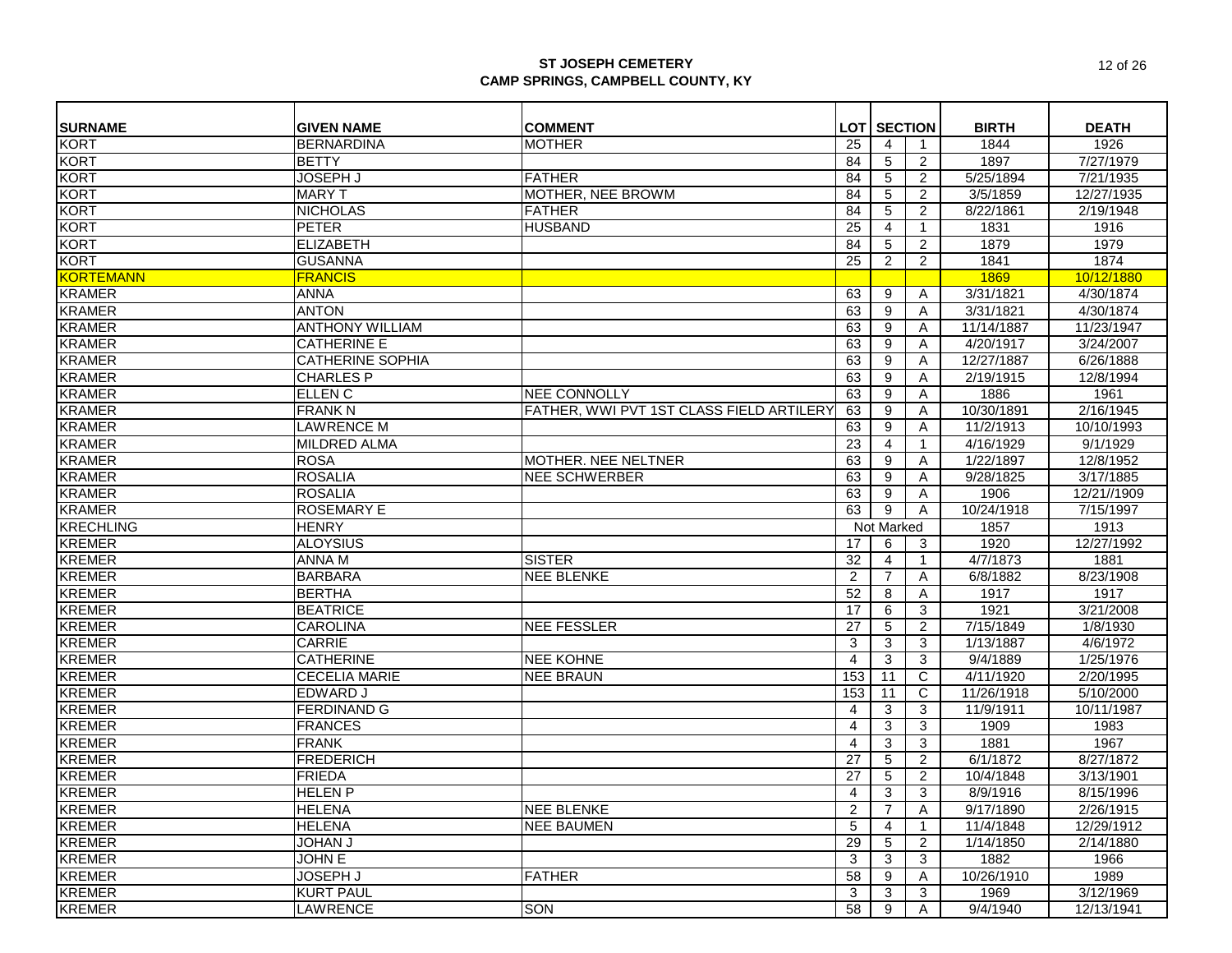| <b>SURNAME</b>   | <b>GIVEN NAME</b>          | <b>COMMENT</b>      | <b>LOT</b>      | <b>SECTION</b> |                | <b>BIRTH</b> | <b>DEATH</b> |
|------------------|----------------------------|---------------------|-----------------|----------------|----------------|--------------|--------------|
| <b>KREMER</b>    | LEO M                      | <b>FATHER</b>       | 58              | 9              | Α              | 1872         | 1952         |
| <b>KREMER</b>    | <b>LEROY</b>               |                     | 50              | 3              |                | 9/17/1930    | 9/16/2021    |
| <b>KREMER</b>    | <b>LUCY</b>                | <b>INFANT</b>       | 29              | 4              | $\overline{c}$ | unknown      | 4/15/1872    |
| <b>KREMER</b>    | <b>MARCELLA</b>            | <b>INFANT</b>       | 52              | 8              | Α              | 1927         | 1927         |
| <b>KREMER</b>    | <b>MARGARET</b>            | <b>NEE FESSLER</b>  | 27              | 5              | 2              | 12/29/1849   | 10/19/1926   |
| <b>KREMER</b>    | <b>MARY A</b>              | <b>MOTHER</b>       | 3               | 3              | 3              | 1897         | 1968         |
| <b>KREMER</b>    | <b>MARY ANNA</b>           | <b>NEE GUNKEL</b>   | 58              | 9              | Α              | 2/26/1879    | 1943         |
| <b>KREMER</b>    | <b>MARY E</b>              |                     | 52              | 8              | A              | 10/26/1915   | 3/10/2007    |
| <b>KREMER</b>    | <b>MARY F</b>              |                     | 52              | 8              | Α              | 1909         | 3/19/1983    |
| <b>KREMER</b>    | <b>MARGARETHA</b>          | <b>NEE REINERT</b>  | $\overline{29}$ | 5              | $\overline{2}$ | 1819         | 8/30/1884    |
| <b>KREMER</b>    | <b>MARIA CATHERINE</b>     | <b>KATE</b>         | 29              | 5              | $\overline{2}$ | 8/13/1877    | 1898         |
| <b>KREMER</b>    | <b>MARIE LOUISA</b>        |                     | 29              | $\overline{5}$ | $\overline{2}$ | 4/7/1872     | 4/7/1872     |
| <b>KREMER</b>    | <b>MATHIAS</b>             |                     | 29              | 5              | 2              | 12/16/1808   | 7/25/1884    |
| <b>KREMER</b>    | <b>MILDRED A</b>           |                     | 27              | 5              | 2              | unknown      | 9/1/1929     |
| <b>KREMER</b>    | <b>NICHOLAS P</b>          |                     | 27              | $\overline{5}$ | $\overline{2}$ | 12/16/1840   | 7/10/1888    |
| <b>KREMER</b>    | <b>NICKOLAS</b>            |                     | 27              | 5              | 2              | 1/4/1880     | 8/7/1915     |
| <b>KREMER</b>    | PEGGY                      | <b>WIFE</b>         | 17              | 6              | 3              | 1917         | 1968         |
| <b>KREMER</b>    | <b>PETER</b>               |                     | 27              | 5              | $\overline{c}$ | 7/29/1875    | 11/4/1898    |
| <b>KREMER</b>    | <b>PETER</b>               |                     | 29              | 5              | $\overline{c}$ | 12/6/1833    | 1867         |
| <b>KREMER</b>    | <b>PETER</b>               |                     | 5               | $\overline{4}$ | $\mathbf{1}$   | 12/20/1841   | 9/5/1907     |
| <b>KREMER</b>    | PHILOMENA MINNIE           | MOTHER. NEE GUNKEL  | 52              | 8              | A              | 3/3/1887     | 9/29/1928    |
| <b>KREMER</b>    | <b>ROBERT ALOYSIUS</b>     |                     |                 |                |                | 6/25/1955    | 4/21/2011    |
| <b>KREMER</b>    | <b>ROSELIA</b>             | <b>DARLING</b>      | $\overline{2}$  | 7              | Α              | 1906         | 1909         |
| <b>KREMER</b>    | <b>STELLA E</b>            | <b>NEE BEZOLD</b>   | 58              | 9              | Α              | 3/18/1915    | 10/12/2002   |
| <b>KREMER</b>    | <b>VERA CAROLINE</b>       | <b>NEE KOHLS</b>    | 52              | 11             | A              | 7/29/1914    | 1989         |
| <b>KREMER</b>    | <b>WILLIAM</b>             | <b>FATHER</b>       | 52              | 8              | Α              | 8/18/1878    | 8/28/1959    |
| <b>KREMER</b>    | <b>WILLIAM L</b>           |                     | 52              |                | A              | 1/5/1916     | 1998         |
| <b>KREMER</b>    | <b>RALPH</b>               |                     |                 |                |                | 4/5/1936     | 1/4/2020     |
| <b>KRUK</b>      | <b>JOHN VALENTINE</b>      |                     |                 |                |                | 10/19/1947   | 4/27/2003    |
| <b>KUNTZ</b>     | <b>FRANZE</b>              |                     | 52              | $\mathbf 1$    | $\mathbf{1}$   | 8/6/1894     | 8/13/1894    |
| <b>KUNTZ</b>     | <b>GEORGE</b>              |                     | 52              | $\mathbf{1}$   | $\mathbf{1}$   | 8/25/1892    | 10/4/1893    |
| <b>KURLEMANN</b> | <b>FRANK</b>               | <b>FATHER</b>       | 25              | $\overline{4}$ | $\mathbf{1}$   | 1842         | 1880         |
| <b>KURLEMANN</b> | <b>FRANK</b>               | <b>BROTHER</b>      | 25              | $\overline{4}$ | $\mathbf{1}$   | 1877         | 1898         |
| <b>LAUER</b>     | <b>ADAM</b>                |                     |                 | 6              | 3              | 9/7/1812     | 5/9/1882     |
| <b>LAUER</b>     | <b>KATHARINA</b>           |                     |                 | 6              | 3              | 8/15/1812    | 9/7/1858     |
| <b>LEICK</b>     | <b>ALBERT</b>              |                     | 48              | 8              | $\overline{c}$ | 1917         | 1/8/2006     |
| <b>LEICK</b>     | <b>ANNA MARY GENEVIEVE</b> | <b>NEE FUTSCHER</b> | 56              | 8              | A              | 9/3/1886     | 2/16/1957    |
| <b>LEICK</b>     | <b>EDWARD M</b>            |                     | 56              | 8              | Α              | 6/7/1885     | 7/13/1947    |
| <b>LEICK</b>     | <b>GERTRUDE MARY</b>       |                     | 57              | 8              | $\overline{c}$ | 1913         | 4/3/2000     |
| <b>LEICK</b>     | <b>ANNA</b>                |                     | 56              | 8              | Α              | 1845         | 1922         |
| <b>LEICK</b>     | <b>EDWARD</b>              |                     | $\overline{56}$ | 8              | Α              | 1909         | 1988         |
| <b>LEICK</b>     | <b>LAURENTINE</b>          |                     | 57              | 8              | A              | 1923         | 1990         |
| <b>LEICK</b>     | <b>MARIE</b>               |                     | 56              | 8              | Α              | 1902         | 1984         |
| <b>LEICK</b>     | <b>MICHAEL</b>             |                     | 57              | 8              | Α              | 1840         | 1922         |
| <b>LEININGER</b> | <b>JOHANN ADAM</b>         |                     |                 |                |                | 5/2/1787     | 1/16/1857    |
| <b>LEININGER</b> | <b>MARIA MAGDELINA</b>     | <b>NEE SUTTER</b>   |                 |                |                | 11/29/1782   | 6/7/1874     |
| <b>LEOPOLD</b>   | <b>ELIZABETH</b>           | <b>MOTHER</b>       | 22              | 3              | 3              | 1892         | 1958         |
|                  |                            |                     |                 |                |                |              |              |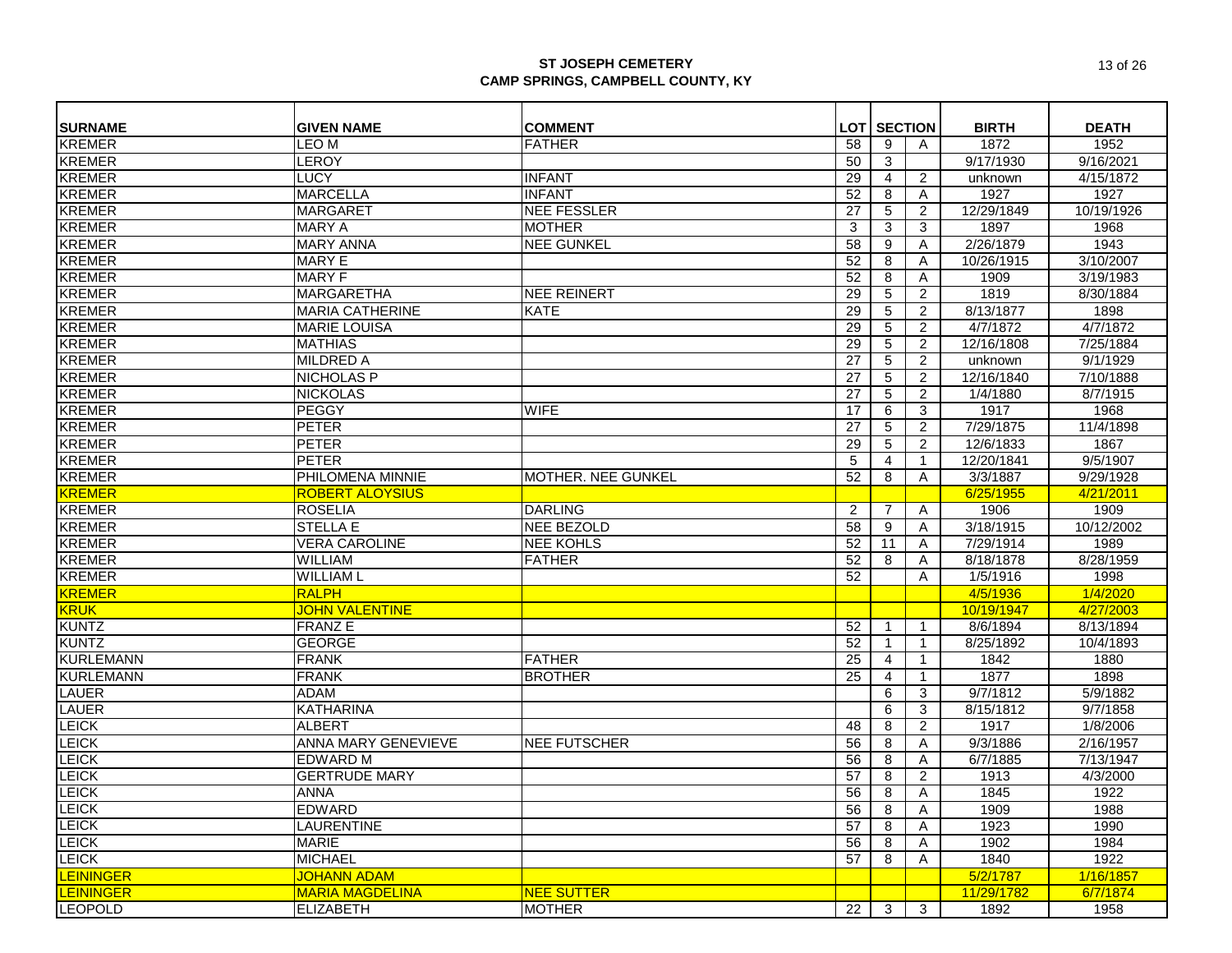| <b>LOT SECTION</b><br><b>LEOPOLD</b><br><b>JOCIE</b><br><b>MOM</b><br>1921<br>1965<br>22<br>3<br>3<br><b>LEOPOLD</b><br>1890<br><b>JOHN</b><br>22<br>3<br>1948<br>3<br><b>LEOPOLD</b><br><b>JOHN E</b><br>$\overline{3}$<br>1916<br>22<br>3<br>1976<br><b>LEOPOLD</b><br><b>MARGARET</b><br><b>NEE REITMAN</b><br>12/8/1850<br>12/24/1935<br>LORENZ<br><b>REICHARDT</b><br>1877<br>1934<br><b>LUTZ</b><br><b>JACOB</b><br>24<br>2/2/1829<br>8/30/1913<br>4<br>1<br><b>LUTZ</b><br><b>JACOB</b><br>5<br>$\overline{c}$<br>1875<br>1952<br><b>FATHER</b><br>11<br><b>LUTZ</b><br>LUTZ<br><b>JOSEPH</b><br>24<br>1871<br>1944<br><b>BROTHER</b><br>4<br>1<br><b>MARY</b><br>24<br>5/22/1843<br>10/20/1917<br>$\overline{4}$<br>$\mathbf{1}$<br><b>LUTZ</b><br><b>NICK</b><br>$\overline{5}$<br>$\overline{2}$<br>1877<br>1946<br>11<br><b>LUTZ</b><br><b>ROSA</b><br>24<br>10/5/1883<br>7/21/1903<br>4<br>$\mathbf{1}$<br><b>LUTZ</b><br><b>MARY</b><br>24<br>$\overline{4}$<br>1801<br>1868<br>$\mathbf{1}$<br><b>LUTZ</b><br><b>ROSA</b><br>24<br>1830<br>1883<br>$\overline{4}$<br>$\mathbf{1}$<br><b>LUTZ</b><br><b>RUDOLPH</b><br>1870<br>24<br>1793<br>$\overline{4}$<br>$\mathbf{1}$<br><b>MADER</b><br>8/10/1876<br><b>ANNA</b><br>D/O FRANCIS & E<br>$\overline{c}$<br>8/24/1876<br>$\overline{4}$<br>$\mathbf{1}$<br><b>MADER</b><br><b>BECTOLD</b><br>$\overline{c}$<br>2/14/1879<br>2/14/1879<br>$\overline{4}$<br>$\mathbf{1}$<br><b>MADER</b><br>8/24/1876<br><b>FRANCIS</b><br>$\overline{2}$<br>$\overline{4}$<br>8/10/1876<br>$\mathbf{1}$<br><b>MADER</b><br><b>MARIA ANNA</b><br>$\overline{c}$<br>$\overline{4}$<br>1860<br>8/27/1885<br>$\mathbf{1}$<br><b>MADER</b><br>9/28/1871<br><b>ROSANN</b><br>$\overline{2}$<br>$\overline{4}$<br>12/25/1877<br>$\mathbf{1}$<br><b>MARTZ</b><br>1954<br><b>ANDREW</b><br>82B<br>$\overline{c}$<br>1907<br>2<br><b>MARTZ</b><br>1871<br><b>AUGUSTA</b><br><b>W/O JACOB</b><br>39<br>1958<br>$\overline{4}$<br>$\mathbf{1}$<br><b>MARTZ</b><br>4/17/1936<br><b>CATHERINE</b><br><b>MOTHER</b><br>82B<br>$\overline{2}$<br>2<br>7/16/1868<br><b>MARTZ</b><br>3<br>1910<br>1947<br><b>CATHERINE</b><br>31<br>3<br><b>MARTZ</b><br>$\overline{2}$<br>1912<br>6/9/2004<br><b>DORA E</b><br>82<br>$\overline{c}$<br><b>MARTZ</b><br><b>ELMINIA P</b><br>82<br>$\overline{2}$<br>$\overline{2}$<br>4/26/1914<br>12/6/2003<br><b>MARTZ</b><br>2/6/1900<br><b>EVA</b><br><b>NEE SIEBERT</b><br>74<br>9/3/1857<br>$\mathbf 1$<br>1<br><b>MARTZ</b><br><b>FRED</b><br>6<br>3<br>1911<br>12/9/1987<br><b>MARTZ</b><br>1909<br><b>GEORGE</b><br>3<br>10/14/1997<br>31<br>3<br><b>MARTZ</b><br><b>HAROLD</b><br>82<br>$\sqrt{5}$<br>$\overline{\mathbf{c}}$<br>8/27/1910<br>1/28/1997<br><b>MARTZ</b><br><b>HAROLD</b><br>$\overline{2}$<br>4<br>1911<br>1997<br>$\mathbf{1}$<br><b>MARTZ</b><br>IDA N<br><b>NEE GRIMES</b><br>74<br>3/9/1875<br>6/6/1943<br>$\mathbf{1}$<br>$\mathbf{1}$<br><b>MARTZ</b><br><b>JACOB</b><br>39<br>1864<br>1911<br>4<br>$\mathbf{1}$<br><b>MARTZ</b><br><b>JACOB</b><br>39<br>$\overline{4}$<br>5/10/1828<br>9/19/1877<br>$\mathbf{1}$<br><b>MARTZ</b><br><b>FATHER</b><br>82B<br>1863<br>1935<br>JOHN<br>$\overline{2}$<br>$\overline{c}$<br><b>MARTZ</b><br><b>JOSEPH</b><br><b>FATHER</b><br>74<br>6/16/1854<br>4/10/1914<br>$\mathbf{1}$<br>$\mathbf{1}$<br><b>MARTZ</b><br><b>MAGDALENA</b><br>39<br>1/26/1829<br>1/23/1906<br><b>LENA</b><br>4<br>$\mathbf{1}$<br><b>MARTZ</b><br>$\overline{6}$<br>1945<br>1977<br><b>MARY ANN</b><br>3<br><b>MARTZ</b><br><b>NEE GREIS</b><br>5<br>10/30/1913<br>2/23/1996<br><b>MATILDA ANN</b><br>82<br>$\overline{c}$<br><b>MARTZ</b><br><b>IDAM</b><br>82<br>2<br>2<br>1912<br>1978<br><b>MARTZ</b><br><b>JOSEPH</b><br>39<br>1828<br>1877<br>$\overline{4}$<br>$\mathbf{1}$<br><b>JACOB</b><br>1865<br>1943<br><b>MATZ</b><br><b>VERONICA</b><br><b>MOTHER</b><br>1859<br>1936<br><b>MC CARTHY</b><br>1879<br>1932<br><b>HANORA</b><br><b>WIFE</b><br>$\overline{c}$<br>80<br>2<br><b>MEGERLE</b><br><b>EDWARD</b><br>8/28/1885<br>8/27/1949<br>42<br>3<br>3<br><b>MEGERLE</b><br>1894<br><b>MARIA</b><br><b>NEE REITMAN</b><br>42<br>3<br>3<br>10/1/1977<br><b>MEINECHE</b><br><b>LOUISA</b><br><b>NEE GALAHAD</b><br><b>1900</b><br><b>1978</b> | <b>SURNAME</b>   | <b>GIVEN NAME</b> | <b>COMMENT</b> |    |   |   | <b>BIRTH</b> | <b>DEATH</b> |
|---------------------------------------------------------------------------------------------------------------------------------------------------------------------------------------------------------------------------------------------------------------------------------------------------------------------------------------------------------------------------------------------------------------------------------------------------------------------------------------------------------------------------------------------------------------------------------------------------------------------------------------------------------------------------------------------------------------------------------------------------------------------------------------------------------------------------------------------------------------------------------------------------------------------------------------------------------------------------------------------------------------------------------------------------------------------------------------------------------------------------------------------------------------------------------------------------------------------------------------------------------------------------------------------------------------------------------------------------------------------------------------------------------------------------------------------------------------------------------------------------------------------------------------------------------------------------------------------------------------------------------------------------------------------------------------------------------------------------------------------------------------------------------------------------------------------------------------------------------------------------------------------------------------------------------------------------------------------------------------------------------------------------------------------------------------------------------------------------------------------------------------------------------------------------------------------------------------------------------------------------------------------------------------------------------------------------------------------------------------------------------------------------------------------------------------------------------------------------------------------------------------------------------------------------------------------------------------------------------------------------------------------------------------------------------------------------------------------------------------------------------------------------------------------------------------------------------------------------------------------------------------------------------------------------------------------------------------------------------------------------------------------------------------------------------------------------------------------------------------------------------------------------------------------------------------------------------------------------------------------------------------------------------------------------------------------------------------------------------------------------------------------------------------------------------------------------------------------------------------------------------------------------------------------------------------------------------------------------------------------------------------------------------------------------------------------------------------------------------------------------------------------------------------------------------------------------------------------------------------------------------------------------------------------------------------------------------------------------------------------------------------------------------------------------------------------------------------------------------------------------------------------------------------------------------------------------------------------------------------------------------------------------|------------------|-------------------|----------------|----|---|---|--------------|--------------|
|                                                                                                                                                                                                                                                                                                                                                                                                                                                                                                                                                                                                                                                                                                                                                                                                                                                                                                                                                                                                                                                                                                                                                                                                                                                                                                                                                                                                                                                                                                                                                                                                                                                                                                                                                                                                                                                                                                                                                                                                                                                                                                                                                                                                                                                                                                                                                                                                                                                                                                                                                                                                                                                                                                                                                                                                                                                                                                                                                                                                                                                                                                                                                                                                                                                                                                                                                                                                                                                                                                                                                                                                                                                                                                                                                                                                                                                                                                                                                                                                                                                                                                                                                                                                                                                                           |                  |                   |                |    |   |   |              |              |
|                                                                                                                                                                                                                                                                                                                                                                                                                                                                                                                                                                                                                                                                                                                                                                                                                                                                                                                                                                                                                                                                                                                                                                                                                                                                                                                                                                                                                                                                                                                                                                                                                                                                                                                                                                                                                                                                                                                                                                                                                                                                                                                                                                                                                                                                                                                                                                                                                                                                                                                                                                                                                                                                                                                                                                                                                                                                                                                                                                                                                                                                                                                                                                                                                                                                                                                                                                                                                                                                                                                                                                                                                                                                                                                                                                                                                                                                                                                                                                                                                                                                                                                                                                                                                                                                           |                  |                   |                |    |   |   |              |              |
|                                                                                                                                                                                                                                                                                                                                                                                                                                                                                                                                                                                                                                                                                                                                                                                                                                                                                                                                                                                                                                                                                                                                                                                                                                                                                                                                                                                                                                                                                                                                                                                                                                                                                                                                                                                                                                                                                                                                                                                                                                                                                                                                                                                                                                                                                                                                                                                                                                                                                                                                                                                                                                                                                                                                                                                                                                                                                                                                                                                                                                                                                                                                                                                                                                                                                                                                                                                                                                                                                                                                                                                                                                                                                                                                                                                                                                                                                                                                                                                                                                                                                                                                                                                                                                                                           |                  |                   |                |    |   |   |              |              |
|                                                                                                                                                                                                                                                                                                                                                                                                                                                                                                                                                                                                                                                                                                                                                                                                                                                                                                                                                                                                                                                                                                                                                                                                                                                                                                                                                                                                                                                                                                                                                                                                                                                                                                                                                                                                                                                                                                                                                                                                                                                                                                                                                                                                                                                                                                                                                                                                                                                                                                                                                                                                                                                                                                                                                                                                                                                                                                                                                                                                                                                                                                                                                                                                                                                                                                                                                                                                                                                                                                                                                                                                                                                                                                                                                                                                                                                                                                                                                                                                                                                                                                                                                                                                                                                                           |                  |                   |                |    |   |   |              |              |
|                                                                                                                                                                                                                                                                                                                                                                                                                                                                                                                                                                                                                                                                                                                                                                                                                                                                                                                                                                                                                                                                                                                                                                                                                                                                                                                                                                                                                                                                                                                                                                                                                                                                                                                                                                                                                                                                                                                                                                                                                                                                                                                                                                                                                                                                                                                                                                                                                                                                                                                                                                                                                                                                                                                                                                                                                                                                                                                                                                                                                                                                                                                                                                                                                                                                                                                                                                                                                                                                                                                                                                                                                                                                                                                                                                                                                                                                                                                                                                                                                                                                                                                                                                                                                                                                           |                  |                   |                |    |   |   |              |              |
|                                                                                                                                                                                                                                                                                                                                                                                                                                                                                                                                                                                                                                                                                                                                                                                                                                                                                                                                                                                                                                                                                                                                                                                                                                                                                                                                                                                                                                                                                                                                                                                                                                                                                                                                                                                                                                                                                                                                                                                                                                                                                                                                                                                                                                                                                                                                                                                                                                                                                                                                                                                                                                                                                                                                                                                                                                                                                                                                                                                                                                                                                                                                                                                                                                                                                                                                                                                                                                                                                                                                                                                                                                                                                                                                                                                                                                                                                                                                                                                                                                                                                                                                                                                                                                                                           |                  |                   |                |    |   |   |              |              |
|                                                                                                                                                                                                                                                                                                                                                                                                                                                                                                                                                                                                                                                                                                                                                                                                                                                                                                                                                                                                                                                                                                                                                                                                                                                                                                                                                                                                                                                                                                                                                                                                                                                                                                                                                                                                                                                                                                                                                                                                                                                                                                                                                                                                                                                                                                                                                                                                                                                                                                                                                                                                                                                                                                                                                                                                                                                                                                                                                                                                                                                                                                                                                                                                                                                                                                                                                                                                                                                                                                                                                                                                                                                                                                                                                                                                                                                                                                                                                                                                                                                                                                                                                                                                                                                                           |                  |                   |                |    |   |   |              |              |
|                                                                                                                                                                                                                                                                                                                                                                                                                                                                                                                                                                                                                                                                                                                                                                                                                                                                                                                                                                                                                                                                                                                                                                                                                                                                                                                                                                                                                                                                                                                                                                                                                                                                                                                                                                                                                                                                                                                                                                                                                                                                                                                                                                                                                                                                                                                                                                                                                                                                                                                                                                                                                                                                                                                                                                                                                                                                                                                                                                                                                                                                                                                                                                                                                                                                                                                                                                                                                                                                                                                                                                                                                                                                                                                                                                                                                                                                                                                                                                                                                                                                                                                                                                                                                                                                           |                  |                   |                |    |   |   |              |              |
|                                                                                                                                                                                                                                                                                                                                                                                                                                                                                                                                                                                                                                                                                                                                                                                                                                                                                                                                                                                                                                                                                                                                                                                                                                                                                                                                                                                                                                                                                                                                                                                                                                                                                                                                                                                                                                                                                                                                                                                                                                                                                                                                                                                                                                                                                                                                                                                                                                                                                                                                                                                                                                                                                                                                                                                                                                                                                                                                                                                                                                                                                                                                                                                                                                                                                                                                                                                                                                                                                                                                                                                                                                                                                                                                                                                                                                                                                                                                                                                                                                                                                                                                                                                                                                                                           |                  |                   |                |    |   |   |              |              |
|                                                                                                                                                                                                                                                                                                                                                                                                                                                                                                                                                                                                                                                                                                                                                                                                                                                                                                                                                                                                                                                                                                                                                                                                                                                                                                                                                                                                                                                                                                                                                                                                                                                                                                                                                                                                                                                                                                                                                                                                                                                                                                                                                                                                                                                                                                                                                                                                                                                                                                                                                                                                                                                                                                                                                                                                                                                                                                                                                                                                                                                                                                                                                                                                                                                                                                                                                                                                                                                                                                                                                                                                                                                                                                                                                                                                                                                                                                                                                                                                                                                                                                                                                                                                                                                                           |                  |                   |                |    |   |   |              |              |
|                                                                                                                                                                                                                                                                                                                                                                                                                                                                                                                                                                                                                                                                                                                                                                                                                                                                                                                                                                                                                                                                                                                                                                                                                                                                                                                                                                                                                                                                                                                                                                                                                                                                                                                                                                                                                                                                                                                                                                                                                                                                                                                                                                                                                                                                                                                                                                                                                                                                                                                                                                                                                                                                                                                                                                                                                                                                                                                                                                                                                                                                                                                                                                                                                                                                                                                                                                                                                                                                                                                                                                                                                                                                                                                                                                                                                                                                                                                                                                                                                                                                                                                                                                                                                                                                           |                  |                   |                |    |   |   |              |              |
|                                                                                                                                                                                                                                                                                                                                                                                                                                                                                                                                                                                                                                                                                                                                                                                                                                                                                                                                                                                                                                                                                                                                                                                                                                                                                                                                                                                                                                                                                                                                                                                                                                                                                                                                                                                                                                                                                                                                                                                                                                                                                                                                                                                                                                                                                                                                                                                                                                                                                                                                                                                                                                                                                                                                                                                                                                                                                                                                                                                                                                                                                                                                                                                                                                                                                                                                                                                                                                                                                                                                                                                                                                                                                                                                                                                                                                                                                                                                                                                                                                                                                                                                                                                                                                                                           |                  |                   |                |    |   |   |              |              |
|                                                                                                                                                                                                                                                                                                                                                                                                                                                                                                                                                                                                                                                                                                                                                                                                                                                                                                                                                                                                                                                                                                                                                                                                                                                                                                                                                                                                                                                                                                                                                                                                                                                                                                                                                                                                                                                                                                                                                                                                                                                                                                                                                                                                                                                                                                                                                                                                                                                                                                                                                                                                                                                                                                                                                                                                                                                                                                                                                                                                                                                                                                                                                                                                                                                                                                                                                                                                                                                                                                                                                                                                                                                                                                                                                                                                                                                                                                                                                                                                                                                                                                                                                                                                                                                                           |                  |                   |                |    |   |   |              |              |
|                                                                                                                                                                                                                                                                                                                                                                                                                                                                                                                                                                                                                                                                                                                                                                                                                                                                                                                                                                                                                                                                                                                                                                                                                                                                                                                                                                                                                                                                                                                                                                                                                                                                                                                                                                                                                                                                                                                                                                                                                                                                                                                                                                                                                                                                                                                                                                                                                                                                                                                                                                                                                                                                                                                                                                                                                                                                                                                                                                                                                                                                                                                                                                                                                                                                                                                                                                                                                                                                                                                                                                                                                                                                                                                                                                                                                                                                                                                                                                                                                                                                                                                                                                                                                                                                           |                  |                   |                |    |   |   |              |              |
|                                                                                                                                                                                                                                                                                                                                                                                                                                                                                                                                                                                                                                                                                                                                                                                                                                                                                                                                                                                                                                                                                                                                                                                                                                                                                                                                                                                                                                                                                                                                                                                                                                                                                                                                                                                                                                                                                                                                                                                                                                                                                                                                                                                                                                                                                                                                                                                                                                                                                                                                                                                                                                                                                                                                                                                                                                                                                                                                                                                                                                                                                                                                                                                                                                                                                                                                                                                                                                                                                                                                                                                                                                                                                                                                                                                                                                                                                                                                                                                                                                                                                                                                                                                                                                                                           |                  |                   |                |    |   |   |              |              |
|                                                                                                                                                                                                                                                                                                                                                                                                                                                                                                                                                                                                                                                                                                                                                                                                                                                                                                                                                                                                                                                                                                                                                                                                                                                                                                                                                                                                                                                                                                                                                                                                                                                                                                                                                                                                                                                                                                                                                                                                                                                                                                                                                                                                                                                                                                                                                                                                                                                                                                                                                                                                                                                                                                                                                                                                                                                                                                                                                                                                                                                                                                                                                                                                                                                                                                                                                                                                                                                                                                                                                                                                                                                                                                                                                                                                                                                                                                                                                                                                                                                                                                                                                                                                                                                                           |                  |                   |                |    |   |   |              |              |
|                                                                                                                                                                                                                                                                                                                                                                                                                                                                                                                                                                                                                                                                                                                                                                                                                                                                                                                                                                                                                                                                                                                                                                                                                                                                                                                                                                                                                                                                                                                                                                                                                                                                                                                                                                                                                                                                                                                                                                                                                                                                                                                                                                                                                                                                                                                                                                                                                                                                                                                                                                                                                                                                                                                                                                                                                                                                                                                                                                                                                                                                                                                                                                                                                                                                                                                                                                                                                                                                                                                                                                                                                                                                                                                                                                                                                                                                                                                                                                                                                                                                                                                                                                                                                                                                           |                  |                   |                |    |   |   |              |              |
|                                                                                                                                                                                                                                                                                                                                                                                                                                                                                                                                                                                                                                                                                                                                                                                                                                                                                                                                                                                                                                                                                                                                                                                                                                                                                                                                                                                                                                                                                                                                                                                                                                                                                                                                                                                                                                                                                                                                                                                                                                                                                                                                                                                                                                                                                                                                                                                                                                                                                                                                                                                                                                                                                                                                                                                                                                                                                                                                                                                                                                                                                                                                                                                                                                                                                                                                                                                                                                                                                                                                                                                                                                                                                                                                                                                                                                                                                                                                                                                                                                                                                                                                                                                                                                                                           |                  |                   |                |    |   |   |              |              |
|                                                                                                                                                                                                                                                                                                                                                                                                                                                                                                                                                                                                                                                                                                                                                                                                                                                                                                                                                                                                                                                                                                                                                                                                                                                                                                                                                                                                                                                                                                                                                                                                                                                                                                                                                                                                                                                                                                                                                                                                                                                                                                                                                                                                                                                                                                                                                                                                                                                                                                                                                                                                                                                                                                                                                                                                                                                                                                                                                                                                                                                                                                                                                                                                                                                                                                                                                                                                                                                                                                                                                                                                                                                                                                                                                                                                                                                                                                                                                                                                                                                                                                                                                                                                                                                                           |                  |                   |                |    |   |   |              |              |
|                                                                                                                                                                                                                                                                                                                                                                                                                                                                                                                                                                                                                                                                                                                                                                                                                                                                                                                                                                                                                                                                                                                                                                                                                                                                                                                                                                                                                                                                                                                                                                                                                                                                                                                                                                                                                                                                                                                                                                                                                                                                                                                                                                                                                                                                                                                                                                                                                                                                                                                                                                                                                                                                                                                                                                                                                                                                                                                                                                                                                                                                                                                                                                                                                                                                                                                                                                                                                                                                                                                                                                                                                                                                                                                                                                                                                                                                                                                                                                                                                                                                                                                                                                                                                                                                           |                  |                   |                |    |   |   |              |              |
|                                                                                                                                                                                                                                                                                                                                                                                                                                                                                                                                                                                                                                                                                                                                                                                                                                                                                                                                                                                                                                                                                                                                                                                                                                                                                                                                                                                                                                                                                                                                                                                                                                                                                                                                                                                                                                                                                                                                                                                                                                                                                                                                                                                                                                                                                                                                                                                                                                                                                                                                                                                                                                                                                                                                                                                                                                                                                                                                                                                                                                                                                                                                                                                                                                                                                                                                                                                                                                                                                                                                                                                                                                                                                                                                                                                                                                                                                                                                                                                                                                                                                                                                                                                                                                                                           |                  |                   |                |    |   |   |              |              |
|                                                                                                                                                                                                                                                                                                                                                                                                                                                                                                                                                                                                                                                                                                                                                                                                                                                                                                                                                                                                                                                                                                                                                                                                                                                                                                                                                                                                                                                                                                                                                                                                                                                                                                                                                                                                                                                                                                                                                                                                                                                                                                                                                                                                                                                                                                                                                                                                                                                                                                                                                                                                                                                                                                                                                                                                                                                                                                                                                                                                                                                                                                                                                                                                                                                                                                                                                                                                                                                                                                                                                                                                                                                                                                                                                                                                                                                                                                                                                                                                                                                                                                                                                                                                                                                                           |                  |                   |                |    |   |   |              |              |
|                                                                                                                                                                                                                                                                                                                                                                                                                                                                                                                                                                                                                                                                                                                                                                                                                                                                                                                                                                                                                                                                                                                                                                                                                                                                                                                                                                                                                                                                                                                                                                                                                                                                                                                                                                                                                                                                                                                                                                                                                                                                                                                                                                                                                                                                                                                                                                                                                                                                                                                                                                                                                                                                                                                                                                                                                                                                                                                                                                                                                                                                                                                                                                                                                                                                                                                                                                                                                                                                                                                                                                                                                                                                                                                                                                                                                                                                                                                                                                                                                                                                                                                                                                                                                                                                           |                  |                   |                |    |   |   |              |              |
|                                                                                                                                                                                                                                                                                                                                                                                                                                                                                                                                                                                                                                                                                                                                                                                                                                                                                                                                                                                                                                                                                                                                                                                                                                                                                                                                                                                                                                                                                                                                                                                                                                                                                                                                                                                                                                                                                                                                                                                                                                                                                                                                                                                                                                                                                                                                                                                                                                                                                                                                                                                                                                                                                                                                                                                                                                                                                                                                                                                                                                                                                                                                                                                                                                                                                                                                                                                                                                                                                                                                                                                                                                                                                                                                                                                                                                                                                                                                                                                                                                                                                                                                                                                                                                                                           |                  |                   |                |    |   |   |              |              |
|                                                                                                                                                                                                                                                                                                                                                                                                                                                                                                                                                                                                                                                                                                                                                                                                                                                                                                                                                                                                                                                                                                                                                                                                                                                                                                                                                                                                                                                                                                                                                                                                                                                                                                                                                                                                                                                                                                                                                                                                                                                                                                                                                                                                                                                                                                                                                                                                                                                                                                                                                                                                                                                                                                                                                                                                                                                                                                                                                                                                                                                                                                                                                                                                                                                                                                                                                                                                                                                                                                                                                                                                                                                                                                                                                                                                                                                                                                                                                                                                                                                                                                                                                                                                                                                                           |                  |                   |                |    |   |   |              |              |
|                                                                                                                                                                                                                                                                                                                                                                                                                                                                                                                                                                                                                                                                                                                                                                                                                                                                                                                                                                                                                                                                                                                                                                                                                                                                                                                                                                                                                                                                                                                                                                                                                                                                                                                                                                                                                                                                                                                                                                                                                                                                                                                                                                                                                                                                                                                                                                                                                                                                                                                                                                                                                                                                                                                                                                                                                                                                                                                                                                                                                                                                                                                                                                                                                                                                                                                                                                                                                                                                                                                                                                                                                                                                                                                                                                                                                                                                                                                                                                                                                                                                                                                                                                                                                                                                           |                  |                   |                |    |   |   |              |              |
|                                                                                                                                                                                                                                                                                                                                                                                                                                                                                                                                                                                                                                                                                                                                                                                                                                                                                                                                                                                                                                                                                                                                                                                                                                                                                                                                                                                                                                                                                                                                                                                                                                                                                                                                                                                                                                                                                                                                                                                                                                                                                                                                                                                                                                                                                                                                                                                                                                                                                                                                                                                                                                                                                                                                                                                                                                                                                                                                                                                                                                                                                                                                                                                                                                                                                                                                                                                                                                                                                                                                                                                                                                                                                                                                                                                                                                                                                                                                                                                                                                                                                                                                                                                                                                                                           |                  |                   |                |    |   |   |              |              |
|                                                                                                                                                                                                                                                                                                                                                                                                                                                                                                                                                                                                                                                                                                                                                                                                                                                                                                                                                                                                                                                                                                                                                                                                                                                                                                                                                                                                                                                                                                                                                                                                                                                                                                                                                                                                                                                                                                                                                                                                                                                                                                                                                                                                                                                                                                                                                                                                                                                                                                                                                                                                                                                                                                                                                                                                                                                                                                                                                                                                                                                                                                                                                                                                                                                                                                                                                                                                                                                                                                                                                                                                                                                                                                                                                                                                                                                                                                                                                                                                                                                                                                                                                                                                                                                                           |                  |                   |                |    |   |   |              |              |
|                                                                                                                                                                                                                                                                                                                                                                                                                                                                                                                                                                                                                                                                                                                                                                                                                                                                                                                                                                                                                                                                                                                                                                                                                                                                                                                                                                                                                                                                                                                                                                                                                                                                                                                                                                                                                                                                                                                                                                                                                                                                                                                                                                                                                                                                                                                                                                                                                                                                                                                                                                                                                                                                                                                                                                                                                                                                                                                                                                                                                                                                                                                                                                                                                                                                                                                                                                                                                                                                                                                                                                                                                                                                                                                                                                                                                                                                                                                                                                                                                                                                                                                                                                                                                                                                           |                  |                   |                |    |   |   |              |              |
|                                                                                                                                                                                                                                                                                                                                                                                                                                                                                                                                                                                                                                                                                                                                                                                                                                                                                                                                                                                                                                                                                                                                                                                                                                                                                                                                                                                                                                                                                                                                                                                                                                                                                                                                                                                                                                                                                                                                                                                                                                                                                                                                                                                                                                                                                                                                                                                                                                                                                                                                                                                                                                                                                                                                                                                                                                                                                                                                                                                                                                                                                                                                                                                                                                                                                                                                                                                                                                                                                                                                                                                                                                                                                                                                                                                                                                                                                                                                                                                                                                                                                                                                                                                                                                                                           |                  |                   |                |    |   |   |              |              |
|                                                                                                                                                                                                                                                                                                                                                                                                                                                                                                                                                                                                                                                                                                                                                                                                                                                                                                                                                                                                                                                                                                                                                                                                                                                                                                                                                                                                                                                                                                                                                                                                                                                                                                                                                                                                                                                                                                                                                                                                                                                                                                                                                                                                                                                                                                                                                                                                                                                                                                                                                                                                                                                                                                                                                                                                                                                                                                                                                                                                                                                                                                                                                                                                                                                                                                                                                                                                                                                                                                                                                                                                                                                                                                                                                                                                                                                                                                                                                                                                                                                                                                                                                                                                                                                                           |                  |                   |                |    |   |   |              |              |
|                                                                                                                                                                                                                                                                                                                                                                                                                                                                                                                                                                                                                                                                                                                                                                                                                                                                                                                                                                                                                                                                                                                                                                                                                                                                                                                                                                                                                                                                                                                                                                                                                                                                                                                                                                                                                                                                                                                                                                                                                                                                                                                                                                                                                                                                                                                                                                                                                                                                                                                                                                                                                                                                                                                                                                                                                                                                                                                                                                                                                                                                                                                                                                                                                                                                                                                                                                                                                                                                                                                                                                                                                                                                                                                                                                                                                                                                                                                                                                                                                                                                                                                                                                                                                                                                           |                  |                   |                |    |   |   |              |              |
|                                                                                                                                                                                                                                                                                                                                                                                                                                                                                                                                                                                                                                                                                                                                                                                                                                                                                                                                                                                                                                                                                                                                                                                                                                                                                                                                                                                                                                                                                                                                                                                                                                                                                                                                                                                                                                                                                                                                                                                                                                                                                                                                                                                                                                                                                                                                                                                                                                                                                                                                                                                                                                                                                                                                                                                                                                                                                                                                                                                                                                                                                                                                                                                                                                                                                                                                                                                                                                                                                                                                                                                                                                                                                                                                                                                                                                                                                                                                                                                                                                                                                                                                                                                                                                                                           |                  |                   |                |    |   |   |              |              |
|                                                                                                                                                                                                                                                                                                                                                                                                                                                                                                                                                                                                                                                                                                                                                                                                                                                                                                                                                                                                                                                                                                                                                                                                                                                                                                                                                                                                                                                                                                                                                                                                                                                                                                                                                                                                                                                                                                                                                                                                                                                                                                                                                                                                                                                                                                                                                                                                                                                                                                                                                                                                                                                                                                                                                                                                                                                                                                                                                                                                                                                                                                                                                                                                                                                                                                                                                                                                                                                                                                                                                                                                                                                                                                                                                                                                                                                                                                                                                                                                                                                                                                                                                                                                                                                                           |                  |                   |                |    |   |   |              |              |
|                                                                                                                                                                                                                                                                                                                                                                                                                                                                                                                                                                                                                                                                                                                                                                                                                                                                                                                                                                                                                                                                                                                                                                                                                                                                                                                                                                                                                                                                                                                                                                                                                                                                                                                                                                                                                                                                                                                                                                                                                                                                                                                                                                                                                                                                                                                                                                                                                                                                                                                                                                                                                                                                                                                                                                                                                                                                                                                                                                                                                                                                                                                                                                                                                                                                                                                                                                                                                                                                                                                                                                                                                                                                                                                                                                                                                                                                                                                                                                                                                                                                                                                                                                                                                                                                           |                  |                   |                |    |   |   |              |              |
|                                                                                                                                                                                                                                                                                                                                                                                                                                                                                                                                                                                                                                                                                                                                                                                                                                                                                                                                                                                                                                                                                                                                                                                                                                                                                                                                                                                                                                                                                                                                                                                                                                                                                                                                                                                                                                                                                                                                                                                                                                                                                                                                                                                                                                                                                                                                                                                                                                                                                                                                                                                                                                                                                                                                                                                                                                                                                                                                                                                                                                                                                                                                                                                                                                                                                                                                                                                                                                                                                                                                                                                                                                                                                                                                                                                                                                                                                                                                                                                                                                                                                                                                                                                                                                                                           |                  |                   |                |    |   |   |              |              |
|                                                                                                                                                                                                                                                                                                                                                                                                                                                                                                                                                                                                                                                                                                                                                                                                                                                                                                                                                                                                                                                                                                                                                                                                                                                                                                                                                                                                                                                                                                                                                                                                                                                                                                                                                                                                                                                                                                                                                                                                                                                                                                                                                                                                                                                                                                                                                                                                                                                                                                                                                                                                                                                                                                                                                                                                                                                                                                                                                                                                                                                                                                                                                                                                                                                                                                                                                                                                                                                                                                                                                                                                                                                                                                                                                                                                                                                                                                                                                                                                                                                                                                                                                                                                                                                                           |                  |                   |                |    |   |   |              |              |
|                                                                                                                                                                                                                                                                                                                                                                                                                                                                                                                                                                                                                                                                                                                                                                                                                                                                                                                                                                                                                                                                                                                                                                                                                                                                                                                                                                                                                                                                                                                                                                                                                                                                                                                                                                                                                                                                                                                                                                                                                                                                                                                                                                                                                                                                                                                                                                                                                                                                                                                                                                                                                                                                                                                                                                                                                                                                                                                                                                                                                                                                                                                                                                                                                                                                                                                                                                                                                                                                                                                                                                                                                                                                                                                                                                                                                                                                                                                                                                                                                                                                                                                                                                                                                                                                           |                  |                   |                |    |   |   |              |              |
|                                                                                                                                                                                                                                                                                                                                                                                                                                                                                                                                                                                                                                                                                                                                                                                                                                                                                                                                                                                                                                                                                                                                                                                                                                                                                                                                                                                                                                                                                                                                                                                                                                                                                                                                                                                                                                                                                                                                                                                                                                                                                                                                                                                                                                                                                                                                                                                                                                                                                                                                                                                                                                                                                                                                                                                                                                                                                                                                                                                                                                                                                                                                                                                                                                                                                                                                                                                                                                                                                                                                                                                                                                                                                                                                                                                                                                                                                                                                                                                                                                                                                                                                                                                                                                                                           |                  |                   |                |    |   |   |              |              |
|                                                                                                                                                                                                                                                                                                                                                                                                                                                                                                                                                                                                                                                                                                                                                                                                                                                                                                                                                                                                                                                                                                                                                                                                                                                                                                                                                                                                                                                                                                                                                                                                                                                                                                                                                                                                                                                                                                                                                                                                                                                                                                                                                                                                                                                                                                                                                                                                                                                                                                                                                                                                                                                                                                                                                                                                                                                                                                                                                                                                                                                                                                                                                                                                                                                                                                                                                                                                                                                                                                                                                                                                                                                                                                                                                                                                                                                                                                                                                                                                                                                                                                                                                                                                                                                                           |                  |                   |                |    |   |   |              |              |
|                                                                                                                                                                                                                                                                                                                                                                                                                                                                                                                                                                                                                                                                                                                                                                                                                                                                                                                                                                                                                                                                                                                                                                                                                                                                                                                                                                                                                                                                                                                                                                                                                                                                                                                                                                                                                                                                                                                                                                                                                                                                                                                                                                                                                                                                                                                                                                                                                                                                                                                                                                                                                                                                                                                                                                                                                                                                                                                                                                                                                                                                                                                                                                                                                                                                                                                                                                                                                                                                                                                                                                                                                                                                                                                                                                                                                                                                                                                                                                                                                                                                                                                                                                                                                                                                           | <b>MATZ</b>      |                   |                |    |   |   |              |              |
|                                                                                                                                                                                                                                                                                                                                                                                                                                                                                                                                                                                                                                                                                                                                                                                                                                                                                                                                                                                                                                                                                                                                                                                                                                                                                                                                                                                                                                                                                                                                                                                                                                                                                                                                                                                                                                                                                                                                                                                                                                                                                                                                                                                                                                                                                                                                                                                                                                                                                                                                                                                                                                                                                                                                                                                                                                                                                                                                                                                                                                                                                                                                                                                                                                                                                                                                                                                                                                                                                                                                                                                                                                                                                                                                                                                                                                                                                                                                                                                                                                                                                                                                                                                                                                                                           |                  |                   |                |    |   |   |              |              |
|                                                                                                                                                                                                                                                                                                                                                                                                                                                                                                                                                                                                                                                                                                                                                                                                                                                                                                                                                                                                                                                                                                                                                                                                                                                                                                                                                                                                                                                                                                                                                                                                                                                                                                                                                                                                                                                                                                                                                                                                                                                                                                                                                                                                                                                                                                                                                                                                                                                                                                                                                                                                                                                                                                                                                                                                                                                                                                                                                                                                                                                                                                                                                                                                                                                                                                                                                                                                                                                                                                                                                                                                                                                                                                                                                                                                                                                                                                                                                                                                                                                                                                                                                                                                                                                                           |                  |                   |                |    |   |   |              |              |
|                                                                                                                                                                                                                                                                                                                                                                                                                                                                                                                                                                                                                                                                                                                                                                                                                                                                                                                                                                                                                                                                                                                                                                                                                                                                                                                                                                                                                                                                                                                                                                                                                                                                                                                                                                                                                                                                                                                                                                                                                                                                                                                                                                                                                                                                                                                                                                                                                                                                                                                                                                                                                                                                                                                                                                                                                                                                                                                                                                                                                                                                                                                                                                                                                                                                                                                                                                                                                                                                                                                                                                                                                                                                                                                                                                                                                                                                                                                                                                                                                                                                                                                                                                                                                                                                           |                  |                   |                |    |   |   |              |              |
|                                                                                                                                                                                                                                                                                                                                                                                                                                                                                                                                                                                                                                                                                                                                                                                                                                                                                                                                                                                                                                                                                                                                                                                                                                                                                                                                                                                                                                                                                                                                                                                                                                                                                                                                                                                                                                                                                                                                                                                                                                                                                                                                                                                                                                                                                                                                                                                                                                                                                                                                                                                                                                                                                                                                                                                                                                                                                                                                                                                                                                                                                                                                                                                                                                                                                                                                                                                                                                                                                                                                                                                                                                                                                                                                                                                                                                                                                                                                                                                                                                                                                                                                                                                                                                                                           |                  |                   |                |    |   |   |              |              |
|                                                                                                                                                                                                                                                                                                                                                                                                                                                                                                                                                                                                                                                                                                                                                                                                                                                                                                                                                                                                                                                                                                                                                                                                                                                                                                                                                                                                                                                                                                                                                                                                                                                                                                                                                                                                                                                                                                                                                                                                                                                                                                                                                                                                                                                                                                                                                                                                                                                                                                                                                                                                                                                                                                                                                                                                                                                                                                                                                                                                                                                                                                                                                                                                                                                                                                                                                                                                                                                                                                                                                                                                                                                                                                                                                                                                                                                                                                                                                                                                                                                                                                                                                                                                                                                                           |                  |                   |                |    |   |   |              |              |
|                                                                                                                                                                                                                                                                                                                                                                                                                                                                                                                                                                                                                                                                                                                                                                                                                                                                                                                                                                                                                                                                                                                                                                                                                                                                                                                                                                                                                                                                                                                                                                                                                                                                                                                                                                                                                                                                                                                                                                                                                                                                                                                                                                                                                                                                                                                                                                                                                                                                                                                                                                                                                                                                                                                                                                                                                                                                                                                                                                                                                                                                                                                                                                                                                                                                                                                                                                                                                                                                                                                                                                                                                                                                                                                                                                                                                                                                                                                                                                                                                                                                                                                                                                                                                                                                           | <b>MENKEDICK</b> | <b>ALBERT</b>     |                | 65 | 9 | A | 1902         | 1973         |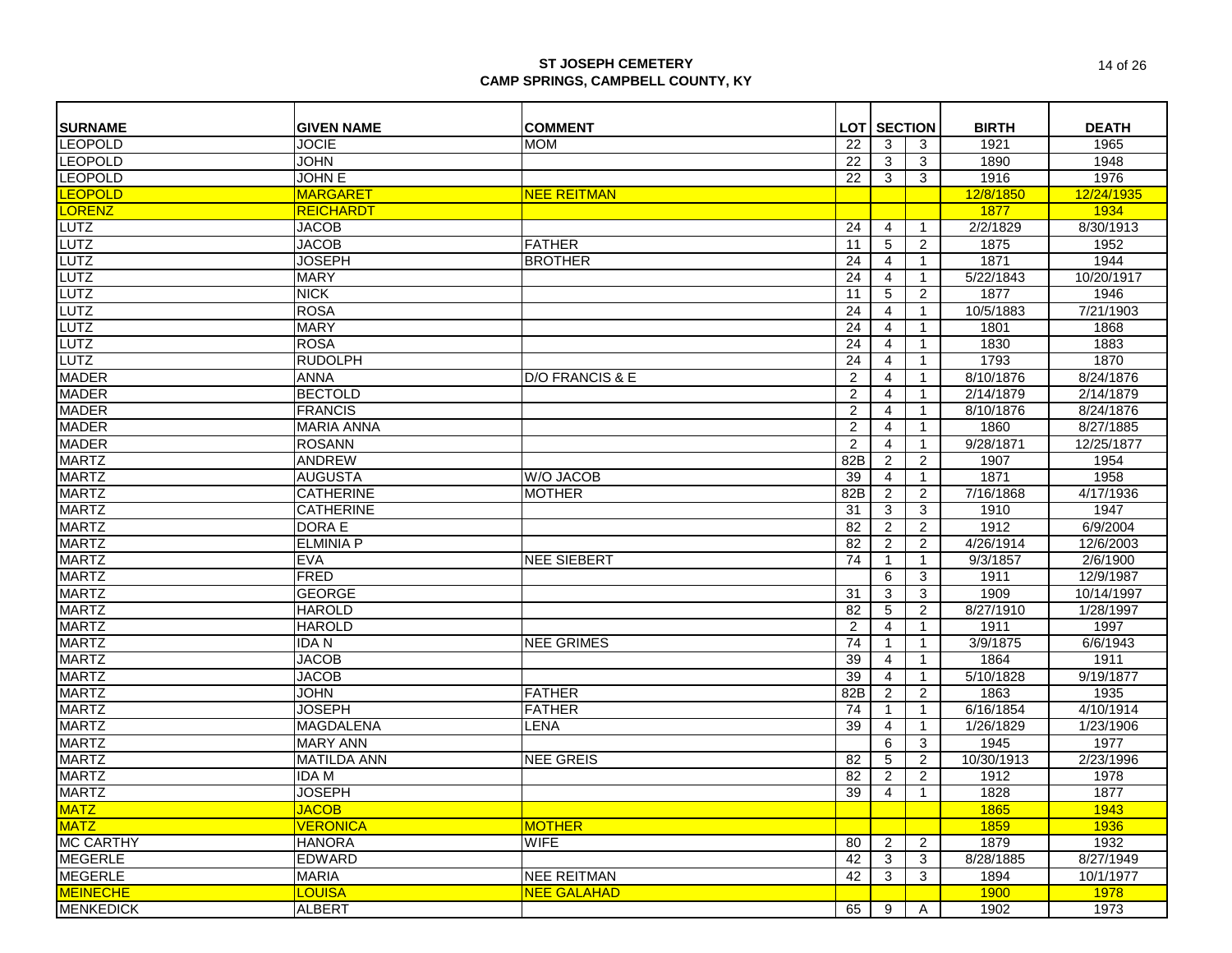| <b>SURNAME</b>           | <b>GIVEN NAME</b>       | <b>COMMENT</b>            |                         | <b>LOT SECTION</b> |              | <b>BIRTH</b> | <b>DEATH</b> |
|--------------------------|-------------------------|---------------------------|-------------------------|--------------------|--------------|--------------|--------------|
| <b>MENKEDICK</b>         | <b>GESINA</b>           | <b>NEE REINERT</b>        | 65                      | 9                  | A            | 2/4/1906     | 7/25/1949    |
| <b>MESSMER</b>           | <b>ALBERT W</b>         |                           |                         |                    |              | 1946         | 5/3/2013     |
| <b>MESSMER</b>           | ANNA M                  |                           |                         | 6                  | 3            | 1892         | 1968         |
| <b>MESSMER</b>           | <b>PETER</b>            |                           |                         | 6                  | 3            | 1891         | 1981         |
| <b>MESSMER</b>           | <b>PETER</b>            |                           |                         | 5                  | 2            | 9/28/1792    | 3/17/1861    |
| <b>MEYER</b>             | <b>CONRAD D</b>         |                           |                         |                    | 1            |              |              |
| <b>MEYER</b>             |                         |                           | 19                      | 4                  |              | 1810         | 1888         |
|                          | <b>ELIZABETH</b>        |                           | 19                      | 4                  |              | 1824         | 1900         |
| <b>MEYER</b>             | <b>JOSEPH</b>           |                           | 36                      | 4                  |              | 6/6/1864     | 4/3/1909     |
| <b>MEYER</b>             | <b>KATHARINA</b>        |                           | 35                      | $\overline{4}$     | $\mathbf{1}$ | 1872         | 1900         |
| <b>MILLER</b>            | <b>LEON A</b>           |                           | 11                      | 5                  | 2            | 1866         | 1948         |
| <b>MORSCHER</b>          | <b>BARBARA</b>          |                           | 22                      | 4                  | $\mathbf{1}$ | 12/25/1822   | 1/21/1876    |
| <b>MORSCHER</b>          | <b>CHRISTINA</b>        | <b>NEE HAIGIS</b>         | 22                      | $\overline{4}$     | $\mathbf{1}$ | 12/1855      | 1944         |
| <b>MORSCHER</b>          | <b>GEORGE</b>           |                           | 22                      | $\overline{4}$     | $\mathbf{1}$ | 12/19/1822   | 2/11/1878    |
| <b>MORSCHER</b>          | <b>GEORGE</b>           |                           | 41                      | $\overline{7}$     | Α            | 1878         | 1958         |
| <b>MORSCHER</b>          | JOSEPH                  |                           | 47                      | $\overline{7}$     | Α            | 10/8/1855    | 12/26/1948   |
| <b>MORSCHER</b>          | LENA                    |                           |                         | $\overline{2}$     | 2            | 1869         | 1954         |
| <b>MORSCHER</b>          | <b>MARY THERESA</b>     |                           | 41                      | $\overline{7}$     | Α            | 1884         | 1971         |
| <b>MORSCHER</b>          | <b>GEORGE</b>           |                           |                         | $\overline{2}$     | 2            | 1867         | 1935         |
| <b>MOTZ</b>              | <b>JACOB</b>            |                           |                         | 2                  | 2            | 4/13/1866    | 4/8/1943     |
| <b>MOTZ</b>              | <b>FRANCES VERONICA</b> | <b>NEE BARBIAN</b>        |                         | 2                  | 2            | 3/6/1859     | 3/2/1936     |
| <b>NEFF</b>              | <b>HENRY</b>            |                           | 76                      | $\mathbf{1}$       | $\mathbf{1}$ | 11/?/1828    | 1/29/1905    |
| <b>NEFF</b>              | <b>JOHN A</b>           |                           | 76                      | $\mathbf{1}$       | $\mathbf{1}$ | 1866         | 1956         |
| <b>NEFF</b>              | <b>ANNA MARIE</b>       | <b>MARY</b>               | 76                      | $\mathbf{1}$       | $\mathbf{1}$ | 1834         | 6/29/1910    |
| <b>NEHUS</b>             | ANNA C                  | <b>NEE SCHILLER</b>       | -1                      | $\overline{7}$     | A            | 1906         | 1959         |
| <b>NEHUS</b>             |                         | BABY, C/O HENRY & ANNA    | $\overline{\mathbf{1}}$ | $\overline{7}$     | Α            | unknown      | unknown      |
| <b>NEHUS</b>             | <b>BARBARA</b>          | <b>NEE REITMAN</b>        | -1                      | 7                  | Α            | 1858         | 1929         |
| <b>NEHUS</b>             | <b>DENISE MARIE</b>     |                           | $\overline{1}$          | $\overline{7}$     | A            | 7/25/1959    | 11/14/1959   |
| <b>NEHUS</b>             | <b>HENRY W</b>          |                           | $\overline{\mathbf{1}}$ | 7                  | A            | 12/15/1863   | 8/18/1940    |
| <b>NEHUS</b>             | <b>HENRY J</b>          |                           | $\mathbf{1}$            | $\overline{7}$     | Α            | 1901         | 1963         |
| <b>NEHUS</b>             | <b>HENRY J JR</b>       |                           |                         |                    |              | 11/25/1932   | 1/3/2014     |
| <b>NEHUS</b>             | <b>ELAINE MARIE</b>     |                           | 17                      |                    | C            | 7/15/1931    | 5/2/2020     |
| <b>NEISES</b>            | <b>CHARLES</b>          | <b>BROWNIE</b>            | 32                      | 3                  | 3            | 5/16/1938    | 1/11/1988    |
| <b>NEISES</b>            | <b>KATHLEEN</b>         | <b>NEE TISCHNER</b>       |                         | 6                  | 3            | 1951         | 11/11/1991   |
| NELTNER / NOLTNER        | <b>AUDREY</b>           | <b>INFANT</b>             |                         | $\overline{7}$     | B            | unknown      | 1931         |
| <b>NELTNER / NOLTNER</b> | ARLIN J                 |                           | $\overline{2}$          | $\overline{7}$     | B            | 4/15/1927    | 12/4/1994    |
| <b>NELTNER / NOLTNER</b> | <b>BERTHA</b>           | <b>NEE RITTER</b>         | 2                       | $\overline{7}$     | B            | 8/19/1897    | 11/2/1984    |
| NELTNER / NOLTNER        | CATIE                   |                           |                         |                    |              | 3/6/1856     | 11/2/1858    |
| NELTNER / NOLTNER        | <b>CATHERINE</b>        | <b>KATE, NEE SCHUCTER</b> | 35                      | 7                  | Α            | 12/20/1866   | 7/19/1940    |
| NELTNER / NOLTNER        | <b>CLARENCE</b>         |                           | 3                       | $\overline{7}$     | B            | 4/20/1940    | 10/20/2003   |
| NELTNER / NOLTNER        | <b>CLARENCE</b>         | <b>RICKY</b>              | 35                      | $\overline{7}$     | A            | 5/28/1966    | 6/15/1966    |
| NELTNER / NOLTNER        | <b>ELIZABETH MARIA</b>  |                           |                         | $\overline{4}$     | $\mathbf{1}$ | 11/22/1857   | 5/11/1859    |
| NELTNER / NOLTNER        | <b>ELIZABETH</b>        | <b>MOTHER</b>             | 66                      | $\mathbf{1}$       | $\mathbf{1}$ | 1881         | 1969         |
| <b>NELTNER / NOLTNER</b> | <b>EDITH</b>            | <b>NEE THULLEN</b>        |                         |                    |              | 7/17/1918    | 2009         |
| <b>NELTNER / NOLTNER</b> | EVA M                   | <b>MOTHER</b>             | 85                      | 3                  | 3            | 1880         | 1961         |
| <b>NELTNER / NOLTNER</b> | <b>FRANK J</b>          |                           |                         |                    |              | 8/23/1914    | 12/29/1990   |
| <b>NELTNER / NOLTNER</b> | <b>FRANK X</b>          |                           | 2                       | 7                  | B            | 4/17/1891    | 3/15/1979    |
| NELTNER / NOLTNER        | <b>FRANCIS ANTON</b>    | S/O JOSEPH & ROSINA       | 23                      | $\overline{4}$     | $\mathbf{1}$ | 4/13/1852    | 6/18/1909    |
|                          |                         |                           |                         |                    |              |              |              |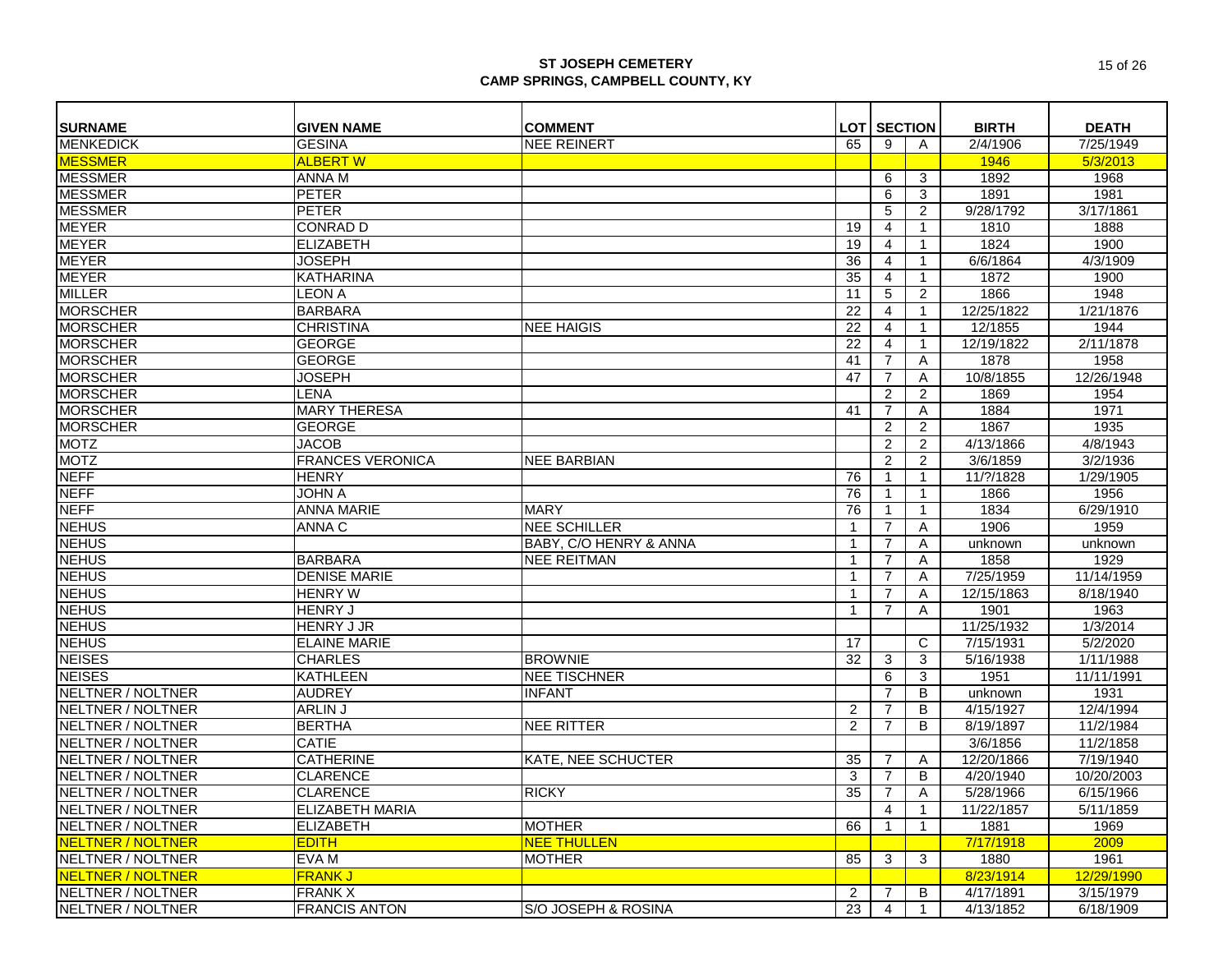| <b>SURNAME</b>           | <b>GIVEN NAME</b>         | <b>COMMENT</b>            |                | <b>LOT SECTION</b> |                | <b>BIRTH</b> | <b>DEATH</b> |
|--------------------------|---------------------------|---------------------------|----------------|--------------------|----------------|--------------|--------------|
| <b>NELTNER / NOLTNER</b> | <b>GEORGE P</b>           |                           | 85             | 3                  | 3              | 5/22/1877    | 1948         |
| NELTNER / NOLTNER        | <b>HENRY</b>              |                           | 64             | 9                  | A              | 1873         | 1970         |
| <b>NELTNER / NOLTNER</b> | <b>JACOB</b>              | <b>FATHER</b>             | 66             | $\mathbf{1}$       | $\mathbf{1}$   | 1/13/1869    | 3/1/1947     |
| NELTNER / NOLTNER        | <b>JOHN BAPISTE</b>       |                           | 85             | 3                  | 3              | 10/10/1862   | 11/11/1863   |
| NELTNER / NOLTNER        | <b>JOHN MARTIN</b>        |                           |                | 3                  | 3              | 5/20/1861    | 8/16/1861    |
| <b>NELTNER / NOLTNER</b> | <b>JOHN</b>               |                           | 66             | $\mathbf{1}$       | $\mathbf{1}$   | 1872         | 1944         |
| NELTNER / NOLTNER        | <b>JOSEPH</b>             |                           |                | $\overline{4}$     | $\mathbf{1}$   | 3/30/1823    | 8/8/1899     |
| <b>NELTNER / NOLTNER</b> | <b>JOSEPH</b>             |                           | 35             | $\overline{7}$     | A              | 1859         | 1933         |
| <b>NELTNER / NOLTNER</b> | KATHARINA M               |                           | 35             | $\overline{7}$     | A              | 11/26/1887   | 3/1/1905     |
| <b>NELTNER / NOLTNER</b> | <b>KATHARINA</b>          | <b>NEE STEFFEN</b>        | 13             | 4                  | $\mathbf 1$    | 11/29/1838   | 11/1/1892    |
| NELTNER / NOLTNER        | KATIE                     |                           | 35             | $\overline{7}$     | A              | 1866         | 1940         |
| NELTNER / NOLTNER        | <b>LAWRENCE</b>           |                           | 3              | $\overline{7}$     | B              | 9/20/1904    | 1/22/1979    |
| NELTNER / NOLTNER        | LAWRENCE E                |                           | 3              | $\overline{7}$     | B              | 12/31/1969   | 4/2/2002     |
| NELTNER / NOLTNER        | LOUIS                     |                           | $\overline{2}$ | $\overline{7}$     | B              | 12/8/1928    | 11/5/1965    |
| NELTNER / NOLTNER        | MAGDALENA HELENA          | <b>NEE MESSMER</b>        | 23             | 4                  | $\mathbf{1}$   | 1/29/1853    | 3/15/1928    |
| NELTNER / NOLTNER        | <b>MARGARET B</b>         | <b>NEE MORSCHER</b>       | 35             | 8                  | Α              | 1899         | 1931         |
| NELTNER / NOLTNER        | <b>MARGARET APPOLANIA</b> | <b>NEE LAUER</b>          | $\overline{2}$ | $\overline{7}$     | B              | 2/9/1930     | 9/29/2016    |
| NELTNER / NOLTNER        | <b>MARY ANN</b>           | <b>NEE SHACK</b>          | $\mathcal{P}$  | $\overline{7}$     | <sub>B</sub>   | 6/15/1927    | 1/4/2013     |
| <b>NELTNER / NOLTNER</b> | <b>MARY EVA</b>           | <b>NEE REIS</b>           |                |                    |                | 1881         | 1961         |
| NELTNER / NOLTNER        | <b>MARTENAW</b>           |                           |                |                    |                | 1801         | 1861         |
| <b>NELTNER / NOLTNER</b> | <b>NICHOLAS</b>           |                           |                |                    |                | 11/22/1867   | 11/27/1867   |
| <b>NELTNER / NOLTNER</b> | <b>PETER</b>              |                           | 17             | 4                  | $\mathbf{1}$   | 10/25/1867   | 10/3/1903    |
| NELTNER / NOLTNER        | <b>ROSE</b>               | <b>NEE RITTER</b>         | 3              | $\overline{7}$     | B              | 4/4/1909     | 1/28/1985    |
| <b>NELTNER / NOLTNER</b> | <b>ROSA</b>               |                           |                |                    |                | 9/25/1879    | 12/17/1917   |
| NELTNER / NOLTNER        | <b>ROSINA</b>             |                           | 35             | 7                  | A              | 2/5/1898     | 2/12/1898    |
| <b>NELTNER / NOLTNER</b> | <b>ROSINA</b>             | <mark>NEE RUSCHMAN</mark> |                |                    |                | 4/19/1823    | 8/12/1861    |
| <b>NELTNER / NOLTNER</b> | <b>RUTH M</b>             | <b>DAUGHTER</b>           | 63             | 9                  | Α              | 1924         | 1930         |
| <b>NELTNER / NOLTNER</b> | <b>THERESIA</b>           | <b>NEE TRAUTH</b>         |                |                    |                | 9/17/1875    | 2/5/1954     |
| <b>NELTNER / NOLTNER</b> | <b>WALTER</b>             | <b>INFANT</b>             | 23             | $\overline{4}$     | $\mathbf{1}$   | 9/23/1927    | 9/23/1927    |
| <b>NELTNER / NOLTNER</b> | <b>WILHELM WALTER</b>     |                           |                |                    |                | unknown      | 10/25/1866   |
| <b>NELTNER / NOLTNER</b> | <b>CHARLES</b>            |                           | 37             | 8                  | A              | 1893         | 1984         |
| NELTNER / NOLTNER        | LOUISE                    |                           | 64             | 9                  | A              | 1884         | 1965         |
| NELTNER / NOLTNER        | <b>MURL</b>               |                           | 85             | 3                  | 3              | 1857         | 1859         |
| NELTNER / NOLTNER        | <b>NICHOLAS</b>           |                           | 13             | 4                  | $\mathbf{1}$   | 11/22/1867   | 11/27/1867   |
| <b>NELTNER / NOLTNER</b> | <b>ROBERT</b>             |                           | 63             | 9                  | Α              | 1927         | 1990         |
| <b>NOLL</b>              | <b>MICHAEL</b>            | <b>BORN IN BERMSENZ</b>   | $\overline{4}$ | $\overline{4}$     | $\mathbf{1}$   | 11/14/1827   | 11/15/1907   |
| <b>NOSCHANG</b>          | <b>ELIZABETH</b>          |                           | 64             | $\overline{2}$     | 2              | 2/10/1835    | 7/15/1911    |
| <b>NOSCHANG</b>          | <b>ELIZABETH</b>          |                           | 64             | $\overline{2}$     | $\overline{2}$ | 4/23/1878    | 5/13/1878    |
| <b>NOSCHANG</b>          | <b>FRANZISHUS</b>         |                           | 64             | 2                  | 2              | 1/16/1867    | 5/20/1889    |
| <b>NOSCHANG</b>          | <b>FRANZISHUS</b>         |                           | 64             | $\overline{2}$     | 2              | 8/15/1837    | 8/14/1904    |
| <b>NOSCHANG</b>          | <b>JOSEPHINA</b>          |                           | 64             | 2                  | 2              | 1/16/1862    | 112/20/1891  |
| <b>NOSCHANG</b>          | <b>PETER</b>              |                           | 64             | 2                  | $\overline{2}$ | unknown      | 1945         |
| <b>O'BRYAN</b>           | <b>ANDREW</b>             |                           | 65             | 2                  | 2              | 9/10/1886    | 7/8/1974     |
| <b>O'BRYAN</b>           | <b>CORNELIEUS</b>         | <b>FATHER</b>             | 65             | $\overline{c}$     | $\overline{c}$ | 1869         | 1951         |
| <b>O'BRYAN</b>           | <b>DANIEL</b>             | <b>BROTHER</b>            | 80             | $\overline{c}$     | $\overline{c}$ | 1826         | 1904         |
| <b>O'BRYAN</b>           | <b>JULIA</b>              | <b>WIFE</b>               | 65             | $\overline{2}$     | $\overline{c}$ | 1843         | 1929         |
| <b>O'BRYAN</b>           | <b>WILLIAM</b>            | <b>HUSBAND</b>            | 65             | $\overline{2}$     | 2              | 1831         | 1901         |
|                          |                           |                           |                |                    |                |              |              |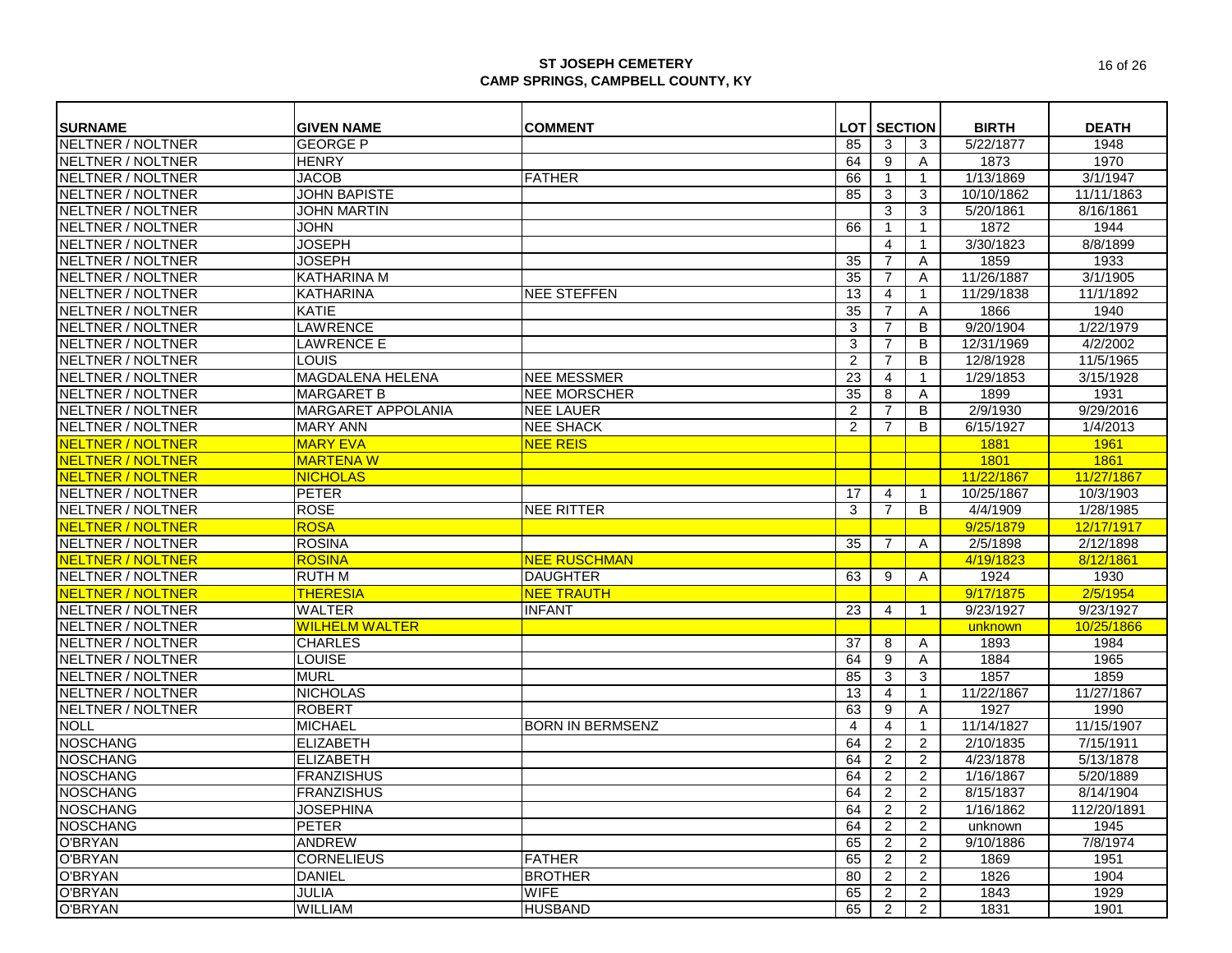| <b>SURNAME</b>          | <b>GIVEN NAME</b>  | <b>COMMENT</b>                     |                | <b>LOT   SECTION</b> |                | <b>BIRTH</b> | <b>DEATH</b> |
|-------------------------|--------------------|------------------------------------|----------------|----------------------|----------------|--------------|--------------|
| <b>O'CONNOR</b>         | <b>ARTHUR SR</b>   | <b>FATHER</b>                      | 29             | 6                    | 3              | 1871         | 1955         |
| <b>O'CONNOR</b>         | <b>EMMA H</b>      | <b>MOTHER</b>                      | 29             | 6                    | 3              | 9/21/1896    | 6/? / 1982   |
| <b>O'HARA</b>           | <b>HENRY</b>       | <b>HUSBAND</b>                     | 2              | 6                    | 3              | 1909         | 1975         |
| <b>O'HARA</b>           | <b>ROSEMARY</b>    | <b>NEE SEITER</b>                  | $\overline{2}$ | $\overline{6}$       | 3              | 1/16/1921    | 4/4/1995     |
| <b>OLDIGES</b>          | <b>HOGAN</b>       |                                    |                |                      |                | 1925         | 3/10/2002    |
| <b>OLDIGES</b>          | <b>MARIA</b>       | <b>NEE VON GORREL</b>              | 42             | 3                    | 3              | 10/6/1890    | 12/23/1951   |
| <b>OLDIGES</b>          | THEODORE SR        | FATHER                             | 42             | 3                    | 3              | 1895         | 11/6/1973    |
| <b>OLDIGES</b>          | <b>HELEN MAE</b>   |                                    | 66             | $\overline{9}$       | $\overline{A}$ | 1926         | 1986         |
| <b>OLDIGES</b>          | THEODORE           |                                    | 66             | 9                    | $\overline{A}$ | 1922         | 1986         |
| <b>ORTH</b>             | EARL R.            |                                    | 187            | $\overline{7}$       | C              | 10/8/1932    | 5/18/2021    |
| <b>ORTH</b>             | <b>JOANN</b>       | JOANN STRAUSS-ORTH (NEE: BENEDICT) | 186            | $\overline{7}$       | C              | 11/14/1934   | 1/21/2021    |
| <b>PFEIFFER</b>         | <b>ANNAM</b>       | <b>NEE VESSER</b>                  |                | 8                    |                | 6/5/1865     | 8/19/1954    |
| <b>PFEIFFER</b>         | <b>JOSEPH</b>      |                                    |                | 8                    |                | 1858         | 1937         |
| <b>PIRMAN</b>           | <b>MARIE</b>       |                                    | 72             | 9                    | A              | 1906         | 1981         |
| <b>RAENART</b>          | <b>MARGARETHA</b>  |                                    |                |                      |                | 1812         | 1880         |
| RAENART                 | <b>NICHOLAS</b>    |                                    |                |                      |                | 1813         | 1888         |
| <b>RAFEL</b>            | <b>THOMAS</b>      |                                    | 69             | $\overline{1}$       | $\mathbf{1}$   | 3/26/1829    | 7/4/1896     |
| <b>RAYNOLDS</b>         | <b>JANE</b>        |                                    | 16             | $\overline{7}$       | A              | 6/19/1798    | 5/20/1896    |
| <b>RAYNOLDS</b>         | <b>JANE</b>        |                                    | 16             | $\overline{7}$       | A              | 1798         | 1889         |
| <b>REAM</b>             | <b>CHRISTIAN</b>   |                                    |                | 12                   |                | 1995         | 1995         |
| <b>REBHOLZ</b>          | <b>CELESTE M</b>   | <b>BABY</b>                        | 33             | $\overline{7}$       | A              | 9/29/1907    | 7/11/1908    |
| <b>REICHARDT</b>        | <b>LORENZ</b>      | <b>FATHER</b>                      |                | $\overline{2}$       | $\overline{2}$ | 1877         | 1934         |
| <b>REIF</b>             | <b>HOWARD</b>      |                                    | 14             | 3                    | 3              | 1909         | 1954         |
| <b>REINERT</b>          | <b>ANNA GESINA</b> | <b>NEE VONLEURTHE</b>              | 42             | $\overline{7}$       | A              | 7/24/1835    | 1/1/1916     |
| <b>REINERT</b>          | <b>CATHERINE</b>   | <b>WIFE, NEE NELTNER</b>           | 37             | 8                    | A              | 4/14/1875    | 8/8/1952     |
| <b>REINERT</b>          |                    |                                    | 64             | 9                    | $\overline{4}$ |              | 1933         |
|                         | <b>CORNELIA</b>    | <b>DAUGHTER</b>                    |                | $\overline{7}$       |                | 1920         |              |
| <b>REINERT</b>          | <b>HENRY</b>       | <b>FATHER</b>                      |                |                      | A              | 1873         | 1970         |
| <b>REINERT</b>          | <b>JACOB J</b>     |                                    | 42             | $\overline{7}$       | $\overline{A}$ | 9/28/1838    | 9/9/1920     |
| REINERT                 | <b>JOHN</b>        |                                    |                |                      |                | 1960         | 1973         |
| <b>REINERT</b>          | <b>L NHOL</b>      | SON                                | 10             | 5                    | 2              | 1886         | 1951         |
| <b>REINERT</b>          | <b>JOSEPHINE E</b> |                                    | 10             | $\overline{5}$       | $\overline{2}$ | 1898         | 1973         |
| <b>REINERT</b>          | <b>KATHARIA</b>    |                                    | 42             | $\overline{7}$       | A              | 1879         | 1880         |
| <b>REINERT</b>          | <b>LIZZIE</b>      |                                    |                | $\overline{7}$       | A              | 1899         | 1985         |
| <b>REINERT</b>          | <b>LOUISE</b>      | <b>MOTHER</b>                      |                | 7                    | A              | 1884         | 1965         |
| <b>REINERT</b>          | <b>MARGARET</b>    |                                    | 37             | 8                    | Α              | 1852         | 1924         |
| <b>REINERT</b>          | <b>MARGARETHA</b>  |                                    | 42             | $\overline{7}$       | A              | 1869         | 1870         |
| <b>REINERT</b>          | <b>MARY A</b>      | <b>MOTHER</b>                      | 10             | $\overline{5}$       | $\overline{2}$ | 1859         | 1947         |
| <b>REINERT</b>          | <b>NICHOLAS</b>    | <b>HUSBAND</b>                     | 37             | 8                    | Α              | 1/17/1874    | 4/14/1934    |
| <b>REINERT</b>          | <b>NICHOLAS</b>    | <b>FATHER</b>                      | 10             | 5                    | $\overline{2}$ | 1847         | 1923         |
| <b>REINERT</b>          | <b>PETER</b>       | <b>INFANT</b>                      | 10             | $\overline{5}$       | $\overline{c}$ | 1889         | 9/14/1901    |
| <b>REINERT</b>          | <b>CATHERINE</b>   |                                    | 64             | 9                    | A              | 1910         | 1995         |
| <b>REINERT</b>          | <b>CHARLES</b>     |                                    | 37             | 8                    | A              | 1847         | 1919         |
| <b>REITMAN REITMANN</b> | A.M.               | <b>INFANT</b>                      | $\overline{4}$ | $\overline{4}$       | 1              | 12/28/1851   | 7/22/1852    |
| <b>REITMAN REITMANN</b> | <b>EDWARD</b>      |                                    | 36             | $\overline{7}$       | Α              | 1885         | 11/29/1955   |
| <b>REITMAN REITMANN</b> | <b>ELIZABETH</b>   | LIZZIE, NEE KOETTING               | 42             | 3                    | 3              | 1899         | 1985         |
| REITMAN REITMANN        | <b>HEINRICH</b>    |                                    | $\overline{4}$ | $\overline{4}$       | $\mathbf{1}$   | 1/1/1853     | 2/2/1872     |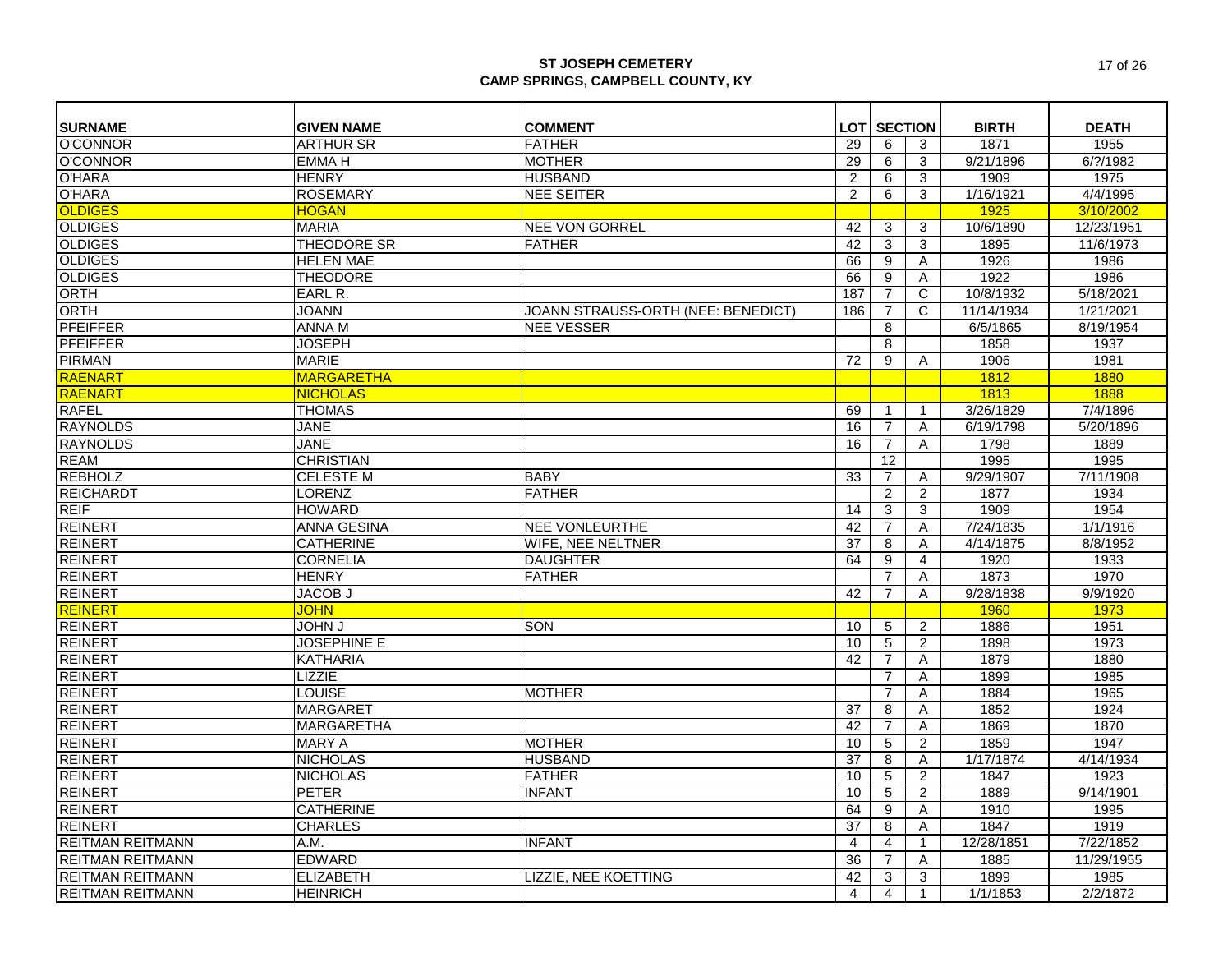| <b>SURNAME</b>          | <b>GIVEN NAME</b>    | <b>COMMENT</b>       |                         | <b>LOT SECTION</b> |                | <b>BIRTH</b> | <b>DEATH</b> |
|-------------------------|----------------------|----------------------|-------------------------|--------------------|----------------|--------------|--------------|
| <b>REITMAN REITMANN</b> | <b>HELEN</b>         | <b>NEE NEISER</b>    | 66                      | 9                  | 9              | 1929         | 11/26/2015   |
| <b>REITMAN REITMANN</b> | <b>JOHN RANDOLPH</b> | <b>RANDY</b>         | 66                      | 9                  | 9              | 1956         | 3/28/2015    |
| <b>REITMAN REITMANN</b> | <b>JOHN SR</b>       |                      | 42                      | 3                  | 3              | 8/2/1900     | 8/4/1973     |
| <b>REITMAN REITMANN</b> | <b>JOHN SR</b>       |                      | 50                      | 8                  | Α              | 10/6/1862    | 2/2/1914     |
| <b>REITMAN REITMANN</b> | <b>MAGDELINA</b>     |                      | 4                       | $\overline{4}$     | $\mathbf{1}$   | 10/2/1819    | 11/8/1887    |
| <b>REITMAN REITMANN</b> | <b>MARY</b>          | <b>NEE BETSCH</b>    | 50                      | 8                  | Α              | 7/12/1865    | 12/29/1935   |
| <b>REITMAN REITMANN</b> | <b>MARY</b>          |                      | 50                      | 8                  | Α              | 1896         | 6/8/1976     |
| <b>REITMAN REITMANN</b> | <b>MARY</b>          |                      | 4                       | 4                  | $\mathbf{1}$   | 1862         | 1943         |
| <b>REITMAN REITMANN</b> | <b>MARY ANN</b>      | <b>NEE WEISBREDT</b> | $\overline{4}$          | 4                  | $\mathbf{1}$   | 5/5/1861     | 12/24/1928   |
| <b>REITMAN REITMANN</b> | NICHOLAS J           | <b>FATHER</b>        | 50                      | 8                  | A              | 1891         | 12/16/1967   |
| <b>REITMAN REITMANN</b> | <b>NICHOLAS</b>      | <b>FATHER</b>        | 4                       | 4                  | 1              | 1855         | 1935         |
| <b>REITMAN REITMANN</b> | <b>NICHOLAS</b>      |                      | $\overline{4}$          | $\overline{4}$     | $\mathbf 1$    | 1828         | 7/9/1892     |
| <b>REITMAN REITMANN</b> | <b>NORBERT M</b>     |                      | 66                      | 9                  | A              | 7/7/1927     | 12/5/1976    |
| <b>REITMAN REITMANN</b> | <b>PETER</b>         |                      | $\overline{\mathbf{4}}$ | $\overline{4}$     | $\mathbf{1}$   | 5/12/1857    | 2/14/1872    |
| <b>REITMAN REITMANN</b> | PHILOMENA            |                      | 36                      | 7                  | $\mathbf{1}$   | 1890         | 1956         |
| <b>REITMAN REITMANN</b> | <b>MARY</b>          |                      | 36                      | 7                  | A              | 1861         | 1928         |
| <b>REITMAN REITMANN</b> | <b>NICHOLAS</b>      |                      | 36                      | $\overline{7}$     | A              | 1855         | 1935         |
| <b>REITMAN REITMANN</b> | <b>NICHOLAS</b>      |                      | 4                       | 4                  | $\mathbf{1}$   | 1816         | 1883         |
| <b>RICHMOND</b>         | <b>LOUISA</b>        | <b>WIFE</b>          | 64                      | 2                  | $\overline{2}$ | 1880         | 1950         |
| <b>RICHMOND</b>         | <b>WILLIAM</b>       | <b>HUSBAND</b>       | 64                      | $\overline{2}$     | $\overline{2}$ | 1857         | 1951         |
| <b>RIETH</b>            | <b>PETER</b>         |                      |                         | 2                  | 2              | 5/15/1858    | 8/5/1858     |
| <b>RITTER</b>           | <b>ARTHUR</b>        |                      | 28                      | 6                  | 3              | 5/29/1920    | 10/29/2007   |
| <b>RITTER</b>           | <b>ANDREW</b>        |                      | 33                      | $\overline{7}$     | A              | 3/3/1849     | 5/28/1913    |
| <b>RITTER</b>           | <b>ANDREW F</b>      | <b>FATHER</b>        | 33                      | 3                  | 3              | 3/24/1891    | 1/28/1961    |
| <b>RITTER</b>           | <b>CRESCENTIA</b>    | <b>NEE GRAU</b>      | 33                      | 3                  | 3              | 12/29/1889   | 4/25/1986    |
| <b>RITTER</b>           | <b>DOROTHY</b>       | <b>NEE SHYROCK</b>   | 39                      | 6                  | 3              | 12/12/1925   | 1/3/1982     |
| RITTER                  | <b>EDWIN M</b>       |                      |                         |                    |                | 6/23/1921    | 11/22/2007   |
| <b>RITTER</b>           | <b>EMMA P</b>        | <b>NEE TRAUTH</b>    | 29                      | 7                  | A              | 4/15/1887    | 2/6/1929     |
| <b>RITTER</b>           | <b>FERDINAND</b>     |                      | 29                      | $\overline{7}$     | A              | 9/28/1884    | 3/14/1926    |
| <b>RITTER</b>           | <b>JAMES</b>         | <b>JIM</b>           | 194                     | <b>NEW</b>         |                | 12/7/1950    | 2/27/2021    |
| <b>RITTER</b>           | <b>JOSEPH</b>        |                      | 27                      | 5                  | $\overline{2}$ | 12/8/1905    | 1/8/1906     |
| <b>RITTER</b>           | <b>JOSEPH</b>        |                      | 33                      | $\overline{7}$     | A              | 2/22/1876    | 3/10/1955    |
| <b>RITTER</b>           | <b>JOSEPH</b>        |                      | 33                      | $\overline{7}$     | Α              | 3/19/1919    | 6/19/1919    |
| <b>RITTER</b>           | <b>MARIAN</b>        |                      | 33                      | 7                  | A              | 1/1/1889     | 10/21/1971   |
| <b>RITTER</b>           | <b>MARILYN ROSE</b>  |                      | 33                      | 3                  | 3              | 8/24/1962    | 8/24/1962    |
| <b>RITTER</b>           | <b>MARIA</b>         | <b>NEE KREMER</b>    | $\overline{27}$         | 5                  | $\overline{2}$ | 1/15/1885    | 12/21/1905   |
| <b>RITTER</b>           | <b>MARY</b>          | <b>NEE SCHNABEL</b>  | 33                      | $\overline{7}$     | A              | 5/31/1854    | 3/11/1930    |
| <b>RITTER</b>           | <b>MARY ANN</b>      | WIFE, NEE WEYER      | 28                      | 6                  | 3              | 12/29/1924   | 4/2/1960     |
| <b>RITTER</b>           | <b>MARY E</b>        | <b>NEE KOHLS</b>     | 33                      | 7                  | A              | 5/6/1882     | 1/3/1969     |
| <b>RITTER</b>           | <b>PAULINE</b>       | <b>MOTHER</b>        | 78                      |                    | $\mathbf{1}$   | 12/22/1849   | 4/4/1914     |
| <b>RITTER</b>           | <b>ROBERT</b>        |                      | 39                      | 6                  | 3              | 5/30/1923    | 3/3/2012     |
| <b>RITTER</b>           | <b>VERA LOUISE</b>   | <b>NEE WOLFZORN</b>  |                         |                    |                | 3/1/1925     | 11/1/2014    |
| <b>RITTER</b>           | <b>VICTOR</b>        |                      | 33                      | 7                  | Α              | 8/17/1915    | 5/7/1916     |
| <b>ROBERTS</b>          | <b>CELESTE ANN</b>   |                      | 60                      | 7                  | Α              | 11/18/1933   | 11/16/2021   |
| <b>ROENART</b>          | <b>MARGARETHA</b>    |                      | 17                      | 4                  | 1              | 1812         | 1880         |
| <b>ROENART</b>          | <b>NICHOLAS</b>      |                      | 17                      | 4                  | $\mathbf{1}$   | 1813         | 1883         |
| ROETTING                | <b>HEATHER</b>       |                      |                         |                    |                | died in womb | 5/16/1996    |
|                         |                      |                      |                         |                    |                |              |              |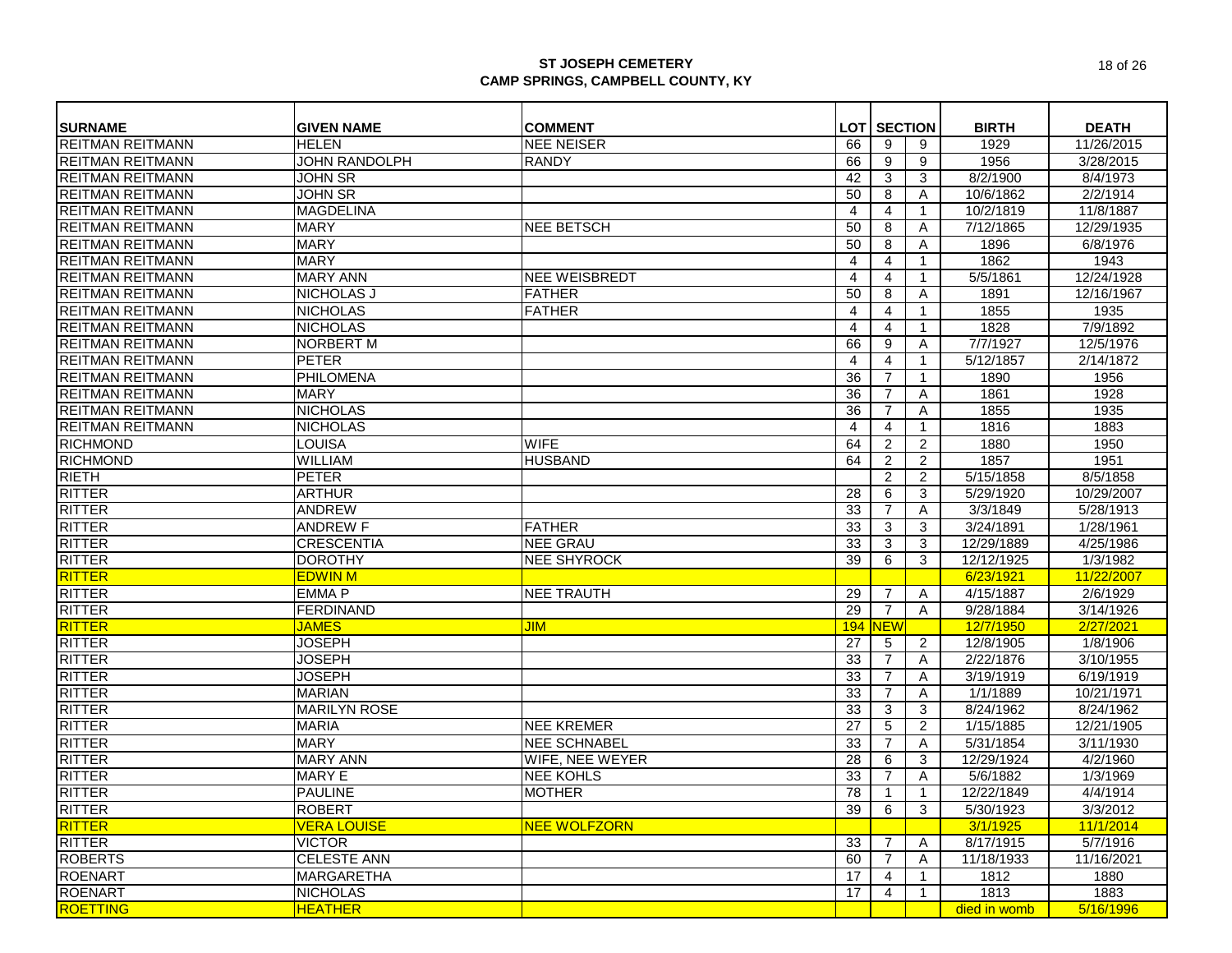| <b>SURNAME</b>   | <b>GIVEN NAME</b>      | <b>COMMENT</b>            |                | <b>LOT SECTION</b> |                | <b>BIRTH</b> | <b>DEATH</b> |
|------------------|------------------------|---------------------------|----------------|--------------------|----------------|--------------|--------------|
| <b>ROONEY</b>    | <b>EDWARD</b>          |                           |                |                    |                | 3/19/1905    | 8/10/1990    |
| <b>ROSEMEIR</b>  | <b>ANNA ELIZABETH</b>  | <b>NEE ANGFER</b>         |                |                    |                | 12/6/1820    | 2/23/1908    |
| <b>ROTH</b>      | <b>CAROLINE</b>        | MOTHER, NEE MARTZ         | 3              | 7                  | A              | 2/13/1860    | 8/16/1942    |
| <b>ROTH</b>      | <b>CLARA CHRISTINE</b> | <b>NEE HUCK</b>           | $\overline{1}$ | 3                  | 3              | 10/20/1887   | 1976         |
| <b>ROTH</b>      |                        |                           |                |                    |                |              |              |
|                  | <b>DAVID PAUL</b>      |                           | 11             | 3                  | 3              | 1947         | 9/6/1947     |
| <b>ROTH</b>      | <b>DONALD R</b>        |                           |                | $\overline{3}$     | 3              | 1932         | 4/3/2007     |
| <b>ROTH</b>      | <b>FRANZ X</b>         |                           | 72             | $\mathbf 1$        | $\mathbf{1}$   | 1882         | 1883         |
| <b>ROTH</b>      | <b>JOHN J</b>          |                           | 3              | $\overline{7}$     | A              | 8/30/1927    | 8/30/1927    |
| <b>ROTH</b>      | J JOHN                 |                           |                | $\overline{7}$     | Α              | 9/20/1927    | 9/20/1927    |
| <b>ROTH</b>      | JOHN P SR              |                           | 3              | $\overline{7}$     | Α              | 5/29/1861    | 11/171951    |
| <b>ROTH</b>      | <b>M NHOL</b>          |                           | 11             | 3                  | 3              | 1900         | 1989         |
| <b>ROTH</b>      | <b>LENA</b>            | <b>WIFE</b>               | 63             | 9                  | Α              | 9/23/1883    | 2/2/1918     |
| <b>ROTH</b>      | <b>MARY T</b>          |                           | 63             | 9                  | Α              | 1887         | 1969         |
| <b>ROTH</b>      | MICHAEL J              |                           | 72             | $\mathbf{1}$       | $\mathbf{1}$   | 2/17/1858    | 12/10/1911   |
| <b>ROTH</b>      | <b>MICHAEL W</b>       |                           | 63             | 9                  | A              | 1880         | 1970         |
| <b>ROTH</b>      | <b>PETER</b>           | <b>DAD</b>                | $\overline{1}$ | 3                  | 3              | 1890         | 1957         |
| <b>ROTH</b>      | <b>PETER</b>           | <b>OUR SON</b>            | 11             | 8                  | A              | 8/14/1859    | 7/19/1933    |
| <b>ROTH</b>      | <b>RITA C</b>          |                           | 77             | $\mathbf{1}$       | $\mathbf{1}$   | 6/5/1922     | 6/6/1922     |
| <b>ROTH</b>      | <b>ROSA S</b>          |                           | 72             | $\mathbf{1}$       | $\mathbf{1}$   | 1889         | 1899         |
| <b>ROTH</b>      | <b>ROSA CATHARINA</b>  | <b>NEE KREMER</b>         | 72             | $\mathbf{1}$       | $\mathbf{1}$   | 6/17/1858    | 8/28/1901    |
| <b>ROTH</b>      | <b>SUSANNA</b>         | W/O XAVIER, NEE KORT      | 11             | 8                  | A              | 2/9/1830     | 8/9/1913     |
| <b>ROTH</b>      | <b>WILHELM</b>         |                           | 11             | $\overline{8}$     | A              | 9/21/1865    | 7/28/1891    |
| <b>ROTH</b>      | <b>XAVIER</b>          | <b>H/O SUZANNA</b>        | 11             | 8                  | Α              | 12/16/1825   | 4/23/1915    |
| <b>ROTH</b>      | <b>EDNA</b>            |                           | 11             | 3                  | 3              | 1904         | 1994         |
| <b>ROTH</b>      | <b>SYL</b>             |                           | $\overline{1}$ | $\mathbf{3}$       | 3              | 1914         | 1981         |
| <b>ROTH</b>      | <b>VELMA</b>           |                           | 1              | 3                  | 3              | 1919         | 2000         |
| <b>RUMKER</b>    | <b>EDWARD</b>          | <b>BORN IN ARKANSAS</b>   |                | $\overline{2}$     | $\overline{c}$ | 1890         | 7/22/1939    |
| <b>RUMKER</b>    | <b>JOEL BERNARD</b>    | <b>BABY</b>               |                | $\overline{2}$     | 2              | 7/15/1953    | 11/23/1953   |
| <b>RUMKER</b>    | <b>BERNADINE H</b>     |                           |                | $\overline{2}$     | $\overline{2}$ | 1896         | 1983         |
| <b>RUSCHELL</b>  | <b>GEORGE E</b>        | FATHER, POPPY             | 69             | 9                  | Α              | 1869         | 1957         |
| <b>RUSCHELL</b>  | <b>NETTIE</b>          |                           | 2              | 3                  | 3              | 1906         | 1943         |
| <b>RUSCHELL</b>  | PHILOMENA              | <b>MOTHER</b>             | 69             | 9                  | Α              | 1872         | 1940         |
| <b>RUSCHMAN</b>  | <b>ALMA</b>            | <b>NEE LEICK</b>          | 57             |                    | $\overline{2}$ | 3/29/1919    | 2/4/2007     |
| <b>RUSCHMAN</b>  | <b>AMOS</b>            |                           | 57             |                    | $\overline{2}$ | 11/22/1915   | 9/9/2001     |
| <b>RUST</b>      | <b>JAMESH</b>          |                           | 35             | 3                  | 3              | 11/4/1934    | 1/6/2000     |
| <b>RUST</b>      | <b>CATHERINE AGNES</b> |                           | 35             | 3                  | 3              | 1/21/1935    | 5/3/2019     |
| <b>RUST</b>      | <b>CARHERINE MARIE</b> |                           | 35             | 3                  | 3              | 12/2/1965    | 7/23/2019    |
| <b>SAELINGER</b> | <b>ANDREW</b>          | <b>GRANDFATHER</b>        |                | 2                  |                | 10/10/1813   | 1898         |
| <b>SAELINGER</b> | <b>ANTHONY</b>         | <b>FATHER</b>             | $\overline{7}$ | 6                  | 3              | 1866         | 4/8/1957     |
| <b>SAELINGER</b> | <b>JOSAPHINE</b>       | <b>NEE KOHLS</b>          | $\overline{7}$ | 6                  | 3              | 10/25/1884   | 12/22/1980   |
| <b>SAELINGER</b> | <b>KAROLINA</b>        | <b>NEE FAY</b>            | 46             | $\overline{c}$     | $\overline{2}$ | 12/??/1827   | 4/20/1905    |
| <b>SAELINGER</b> | <b>KATHARINA</b>       |                           | 46             | $\overline{2}$     | $\overline{2}$ | 1880         | 1885         |
| <b>SAELINGER</b> | <b>KATHARINA</b>       | MOTHER, NEE KRAEMER       | 46             | $\overline{2}$     | 2              | 1862         | 1889         |
| <b>SAELINGER</b> | <b>MARY</b>            | WIFE, NEE HOPFER          | $\overline{7}$ | 6                  | 3              | 1878         | 5/25/1948    |
| <b>SAELINGER</b> | <b>MARY EMELIA</b>     |                           | 46             | $\overline{2}$     | 2              | 9/27/1884    | 8/30/1937    |
| <b>SAELINGER</b> | ROSA KATHARINA         | <b>DAUGHTER</b>           | 46             | $\overline{2}$     | $\overline{2}$ | 3/10/1877    | 10/2/1942    |
| <b>SAELINGER</b> | <b>ROSALIA</b>         | <b>MOTHER, NEE WALTER</b> | 46             | $\overline{2}$     | $\overline{2}$ | 1865         | 9/30/1895    |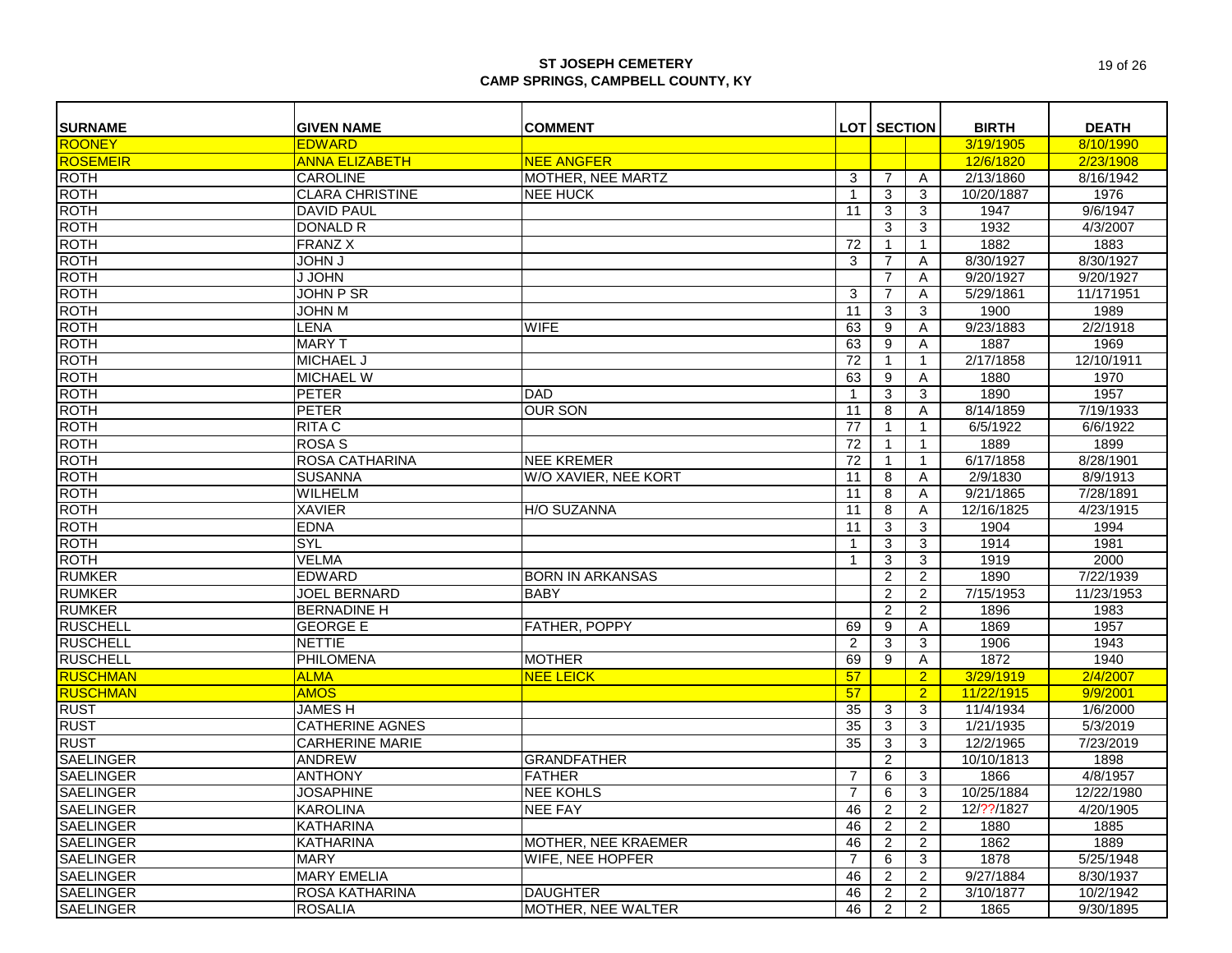| <b>SURNAME</b>                     | <b>GIVEN NAME</b>              | <b>COMMENT</b>                                           |          | <b>LOT SECTION</b> |              | <b>BIRTH</b> | <b>DEATH</b>          |
|------------------------------------|--------------------------------|----------------------------------------------------------|----------|--------------------|--------------|--------------|-----------------------|
| <b>SAELINGER</b>                   | <b>WILLIAM</b>                 | <b>FATHER</b>                                            | 46       | 2                  | 2            | 5/22/1850    | 2/2/1920              |
| <b>SAELINGER</b>                   | <b>WILLIAM A</b>               | <b>HUSBAND</b>                                           | 7        | 6                  | 3            | 6/20/1879    | 2/8/1953              |
| <b>SANDFOSS</b>                    | <b>BABY</b>                    |                                                          | 7        | 6                  | 3            | 1907         | 1910                  |
| <b>SANDFOSS</b>                    | <b>BERNARD P</b>               |                                                          | 79       |                    | $\mathbf{1}$ | 1892         | 1966                  |
| <b>SANDFOSS</b>                    | <b>CHRISTINA</b>               |                                                          | 43       | 7                  | Α            | 7/29/1913    | 7/29/1913             |
| <b>SANDFOSS</b>                    | <b>CLEMONS</b>                 |                                                          | 61       |                    | $\mathbf{1}$ | 1/24/1849    | 6/10/1901             |
| <b>SANDFOSS</b>                    | <b>CLEMONS</b>                 | <b>FATHER</b>                                            | 43       | 7                  | Α            | 5/19/1883    | 1/24/1924             |
| <b>SANDFOSS</b>                    | <b>DOROTHY</b>                 | <b>MOTHER</b>                                            | 49       | 3                  | 3            | 3/19/1909    | 2/20/1986             |
| <b>SANDFOSS</b>                    | <b>ELROY</b>                   |                                                          | 49       | 3                  | 3            | 4/25/1950    | 9/17/1966             |
| <b>SANDFOSS</b>                    | <b>FRANCES</b>                 | <b>NEE EULER</b>                                         | 61       | $\mathbf 1$        | $\mathbf{1}$ | 2/21/1857    | 9/26/1936             |
|                                    | <b>FRANCIS A</b>               |                                                          | 43       | $\overline{7}$     | Α            | 1912         | 1912                  |
| <b>SANDFOSS</b><br><b>SANDFOSS</b> | <b>HAROLD</b>                  |                                                          | 71       |                    | $\mathbf{1}$ | 1934         | 1965                  |
| <b>SANDFOSS</b>                    | <b>HELEN M</b>                 | <b>NEE HUCK</b>                                          |          | 9                  | A            | 1878         | 1957                  |
| <b>SANDFOSS</b>                    | <b>HELEN</b>                   |                                                          |          | $\overline{7}$     | Α            | 1917         | 2003                  |
| <b>SANDFOSS</b>                    | <b>JACOB F</b>                 |                                                          | 11       |                    |              | 1891         | 1975                  |
|                                    | <b>JEROME</b>                  | SON                                                      | 59       | 3<br>9             | 3            | 1933         | 1933                  |
| <b>SANDFOSS</b><br><b>SANDFOSS</b> | <b>JOSEPH F</b>                |                                                          |          | $\overline{7}$     | Α            | 8/12/1920    | 10/4/1996             |
| <b>SANDFOSS</b>                    |                                |                                                          | 43<br>46 |                    | A            |              | 1/4/1923              |
|                                    | <b>JOSEPH W</b>                |                                                          |          | 8                  | A            | 1/4/1923     |                       |
| <b>SANDFOSS</b><br><b>SANDFOSS</b> | <b>LENA</b><br><b>LOUISE M</b> | <b>MOM</b>                                               | 59       | 9                  | Α            | 8/12/1919    | 3/3/2011<br>6/23/1984 |
|                                    |                                |                                                          | 79       |                    | 1            | 1904         |                       |
| <b>SANDFOSS</b>                    | <b>MAGDALENA</b>               | NEE HUCK, MOTHER, D/O FRANKLIN & HELEN<br><b>NELTNER</b> |          | 7                  | A            | 1885         | 1957                  |
| <b>SANDFOSS</b>                    | <b>MARY</b>                    | <b>MOTHER, NEE BRAUN</b>                                 | 43       | 7                  | Α            | 6/14/1880    | 6/17/1945             |
| <b>SANDFOSS</b>                    | <b>MARY A</b>                  | <b>NEE ROTH</b>                                          | 11       | 3                  | 3            | 7/12/1891    | 8/1980                |
| <b>SANDFOSS</b>                    | <b>MARY LOU</b>                | <b>INFANT</b>                                            | 79       |                    | $\mathbf{1}$ | 1948         | 1948                  |
| <b>SANDFOSS</b>                    | <b>PAUL F</b>                  | SON                                                      | 46       | 8                  | Α            | 1917         | 1/13/1923             |
| <b>SANDFOSS</b>                    | PETER J                        | <b>FATHER</b>                                            | 59       | 9                  | A            | 1878         | 1960                  |
| <b>SANDFOSS</b>                    | <b>PETERF</b>                  |                                                          | 49       | 3                  | 3            | 1906         | 1/28/1961             |
| <b>SANDFOSS</b>                    | <b>PHILOMENA</b>               |                                                          | 79       |                    | $\mathbf{1}$ | 1895         | 1938                  |
| <b>SANDFOSS</b>                    | <b>REBECCA M</b>               |                                                          |          | $\overline{7}$     | A            | 6/1/1945     | 6/1/1945              |
| <b>SANDFOSS</b>                    | <b>WILFRED F</b>               |                                                          |          |                    | $\mathbf{1}$ | 1930         | 2/15/2013             |
| <b>SANDFOSS</b>                    | CARL                           |                                                          | 61       |                    | $\mathbf{1}$ | 1908         | 1910                  |
| <b>SANDFOSS</b>                    | <b>HENRY</b>                   |                                                          | 56       |                    | $\mathbf{1}$ | 1900         | 1982                  |
| <b>SANDFOSS</b>                    | <b>MICHAEL</b>                 |                                                          | 43       | 7                  | A            | 1923         | 1923                  |
| <b>SANDFOSS</b>                    | <b>ROSEMARY</b>                |                                                          | 56       |                    | $\mathbf{1}$ | 1905         | 1997                  |
| <b>SANDFOSS (TWIN W/JAMES)</b>     | <b>LUKE</b>                    |                                                          | 59       | 9                  | A            | 3/20/1925    | 3/20/1925             |
| <b>SANDFOSS (TWIN W/LUKE)</b>      | <b>JAMES B</b>                 |                                                          | 59       | 9                  | Α            | 3/20/1925    | 3/20/1925             |
| <b>SAUSER</b>                      | <b>FRANCES</b>                 |                                                          | 54       | 8                  | A            | 1909         | 6/19/1988             |
| <b>SCHACK</b>                      | <b>ALBERT F</b>                |                                                          |          |                    |              | 11/11/1928   | 12/28/2018            |
| <b>SCHACK</b>                      | <b>FLORENCE</b>                | MOM, NEE BEZOLD                                          | 45       | 6                  | 3            | 9/29/1912    | 4/22/1987             |
| <b>SCHACK</b>                      | <b>IRENE A</b>                 | <b>NEE ACKERMAN</b>                                      |          |                    |              | 3/14/1926    | 7/21/2016             |
| <b>SCHACK</b>                      | <b>OTTO</b>                    |                                                          | 45       | 6                  | 3            | 6/6/1904     | 6/4/1976              |
|                                    | <b>ROBERT</b>                  |                                                          |          | 6                  |              | 8/22/1941    | 3/30/2012             |
| SCHACK<br>SCHADLER                 | <b>RAYMOND</b>                 |                                                          |          |                    |              | 4/11/1929    | 1/4/2017              |
| <b>SCHLIRENZAUER</b>               | <b>GEORGE</b>                  |                                                          | 69       |                    | $\mathbf{1}$ | 4/23/1820    | 3/17/1894             |
| <b>SCHMIDT</b>                     | <b>JOHANN</b>                  |                                                          |          | 6                  | 3            | 1807         | 1854                  |
| <b>SCHMIDT</b>                     | <b>JOSEPH E</b>                |                                                          |          | 5                  | 2            | 9/18/1886    | 12/28/1892            |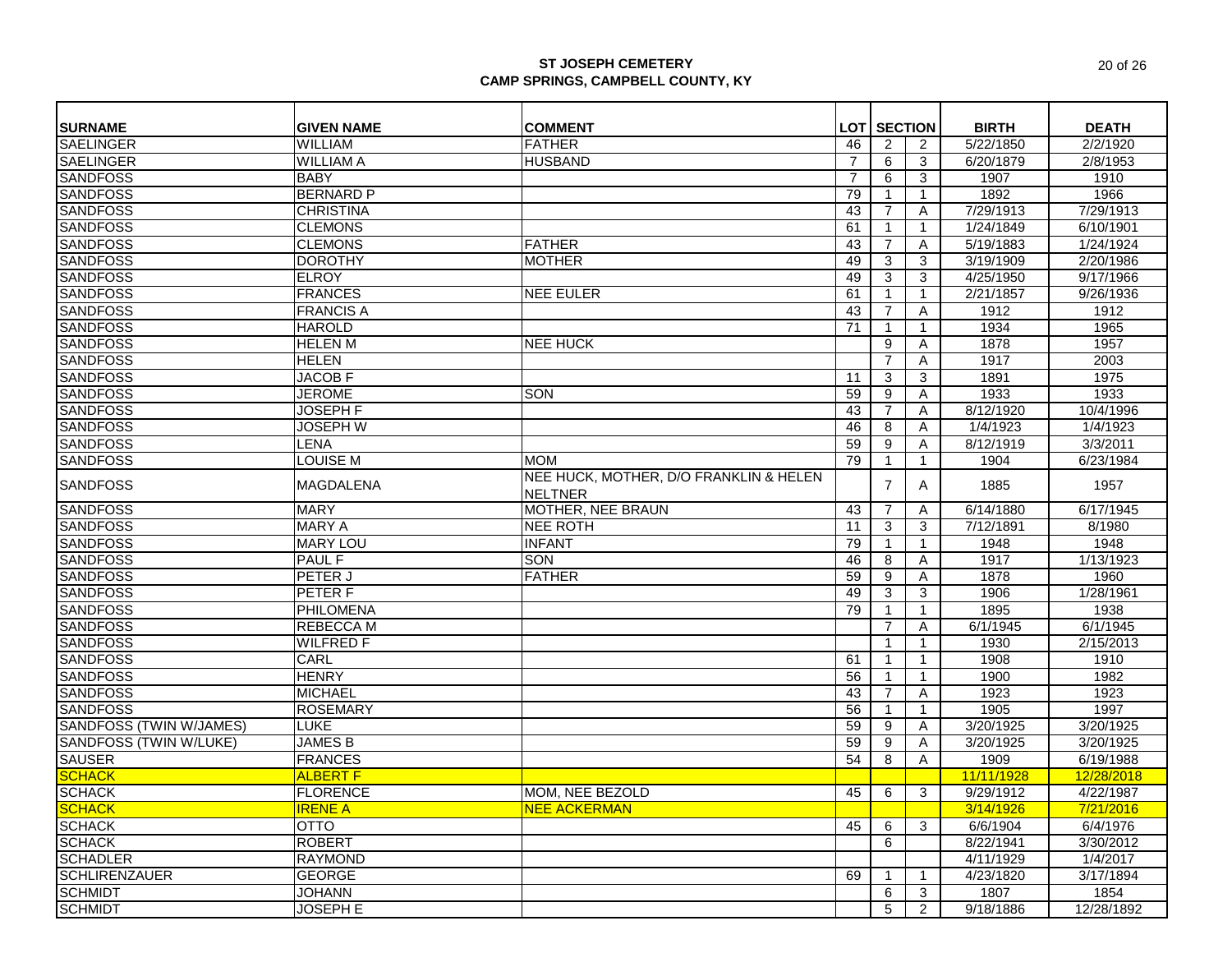| <b>SURNAME</b>    | <b>GIVEN NAME</b> | <b>COMMENT</b>                               |                 | <b>LOT SECTION</b> |                | <b>BIRTH</b> | <b>DEATH</b> |
|-------------------|-------------------|----------------------------------------------|-----------------|--------------------|----------------|--------------|--------------|
| <b>SCHNOBEL</b>   | <b>BARBARA</b>    | NEE BEZOLD. BORN BAIERN LONDGERICHT          |                 | 2                  | 2              | 5/15/1827    | 6/8/1902     |
| <b>SCHNOBEL</b>   | <b>JOSEPHINA</b>  |                                              |                 | 2                  | 3              | 1869         | 1870         |
| <b>SCHOCH</b>     | ANNA              | NEE BUEHEL, BORN LIETHENSTEIN                | 14              | $\overline{4}$     | $\mathbf{1}$   | 10/21/1843   | 10/30/1905   |
| <b>SCHOCH</b>     | <b>JOHANN</b>     | <b>BORN MOFELS BEIFELDKRICH</b>              | 14              | 4                  | $\mathbf{1}$   | 10/26/1840   | 11/13/1893   |
| <b>SCHOCH</b>     | <b>JOHN M</b>     |                                              | 14              | $\overline{4}$     | $\mathbf{1}$   | 9/29/1871    | 1874         |
| <b>SCHOECH</b>    | <b>CHARLES</b>    | <b>FATHER</b>                                | 14              | 4                  | 1              | 1892         | 1956         |
| <b>SCHOECH</b>    | <b>FRANK</b>      |                                              | 14              | $\overline{4}$     | $\mathbf{1}$   | 1877         | 1941         |
| <b>SCHOECH</b>    | <b>MARIE</b>      | <b>MOTHER</b>                                | 14              | 4                  | 1              | 1888         | 1972         |
| <b>SCHRAMERR</b>  | <b>HORST</b>      |                                              | 16              | $\overline{4}$     | $\mathbf{1}$   | 1821         | 1874         |
| <b>SCHRAMERR</b>  | <b>ROSA</b>       |                                              | 16              | 4                  | $\mathbf{1}$   | 1825         | 1885         |
| <b>SCHREIBER</b>  | <b>ALPHONSE J</b> |                                              | 54              |                    | 3 <sup>5</sup> | 4/16/1916    | 4/18/1999    |
| <b>SCHREIBER</b>  | <b>ANNA LULU</b>  |                                              |                 |                    |                | 12/14/1919   | 6/18/1943    |
| <b>SCHREIBER</b>  | DOROTHY MAE       | <b>NEE SANER</b>                             | 69              | 9                  | Α              | 11/30/1916   | 3/16/1972    |
| <b>SCHREIBER</b>  | <b>EDWARD</b>     |                                              | 69              | 9                  | Α              | 8/12/1912    | 1/1/1972     |
| <b>SCHREIBER</b>  | <b>JOHAN</b>      |                                              | 26              | 5                  | 2              | 11/15/1839   | 9/10/1874    |
| <b>SCHREIBER</b>  | <b>JOSEPH SR</b>  | <b>FATHER</b>                                | 69              | 9                  | a              | 4/16/1873    | 4/2/1948     |
| <b>SCHREIBER</b>  | <b>JOSEPH J</b>   |                                              | 26              | 5                  | $\overline{2}$ | 1905         | 1982         |
| <b>SCHREIBER</b>  | <b>LULU</b>       | MOTHER, NEE GUNKEL                           | 69              | 9                  | A              | 7/5/1885     | 3/6/1960     |
| <b>SCHREIBER</b>  | <b>MAJORIE M</b>  | <b>MOTHER, NEE WOESTE</b>                    |                 |                    |                | 8/31/1919    | 5/5/2010     |
| <b>SCHREIBER</b>  | <b>MATILDA R</b>  |                                              | 26              | 5                  | $\overline{2}$ | 1912         | 1965         |
| <b>SCHREIBER</b>  | WILLIAM           |                                              |                 | 9                  | Α              | 2/29/1924    | 2/29/1954    |
| <b>SCHUCHTER</b>  | <b>ALOYSIUS</b>   | <b>ALOYS</b>                                 | 38              | 6                  | 3              | 6/2/1907     | 6/6/1976     |
| <b>SCHUCHTER</b>  | <b>ANNA M</b>     | <b>NEE RAFFEL</b>                            |                 | 5                  | 2              | 4/2/1825     | 9/21/1903    |
| <b>SCHUCHTER</b>  | <b>JOHN</b>       |                                              |                 | 5                  | 2              | 12/21/1859   | 6/28/1926    |
| <b>SCHUCHTER</b>  | <b>JOSEPH</b>     |                                              |                 | 5                  | $\overline{2}$ | 1/26/1826    | 10/30/1915   |
| <b>SCHUCHTER</b>  | <b>LORETTA</b>    | <b>NEE SCHRIEBER</b>                         | 38              | 6                  | 3              | 7/18/1914    | 7/2/1999     |
| <b>SCHUCHTER</b>  | <b>LOUIS A</b>    |                                              |                 | 5                  | $\overline{2}$ | 10/24/1865   | 9/15/1917    |
| <b>SCHUCHTER</b>  | <b>TERESA</b>     | <b>MOTHER</b>                                |                 | 5                  | 2              | 6/5/1869     | 11/30/1949   |
| <b>SCHULTZ</b>    | FRANZIS           | <b>MOTHER</b>                                | 75              |                    | $\mathbf{1}$   | 1859         | 1931         |
| <b>SCHULTZ</b>    | <b>GEORGE</b>     | <b>FATHER</b>                                | 75              |                    | $\mathbf{1}$   | 1859         | 1949         |
| <b>SCHULTZ</b>    | <b>GEORGE</b>     | <b>FATHER</b>                                | 52              | 3                  | 3              | 1888         | 1960         |
| <b>SCHULTZ</b>    | <b>JOHN L</b>     |                                              | 52              | 3                  | 3              | 1892         | 1978         |
| <b>SCHULTZ</b>    | <b>IDAJ</b>       | <b>MOTHER</b>                                | 52              | 3                  | 3              | 1891         | 1968         |
| <b>SCHULTZ</b>    | <b>ROSE</b>       | <b>MOTHER</b>                                | 52              | 3                  | 3              | 1893         | 1955         |
| <b>SCHULTZ</b>    | <b>JOHN</b>       |                                              | 74              |                    | $\mathbf{1}$   | 1917         | 1994         |
| <b>SCHULTZ</b>    | <b>MARIAN</b>     |                                              | 74              |                    | $\mathbf{1}$   | 1916         | 1988         |
| <b>SCHUTKOVSK</b> | <b>KATHARINE</b>  | <b>NEE KREMER</b>                            |                 | 5                  | 2              | 8/12/1877    | 1/3/1898     |
| <b>SCHWARTZ</b>   | <b>ANNA M</b>     |                                              | 50              |                    | $\mathbf{1}$   | 1861         | 1935         |
| <b>SCHWARTZ</b>   | <b>BARBARA</b>    |                                              | 54              |                    | $\mathbf{1}$   | 1822         | 1898         |
| <b>SCHWARTZ</b>   | <b>CHRISTIAN</b>  |                                              | 50              | -1                 | $\mathbf{1}$   | 7/13/1880    | 7/16/1880    |
| <b>SCHWARTZ</b>   | <b>JOHN</b>       |                                              | 54              | $\mathbf{1}$       | $\mathbf{1}$   | 1819         | 1892         |
| <b>SCHWARTZ</b>   | <b>LAWRENCE</b>   | <b>HUSBAND</b>                               | 50              |                    | $\mathbf{1}$   | 4/21/1894    | 4/2/1945     |
| <b>SCHWARTZ</b>   | <b>NICHOLAS</b>   |                                              | 50              |                    | 1              | 1865         | 1927         |
| <b>SCOTT</b>      | <b>MARIE</b>      |                                              | $\overline{70}$ | 9                  | A              | 1920         | 1982         |
| <b>SEE</b>        | <b>DEBORAH</b>    | Cremation on top of her dad, David Wayne See | 26              | 3                  |                |              | 2/13/2022    |
| <b>SEE</b>        | <b>DELORES M</b>  | <b>NEE RUST</b>                              |                 | 8                  | A              | 7/18/1935    | 11/21/2016   |
| <b>SEE</b>        | <b>MARGARET E</b> | MARGE, NEE RUST                              |                 | 8                  | Α              | 11/21/1937   | 8/22/2017    |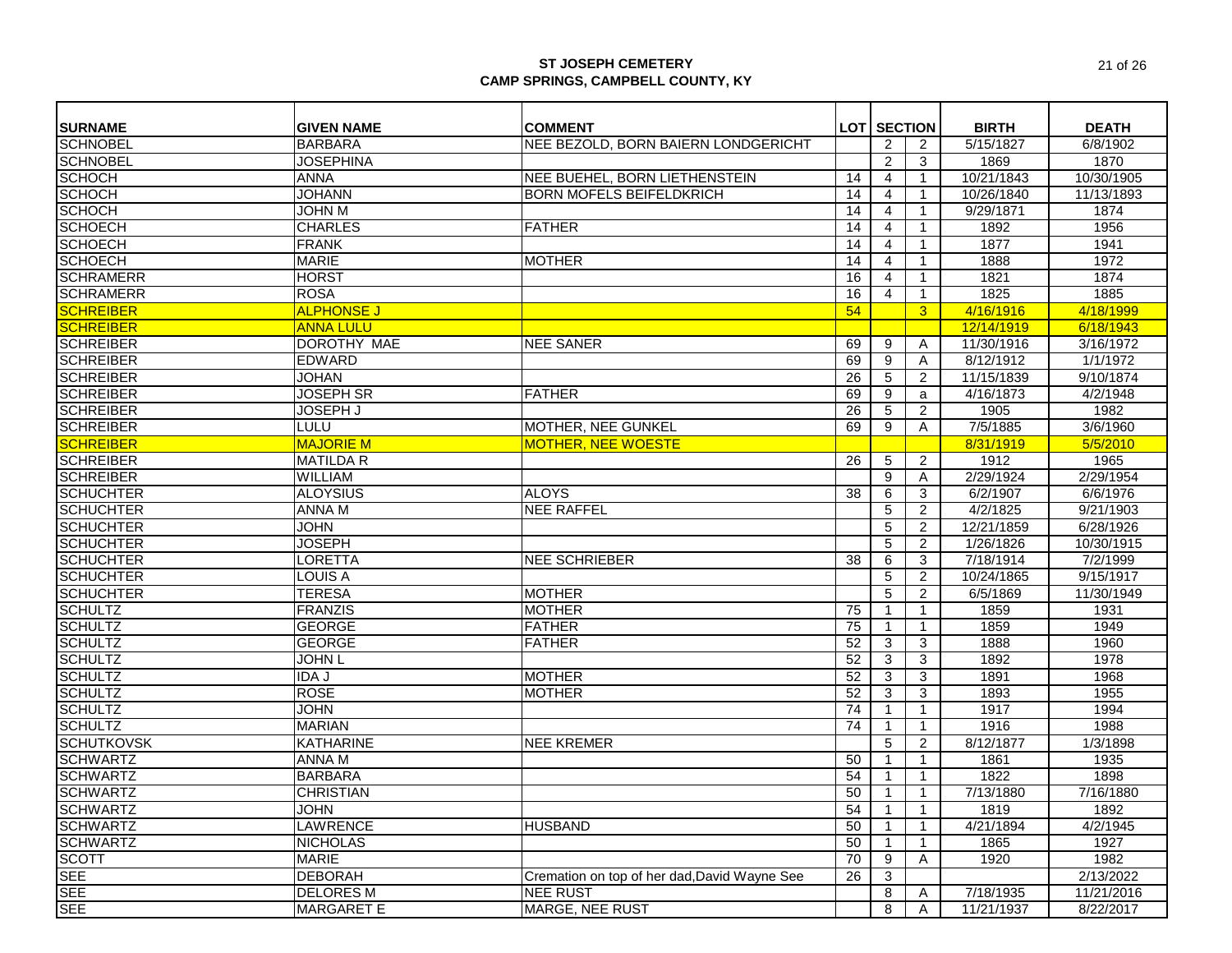| <b>SURNAME</b>    | <b>GIVEN NAME</b>      | <b>COMMENT</b>            |    | <b>LOT SECTION</b> |                | <b>BIRTH</b> | <b>DEATH</b>           |
|-------------------|------------------------|---------------------------|----|--------------------|----------------|--------------|------------------------|
| <b>SEE</b>        | <b>SUSAN C</b>         |                           | 27 | 6                  | 3              | 1900         | 1988                   |
| <b>SEE</b>        | <b>WAYNE</b>           | <b>FATHER</b>             | 27 | 6                  | 3              | 1898         | 1966                   |
| <b>SELBERT</b>    | <b>WILHELM</b>         |                           |    |                    |                | 1815         | 1883                   |
| <b>SELBERT</b>    | <b>MARIA A</b>         |                           |    |                    |                | 1814         | 1881                   |
| <b>SENDELBACH</b> | <b>LINDSEY MARIE</b>   |                           | 65 | 11                 | C              | 10/5/1984    | 7/13/2005              |
| <b>SICKMEIER</b>  | <b>MARIE</b>           | <b>NEE SPITZLEBRGER</b>   | 51 | $\mathbf 1$        | $\mathbf 1$    | 10/22/1844   | 12/9/1914              |
| <b>SIEBERT</b>    | <b>ANNA MARIE</b>      |                           |    | 8                  | A              | 2/27/1869    | 1870                   |
| <b>SIEBERT</b>    | <b>CHARLES A</b>       | <b>BABY</b>               | 55 | 8                  | Α              | 1918         | 1918                   |
| <b>SIEBERT</b>    | <b>CHRIS</b>           | <b>FATHER</b>             | 55 | 8                  | Α              | 1884         | 1945                   |
| <b>SIEBERT</b>    | <b>HAROLD L</b>        | <b>BABY</b>               | 55 | 8                  | Α              | 1923         | 1924                   |
| <b>SIEBERT</b>    | <b>KATHERINE</b>       | KATE, MOTHER, NEE HOFFMAN | 55 | 8                  | A              | 1884         | 1971                   |
| <b>SIEBERT</b>    | <b>MARIE E</b>         | <b>DAUGHTER</b>           | 55 | 8                  | Α              | 1909         | 1960                   |
| <b>SIEBERT</b>    | <b>MARIE</b>           | <b>BABY</b>               | 55 | 8                  | A              | 1945         | 1945                   |
| <b>SIEBERT</b>    | <b>STELLA M</b>        | <b>BABY</b>               | 55 | 8                  | Α              | 1917         | 1917                   |
| <b>SIEMON</b>     | ANNA WILHELMINA        | <b>NEE BECKMANN</b>       | 48 | $\mathbf{1}$       | 1              | 1829         | $\overline{2/10/1906}$ |
| <b>SIEMON</b>     | <b>BERNADINE</b>       | <b>NEE WEYER</b>          | 48 | -1                 | -1             | 1861         | 1929                   |
| <b>SIEMON</b>     | <b>BERNARD D</b>       |                           | 41 | 4                  | 1              | 1852         | 1922                   |
| <b>SIEMON</b>     | <b>CATHERINE</b>       |                           |    | 4                  | $\overline{1}$ | 1865         | 1938                   |
| <b>SIEMON</b>     | <b>CHRISTINA</b>       | MOTHER, NEE SCHNABEL      |    | $\overline{2}$     | $\overline{c}$ | 1/3/1862     | 5/14/1925              |
| <b>SIEMON</b>     | <b>FRED B</b>          |                           | 23 | 3                  | 3              | 1878         | 1961                   |
| <b>SIEMON</b>     | <b>FREDRICK W</b>      |                           | 41 | $\overline{4}$     | $\mathbf 1$    | 4/22/1817    | 7/10/1892              |
| <b>SIEMON</b>     | <b>HENRY</b>           |                           |    | 4                  | $\mathbf{1}$   | 9/14/1896    | 8/25/1964              |
| <b>SIEMON</b>     | <b>HERMAN J</b>        |                           |    | 2                  | 2              | 7/11/1862    | 2/27/1934              |
| <b>SIEMON</b>     | J HEINRICH             |                           | 48 | $\mathbf{1}$       | 1              | 7/1829       | 1900                   |
| <b>SIEMON</b>     | <b>JOHN F</b>          | <b>FATHER</b>             |    | 2                  | $\overline{2}$ | 8/14/1858    | 10/3/1924              |
| <b>SIEMON</b>     | <b>KATHERINE</b>       |                           | 23 | 3                  | 3              | 1888         | 1965                   |
| <b>SIEMON</b>     | <b>MAGDALENA</b>       | W/O BERNARD, NEE HECK     | 41 | $\overline{4}$     | $\overline{1}$ | 3/23/1858    | 3/20/1922              |
| <b>SIEMON</b>     | <b>MARIA A</b>         |                           | 41 | $\overline{4}$     | 1              | 12/18/1818   | 1/24/1889              |
| <b>SIEMON</b>     | <b>RICHARD P</b>       |                           | 23 | 3                  | 3              | 12/7/1925    | 7/27/1972              |
| <b>SIEMON</b>     | WILHELMINA             |                           |    | 3                  | 3              | 2/10/1905    | 2/10/1905              |
| <b>SIMS</b>       | <b>ALBERTAM</b>        | <b>BERT, NEE KOHLS</b>    |    |                    |                | 4/10/1935    | 10/6/2016              |
| <b>SIMS</b>       | <b>KEVIN C</b>         |                           |    |                    |                | 8/26/1966    | 9/30/2016              |
| <b>SPEIER</b>     | <b>ALOYSIUS</b>        |                           | 42 | 4                  | $\mathbf{1}$   | 5/25/1872    | 7/8/1911               |
| <b>SPEIER</b>     | <b>AUGUSTUS</b>        |                           |    | 5                  | $\overline{2}$ | 12/4/1805    | 8/22/1871              |
| <b>SPEIER</b>     | <b>EDWARD</b>          |                           | 2  | 3                  | 3              | 1/8/1896     | 6/13/1952              |
| <b>SPEIER</b>     | <b>EVA ROSINA</b>      |                           |    | 5                  | 2              | 2/24/1843    | 12/24/1864             |
| <b>SPEIER</b>     | <b>JOSEPHINE A</b>     | <b>NEE NASAL</b>          | 42 | $\overline{4}$     | $\mathbf{1}$   | 8/19/1854    | 3/1/1902               |
| <b>SPEIER</b>     | LOUIS                  |                           | 42 | 4                  | 1              | 8/29/1839    | 7/1/1919               |
| <b>SPEIER</b>     | LOUISA                 |                           | 42 | 4                  | -1             | 10/29/1895   | 11/25/1895             |
| <b>SPEIER</b>     | <b>MARIA JOSEPHINE</b> | <b>NEE LORENZ</b>         |    | 5                  | $\overline{2}$ | 10/7/1815    | 4/27/1892              |
| <b>SPEIER</b>     | <b>SASANNA</b>         | <b>NEE HOFFMAN</b>        |    | 4                  | $\overline{1}$ | 1868         | 1896                   |
| <b>SPEIER</b>     | <b>THERESA</b>         |                           | 42 | 4                  | -1             | 4/18/1883    | 7/14/1895              |
| <b>SPEIER</b>     | LOUIS                  |                           | 42 | 4                  | 1              | 1874         | 1939                   |
| <b>SPERBER</b>    | <b>ANDREW</b>          |                           | 4  | 7                  | Α              | 1/17/1885    | 9/1/1939               |
| <b>SPERBER</b>    | CARL                   |                           | 4  | 7                  | Α              | 1/9/1883     | 5/14/1911              |
| <b>SPERBER</b>    | <b>CAROLINE</b>        | <b>MOTHER</b>             | 4  | 7                  |                | 5/5/1846     | 4/15/1940              |
| <b>SPERBER</b>    | <b>EVA</b>             | <b>MOTHER</b>             | 4  | 7                  | Α<br>Α         | 12/24/1815   | 1/15/1893              |
|                   |                        |                           |    |                    |                |              |                        |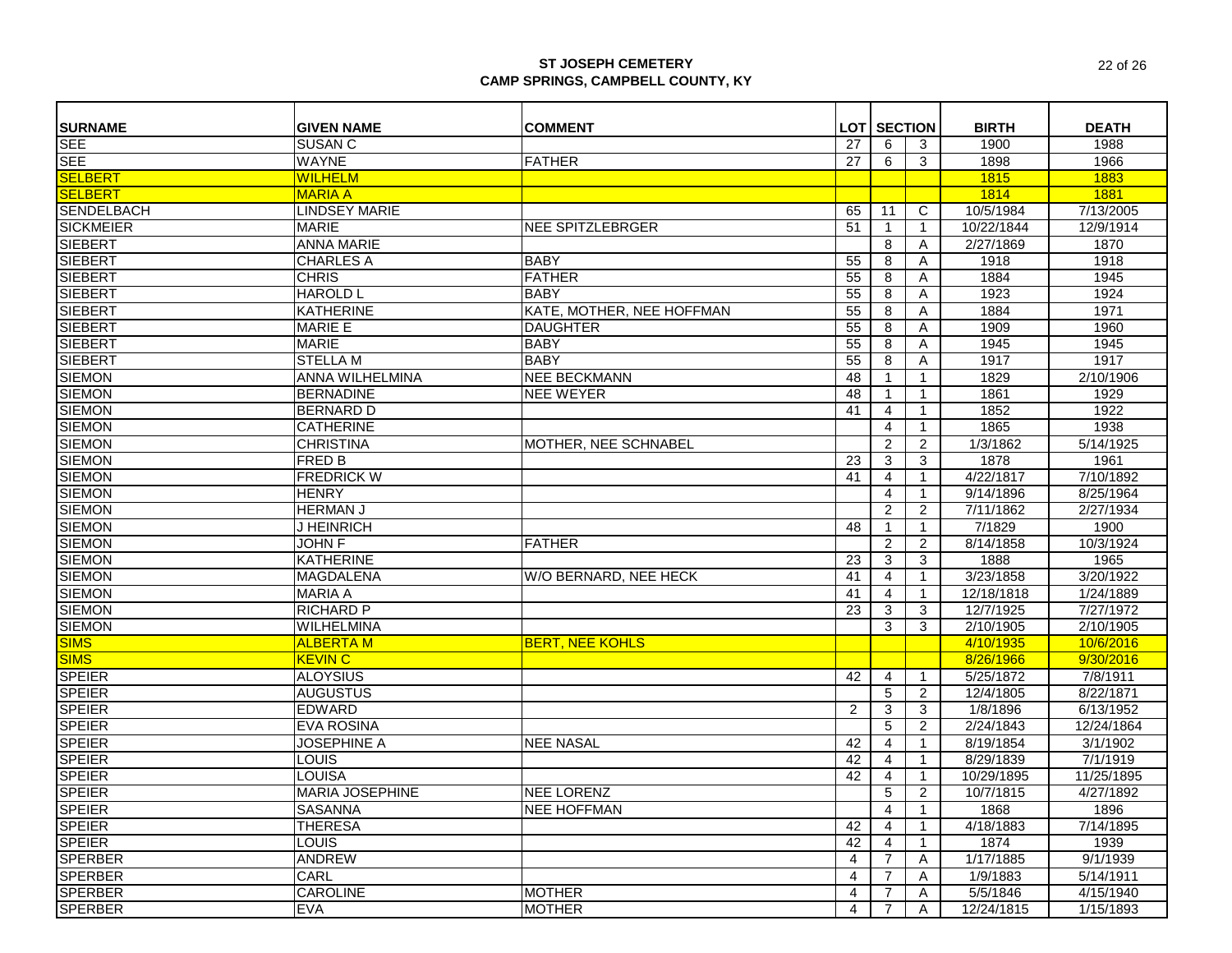| <b>SURNAME</b>                   | <b>GIVEN NAME</b>                  | <b>COMMENT</b>       |                | <b>LOT SECTION</b> |                | <b>BIRTH</b>          | <b>DEATH</b>            |
|----------------------------------|------------------------------------|----------------------|----------------|--------------------|----------------|-----------------------|-------------------------|
| <b>SPERBER</b>                   | <b>JACOB</b>                       |                      | $\overline{4}$ | 7                  | A              | 3/28/1889             | 3/29/1889               |
| <b>SPERBER</b>                   | <b>JOSEPH</b>                      | <b>FATHER</b>        | $\overline{4}$ | $\overline{7}$     | A              | 9/9/1843              | 7/7/1890                |
| SPITZELBERGER                    | <b>FRANK</b>                       | <b>MAUSOLUEM</b>     | 3              | $\overline{4}$     | $\mathbf{1}$   | unknown               | unknown                 |
| SPITZELBERGER                    | <b>LAWERENCE</b>                   |                      | 3              | $\overline{4}$     | $\mathbf{1}$   | 8/19/1880             | 4/9/1952                |
| <b>SPITZELBERGER</b>             | LEO                                |                      | 3              | 4                  | $\mathbf{1}$   | 1891                  | 5/17/1948               |
| <b>SPITZELBERGER</b>             | <b>MARY</b>                        | <b>NEE ENZWEILER</b> | 3              | 4                  | $\mathbf{1}$   | 3/22/1844             | 2/15/1922               |
| <b>SPITZELBERGER</b>             | <b>MICHAEL</b>                     |                      | 3              | 4                  | $\mathbf{1}$   | 2/1839                | 2/23/1908               |
| <b>SPRIER</b>                    | <b>FRED</b>                        |                      |                |                    |                | 1905                  | 5/31/1905               |
| <b>SPRIER</b>                    | <b>HELEN</b>                       |                      |                |                    |                |                       | 5/30/1905               |
| <b>STEFFEN</b>                   | ANNA                               | <b>NEE BONE</b>      |                |                    |                | 1905<br>5/4/1797      | 1/61/1857               |
|                                  |                                    |                      |                | 5                  | 2              |                       |                         |
| <b>STEFFEN</b><br><b>STEFFEN</b> | <b>BARBARA</b><br><b>FRANCES M</b> |                      |                | 5                  | 2              | 6/9/1855<br>3/16/1880 | 6/23/1856<br>12/19/1882 |
|                                  |                                    |                      |                | 5                  | $\overline{c}$ |                       |                         |
| <b>STEFFEN</b>                   | <b>FREDERICK</b>                   |                      |                | 5                  | $\overline{2}$ | 6/9/1850              | 11/6/1858               |
| <b>STEFFEN</b>                   | <b>JOHANN P</b>                    |                      |                | 5                  | $\overline{2}$ | 6/29/1807             | 7/22/1886               |
| <b>STEFFEN</b>                   | <b>MARGARETHA</b>                  |                      |                | 5                  | $\overline{2}$ | 9/16/1856             | 5/7/1874                |
| <b>STEFFEN</b>                   | <b>MARIA</b>                       | <b>NEE GASSPAL</b>   |                | 5                  | $\overline{2}$ | 9/8/1809              | 3/2/1864                |
| <b>STEFFEN</b>                   | <b>PETER</b>                       |                      |                | $\overline{c}$     | $\overline{2}$ | 11/9/1782             | 10/30/1871              |
| <b>STEFFEN</b>                   | <b>WILHEIM</b>                     |                      |                | 5                  | $\overline{2}$ | 1860                  | 1882                    |
| <b>STEWART</b>                   | <b>RALPH L</b>                     |                      | 44             | 3                  | 3              | 1923                  | 1961                    |
| <b>STEWART</b>                   | <b>DOROTHY</b>                     |                      | 44             | 3                  | 3              | unknown               | 2002                    |
| <b>STICKSEL</b>                  | <b>CASPER</b>                      |                      | 43             | $\overline{4}$     | $\mathbf{1}$   | 1842                  | 1893                    |
| <b>STUDER</b>                    | <b>ALOYSIUS</b>                    | <b>FATHER</b>        | 51             | 3                  | 3              | 1898                  | 1961                    |
| <b>STUDER</b>                    | <b>CLARENCE</b>                    |                      | 53             | 3                  | 3              | 12/23/1933            | 6/29/2005               |
| <b>STUDER</b>                    | <b>FRED</b>                        |                      | 11             | $\overline{12}$    | 3              | 1929                  | 8/24/1992               |
| <b>STUDER</b>                    | <b>JAMES "GREG" GREGORY</b>        |                      | 15             | 3                  |                | 10/25/1930            | 9/11/2020               |
| <b>STUDER</b>                    | <b>MARIE</b>                       | <b>MOTHER</b>        | 51             | 3                  | 3              | 1899                  | 1971                    |
| <b>STUDER</b>                    | <b>MARY ANN</b>                    |                      | 53             | 12                 | 3              | 5/8/1931              | 10/29/2019              |
| <b>STUDER</b>                    | <b>MARY LOU</b>                    |                      | 11             | 3                  | 3              | 1932                  | 2001                    |
| <b>STULZ</b>                     | <b>ANNE</b>                        |                      | 71             | 9                  | Α              | 1/26/1884             | 7/8/1979                |
| <b>STULZ</b>                     | <b>EDWARD</b>                      |                      | 71             | 9                  | A              | 1883                  | 1929                    |
| <b>STULZ</b>                     | <b>STANLEY</b>                     |                      | 71             | 9                  | A              | 1912                  | 1934                    |
| <b>STULZ</b>                     | WILBERT                            | WILL                 | 71             | 9                  | A              | 8/21/1918             | 3/4/2013                |
| <b>TABLER</b>                    | <b>ELIZABETH</b>                   |                      | 28             | 5                  | $\overline{2}$ | 1820                  | 1887                    |
| <b>TABLER</b>                    | WILHELM                            |                      | 28             | 5                  | $\overline{2}$ | 1815                  | 1867                    |
| <b>TAYLOR</b>                    | <b>ALLISON MARIE</b>               |                      | 39             | 6                  | 3              | 9/22/1982             | 7/30/1990               |
| <b>TAYLOR</b>                    | <b>DOROTHY</b>                     |                      | 39             | 6                  | 3              | 2/28/1925             | 5/16/1976               |
| <b>TAYLOR</b>                    | <b>CHARLES</b>                     |                      | 39             | 6                  | 3              | 11/15/1921            | 2/14/2014               |
| <b>TEMPLE</b>                    | <b>DESIRE</b>                      |                      |                |                    |                | 4/1/1963              | 4/15/1963               |
| <b>TIEMEYER</b>                  | <b>HENRIKA</b>                     | <b>MOTHER</b>        | 62             | $\overline{2}$     | 2              | 1859                  | 1920                    |
| <b>TIEMEYER</b>                  | WILLIAM                            | <b>FATHER</b>        | 62             | $\overline{2}$     | $\overline{2}$ | 1863                  | 1947                    |
| <b>TISCHNER</b>                  | <b>ANNA</b>                        | <b>MOTHER</b>        | 13             | $\overline{7}$     | A              | 1857                  | 1919                    |
| <b>TISCHNER</b>                  | <b>ANNA</b>                        |                      | 13             |                    | A              | 11/16/1912            | 4/30/2001               |
| <b>TISCHNER</b>                  | <b>DAVID</b>                       |                      | 37             | 6                  | 3              | 8/25/1956             | 11/21/2009              |
| <b>TISCHNER</b>                  | <b>FRANK</b>                       | <b>OUR SON</b>       | 32             | $\overline{2}$     | $\overline{2}$ | 1894                  | 1911                    |
| <b>TISCHNER</b>                  | <b>GEORGE</b>                      | <b>FATHER</b>        | 13             | 7                  | A              | 5/10/1851             | 1/27/1931               |
| <b>TISCHNER</b>                  | <b>GEORGE A</b>                    |                      | 32             | 3                  | 3              | 1906                  | 8/10/1987               |
| <b>TISCHNER</b>                  | <b>JACOB</b>                       | <b>FATHER</b>        | 81             | $\overline{2}$     | 2              | 1883                  | 1959                    |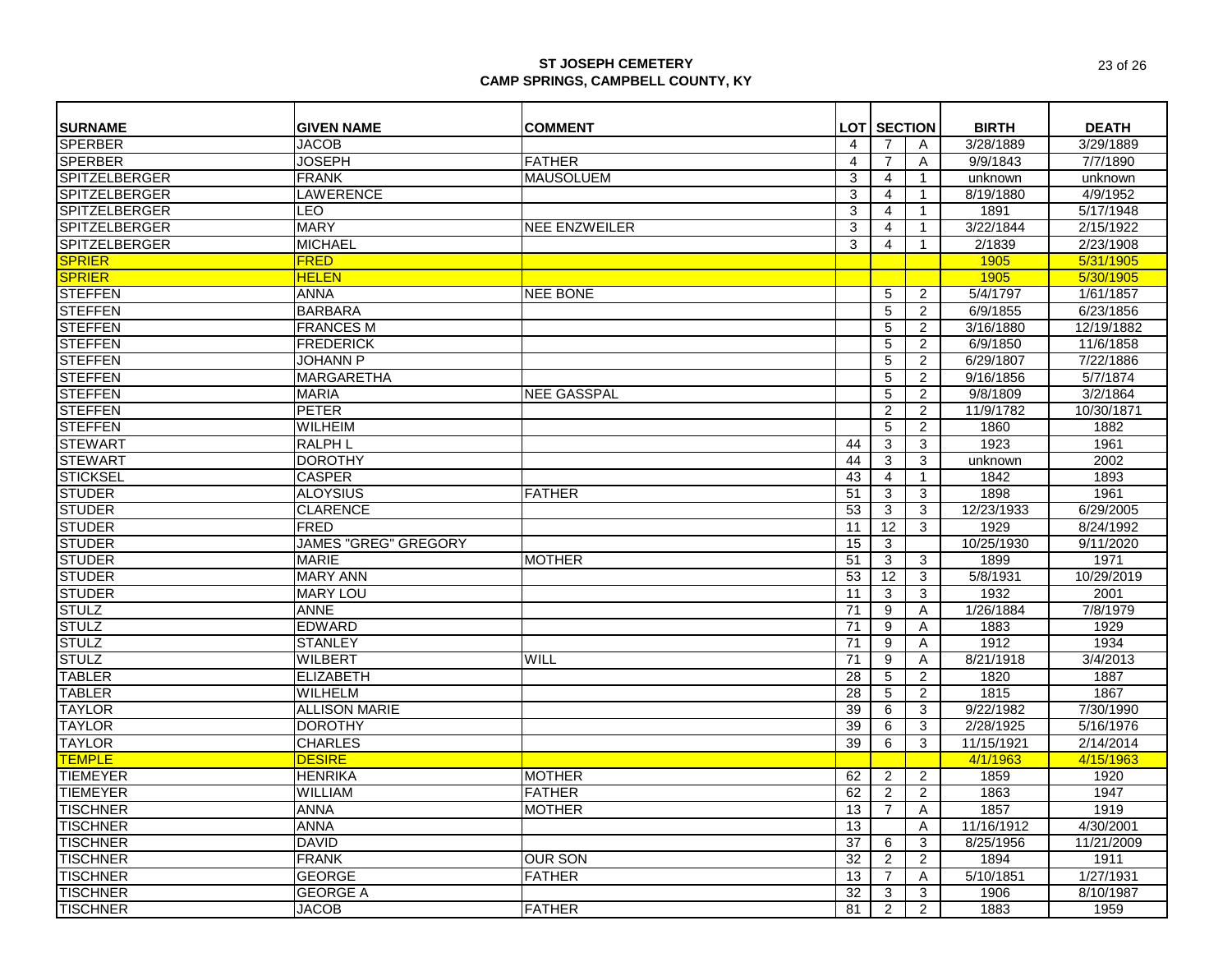|                                   | <b>GIVEN NAME</b>       |                         |                |                      |                |                  |              |
|-----------------------------------|-------------------------|-------------------------|----------------|----------------------|----------------|------------------|--------------|
| <b>SURNAME</b><br><b>TISCHNER</b> |                         | <b>COMMENT</b>          |                | <b>LOT   SECTION</b> |                | <b>BIRTH</b>     | <b>DEATH</b> |
|                                   | <b>JOHN</b>             |                         | 32             | 3                    | 3              | 10/6/1873        | 8/9/1949     |
| <b>TISCHNER</b>                   | <b>JOSEPH</b>           |                         | 32             | 3                    | 3              | 1881             | 1949         |
| <b>TISCHNER</b>                   | <b>LAWRENCE</b>         |                         | 37             | 6                    | 3              | 1900             | 1978         |
| <b>TISCHNER</b>                   | <b>LAWRENCE J</b>       |                         | 37             | 6                    | 3              | 1928             | 9/20/2007    |
| <b>TISCHNER</b>                   | <b>LORETTA</b>          | <b>WIFE</b>             | 37             | 6                    | 3              | 1931             | 1969         |
| <b>TISCHNER</b>                   | <b>MARY</b>             |                         | 37             | 6                    | 3              | 1911             | 1977         |
| <b>TISCHNER</b>                   | <b>MARY HELEN</b>       |                         |                |                      |                | 1938             | 1/14/2014    |
| <b>TISCHNER</b>                   | <b>ROSA</b>             | <b>MOTHER</b>           | 81             | 2                    | $\overline{2}$ | 1884             | 1934         |
| <b>TISCHNER</b>                   | <b>ROSENA</b>           | <b>NEE GROH</b>         | 32             | 3                    | 3              | 12/14/1878       | 4/4/1960     |
| <b>TISCHNER</b>                   | <b>GEORGE</b>           |                         | 13             | $\overline{7}$       | Α              | 1879             | 1965         |
| <b>TISCHNER</b>                   | <b>JOHN</b>             |                         | 81             | 2                    | $\overline{2}$ | 1917             | 1982         |
| <b>TORLINE</b>                    | <b>HARRY</b>            | <b>FATHER</b>           | $\overline{4}$ | $\overline{7}$       | B              | 1886             | 10/29/1940   |
| <b>TORLINE</b>                    | <b>LILLIE W</b>         | <b>NEE PELLE</b>        | $\overline{4}$ | $\overline{7}$       | B              | 1894             | 1966         |
| <b>TORLINE</b>                    | <b>ARTHUR W</b>         |                         | $\overline{4}$ | $\overline{7}$       | B              | 1888             | 1975         |
| <b>TRAUTH</b>                     | <b>ANNA</b>             | <b>NEE BRAUN</b>        | 66             | 1                    | $\mathbf{1}$   | 1854             | 1895         |
| <b>TRAUTH</b>                     | <b>EDWARD</b>           | <b>HUSBAND</b>          | 29             | $\overline{7}$       | A              | 1894             | 12/12/1937   |
| <b>TRAUTH</b>                     | <b>JACOB</b>            |                         | 66             | $\mathbf{1}$         | $\mathbf{1}$   | 1847             | 1921         |
| <b>TRAUTH</b>                     | <b>JOHANNES MATHIAS</b> |                         | 78             | $\mathbf 1$          | $\mathbf{1}$   | 1811             | 3/7/1890     |
| <b>TRAUTH</b>                     | <b>JOHN</b>             | <b>HUSBAND</b>          | 29             | $\overline{7}$       | Α              | 1861             | 1935         |
| <b>TRAUTH</b>                     | <b>THERESA</b>          |                         | 29             | $\overline{7}$       | Α              | 8/30/1899        | 8/6/1970     |
| <b>TRAUTH</b>                     | <b>JOSEPH</b>           |                         | 29             | $\overline{7}$       | Α              | 1830             | 1894         |
| <b>TRAUTH</b>                     | <b>MARY</b>             |                         | 29             | $\overline{7}$       | A              | 1862             | 1943         |
| <b>TRAUTH</b>                     | <b>MARY</b>             |                         | 29             | $\overline{7}$       | Α              | 1861             | 1928         |
| <b>TRAUTH</b>                     | <b>NICHOLAS</b>         |                         | 29             | $\overline{7}$       | Α              | 1855             | 1935         |
| <b>TRAUTH</b>                     | <b>THERESA</b>          |                         | 78             |                      | 1              | 1817             | 1893         |
| <b>TRIELING</b>                   | <b>GERTRUDE</b>         | <b>NEE STULZ</b>        | 71             | 9                    | Α              | 3/2/1908         | 1/8/1980     |
| <b>TWEHUES</b>                    | <b>LARRY T</b>          |                         | 50             | $\overline{\omega}$  | 3              | 11/30/1939       | 1/28/1995    |
| <b>UEBEL</b>                      | <b>ALMA FRANCES</b>     |                         | 15             | $\overline{4}$       | $\mathbf{1}$   | 1902             | 3/19/1977    |
| <b>UEBEL</b>                      | <b>JOHANN</b>           |                         | 15             | $\overline{4}$       | $\mathbf{1}$   | 1/25/1825        | 4/10/1908    |
| <b>UEBEL</b>                      | <b>JULIA A</b>          | <b>NEE HOFFENBRATEL</b> | 15             | $\overline{4}$       | $\mathbf{1}$   | 4/28/1836        | 2/3/1891     |
| <b>UEBEL</b>                      | <b>KATHERINA</b>        |                         | 15             | $\overline{4}$       | $\mathbf{1}$   | 8/22/1862        | 8/24/1876    |
| <b>UEBEL</b>                      | <b>RAYMOND</b>          |                         | 15             | $\overline{4}$       | $\mathbf{1}$   | 9/2/1905         | 7/28/1957    |
| <b>UEBEL</b>                      | <b>ARTHUR</b>           |                         | 15             | $\overline{4}$       | $\mathbf{1}$   | 1862             | 1876         |
| <b>UEBEL</b>                      | <b>PETER</b>            |                         |                | 5                    | 2              | 1828             | 1876         |
| <b>UEBEL</b>                      | <b>ROSE</b>             |                         | 15             | $\overline{4}$       | $\mathbf{1}$   | 1876             | 1878         |
| <b>UNGER</b>                      | ANNA M                  | <b>MOTHER</b>           | 47             | 2                    | $\overline{2}$ | 1828             | 1898         |
| <b>UNGER</b>                      | <b>JOHN</b>             |                         | 47             | 2                    | 2              | 1816             | 1900         |
| <b>UNGER</b>                      | <b>MARGARET</b>         |                         | 47             | 2                    | $\overline{2}$ | unknown          | 1919         |
| <b>UNGER</b>                      | <b>XAVIER</b>           |                         | 47             | 2                    | $\overline{2}$ | 1823             | 1907         |
| <b>VERST</b>                      | <b>CHRISTINA</b>        | <b>TINA</b>             |                |                      |                | 1971             | 4/2/2012     |
| <b>VESER</b>                      | <b>CHRISTIAN</b>        |                         | 26             | 8                    | A              | 12/18/1868       | 4/26/1943    |
| <b>VESER</b>                      | <b>MARIA A</b>          | <b>NEE FISCHER</b>      | 26             | 8                    | A              | <b>July 1830</b> | 1907         |
| <b>VOGEL</b>                      | <b>EMMA MARIE</b>       | <b>BABY</b>             | 38             | 8                    | A              | 7/29/1920        | 7/29/1920    |
| <b>VOGEL</b>                      | <b>FRANKL</b>           | <b>HUSBAND</b>          | 38             | 8                    | Α              | 2/26/1890        | 3/11/1920    |
| <b>VOGEL</b>                      | <b>JOHN F</b>           | <b>FATHER</b>           | 38             | 8                    | A              | 1888             | 1973         |
| <b>VOGEL</b>                      | <b>MARGARET</b>         | <b>NEE FESSLER</b>      | 18             | 6                    | 3              | 3/10/1897        | 6/7/1977     |
| <b>VOGEL</b>                      | <b>MARGARET</b>         | <b>MOTHER</b>           | 38             | 8                    | A              | 1865             | 1951         |
|                                   |                         |                         |                |                      |                |                  |              |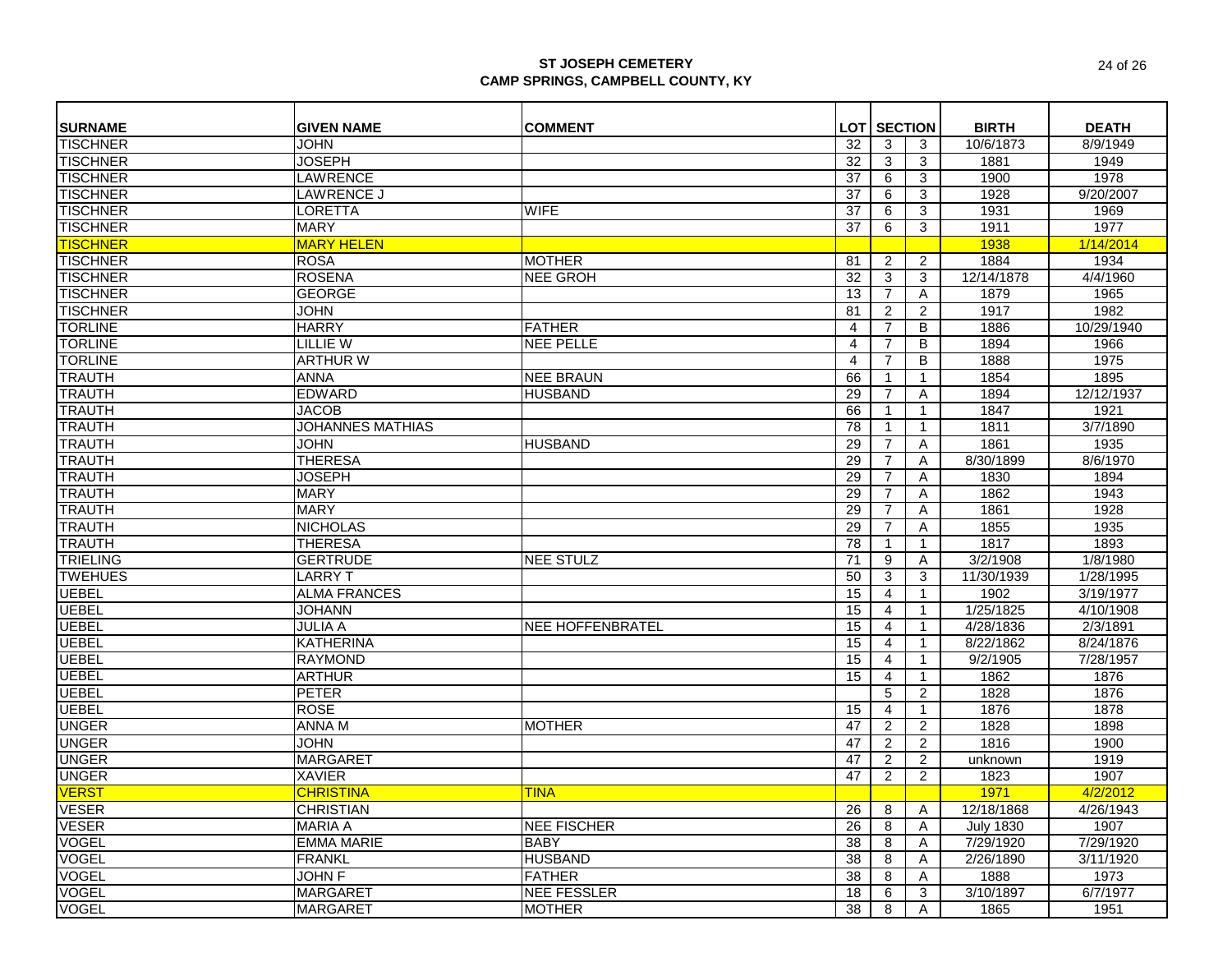| <b>SURNAME</b>          | <b>GIVEN NAME</b>     | <b>COMMENT</b>                  |    | <b>LOT SECTION</b> |              | <b>BIRTH</b> | <b>DEATH</b> |
|-------------------------|-----------------------|---------------------------------|----|--------------------|--------------|--------------|--------------|
| VOGEL                   | <b>MARY ANNA</b>      | <b>DAUGHTER</b>                 | 38 | 8                  | Α            | 1885         | 1915         |
| <b>VOGEL</b>            | <b>SUSAN ANN</b>      |                                 | 38 | 8                  | Α            | 1951         | 1964         |
| <b>VOGEL</b>            | <b>TOMMY LOUIS</b>    | <b>BABY</b>                     | 38 | 8                  | A            | 8/28/1946    | 9/12/1946    |
| <b>VOGEL</b>            | <b>VICTORIA</b>       | <b>NEE GLASER</b>               | 38 | 8                  | Α            | 1890         | 1976         |
| <b>VOGEL</b>            | <b>EDWARD</b>         |                                 | 28 | 6                  | 3            | 1918         | 1999         |
| <b>VOGEL</b>            | <b>FRANK</b>          |                                 | 17 | 6                  | 3            | unknown      | 2001         |
| <b>VOGEL</b>            | KATHERINE             |                                 | 28 | 6                  | 3            | 1923         | 1980         |
| <b>VOGEL</b>            | LOUIS                 |                                 | 38 | 8                  | A            | 1860         | 1925         |
| <b>WAGNER</b>           | <b>ADRIAN</b>         |                                 | 21 | $\overline{4}$     | $\mathbf{1}$ | 11/1/1809    | 9/24/1878    |
| <b>WAGNER</b>           | <b>ADRIAN C</b>       |                                 | 21 | 4                  | $\mathbf{1}$ | 10/31/1860   | 7/19/1861    |
| <b>WAGNER</b>           | ANGELA                | <b>NEE STEFFEN</b>              | 21 | $\overline{4}$     | $\mathbf{1}$ | 5/15/1817    | 5/2/1901     |
| <b>WAGNER</b>           | <b>ANNA FRANZISCA</b> |                                 | 21 | 4                  | $\mathbf{1}$ | 3/17/1854    | 11/9/1858    |
| <b>WAGNER</b>           | <b>AUGUSTA</b>        | <b>BORN RUPPERESBERG BAYERM</b> | 21 | $\overline{4}$     | $\mathbf{1}$ | 111/11808    | 9/24/1878    |
| <b>WAGNER</b>           | <b>BARBARA</b>        | <b>NEE BLAU</b>                 | 28 | 8                  | Α            | 7/17/1843    | 2/25/1917    |
| <b>WAGNER</b>           | <b>CHARLES E</b>      |                                 | 21 | $\overline{4}$     | $\mathbf{1}$ | 1/12/1878    | 12/26/1886   |
| <b>WAGNER</b>           | <b>JOHANNETTA</b>     |                                 | 20 | $\overline{7}$     | Α            | 8/13/1833    | 4/14/1904    |
| <b>WAGNER</b>           | <b>JOHN</b>           |                                 | 72 | 9                  | Α            | 1888         | 1967         |
| <b>WAGNER</b>           | <b>MARY</b>           | <b>NEE NEISES</b>               | 72 | 9                  | A            | 1865         | 1948         |
| <b>WAGNER</b>           | <b>EDNA</b>           | <b>NEE GUNKEL</b>               |    |                    |              | 1925         | 3/26/2013    |
| <b>WAGNER</b>           | <b>MATHIAS</b>        |                                 | 28 | 8                  | Α            | 3/14/1834    | 2/22/1917    |
| <b>WAGNER</b>           | <b>PETER</b>          |                                 | 20 | $\overline{7}$     | A            | 1/10/1823    | 9/22/1901    |
| <b>WAGNER</b>           | PETER JR              |                                 | 72 | 9                  | Α            | 1887         | 1930         |
| <b>WAGNER</b>           | PETER SR              |                                 | 72 | 9                  | Α            | 1856         | 1931         |
| <b>WAGNER</b>           | <b>RALPH</b>          |                                 |    |                    |              | 9/6/1918     | 10/27/1997   |
| <b>WAGNER</b>           | <b>WILHELM</b>        |                                 |    | 5                  | 2            | 12/26/1876   | 12/28/1876   |
| <b>WAGNER</b>           | <b>WILLIAM IV</b>     |                                 | 72 | 9                  | Α            | 10/30/1890   | 12/11/1968   |
| <b>WAGNER</b>           | <b>EMMA</b>           |                                 | 20 | $\overline{7}$     | A            | 1891         | 1891         |
| <b>WALTER / WALTERS</b> | <b>ANDREW</b>         | <b>FATHER</b>                   | 41 | 3                  | 3            | 1880         | 1948         |
| <b>WALTER / WALTERS</b> | ANGELINA              | <b>NEE HECK</b>                 | 6  | 8                  | Α            | 1863         | 1914         |
| <b>WALTER / WALTERS</b> | <b>CATHERINE</b>      |                                 | 6  | 8                  | A            | 1829         | 1914         |
| <b>WALTER / WALTERS</b> | <b>CHARLES</b>        |                                 | 6  | 8                  | Α            | 1847         | 1919         |
| <b>WALTER / WALTERS</b> | <b>CHRISTINE</b>      |                                 | 34 | 7                  | Α            | 1884         | 1957         |
| <b>WALTER / WALTERS</b> | <b>ELIZABETH</b>      | <b>MOTHER</b>                   | 41 | $\overline{7}$     | A            | 1859         | 7/9/1931     |
| <b>WALTER / WALTERS</b> | <b>FRED</b>           | <b>HUSBAND</b>                  | 34 | 3                  | 3            | 1890         | 1962         |
| <b>WALTER / WALTERS</b> | <b>FREDERICK</b>      | <b>FATHER</b>                   | 41 | $\overline{7}$     | Α            | 1860         | 1941         |
| <b>WALTER / WALTERS</b> | U MHOL                |                                 | 6  | 8                  | A            | 1858         | 1931         |
| <b>WALTER / WALTERS</b> | <b>JOHN A</b>         | <b>FATHER</b>                   | 46 | 8                  | A            | 1864         | 1943         |
| <b>WALTER / WALTERS</b> | <b>JOHNNIE F</b>      |                                 | 52 | $\mathbf{1}$       | $\mathbf{1}$ | 1887         | 1890         |
| <b>WALTER / WALTERS</b> | <b>JOSEPH J</b>       |                                 | 44 | 3                  | 3            | 1888         | 1950         |
| <b>WALTER / WALTERS</b> | KATHERINE MAGADALENA  | <b>NEE ROTH</b>                 | 44 | 3                  | 3            | 1/15/1896    | 1986         |
| <b>WALTER / WALTERS</b> | LOUISA                |                                 | 6  | 8                  | A            | 1865         | 1888         |
| <b>WALTER / WALTERS</b> | <b>MARGARET</b>       | <b>NEE SCHNABEL</b>             | 6  | 8                  | A            | 1852         | 10/16/1924   |
| <b>WALTER / WALTERS</b> | <b>MARIA A</b>        |                                 | 6  | 8                  | Α            | 1/11/1895    | 10/17/1899   |
| <b>WALTER / WALTERS</b> | <b>MATHIAS</b>        |                                 | 20 | $\overline{4}$     | $\mathbf{1}$ | 9/21/1819    | 2/5/1894     |
| <b>WALTER / WALTERS</b> | <b>MICHAEL</b>        |                                 | 12 | 4                  |              | 1884         | 1892         |
|                         |                       |                                 |    |                    | -1           |              |              |
| <b>WALTER / WALTERS</b> | <b>PETER</b>          |                                 | 52 | $\mathbf 1$        | $\mathbf{1}$ | 12/21/1880   | 9/24/1881    |